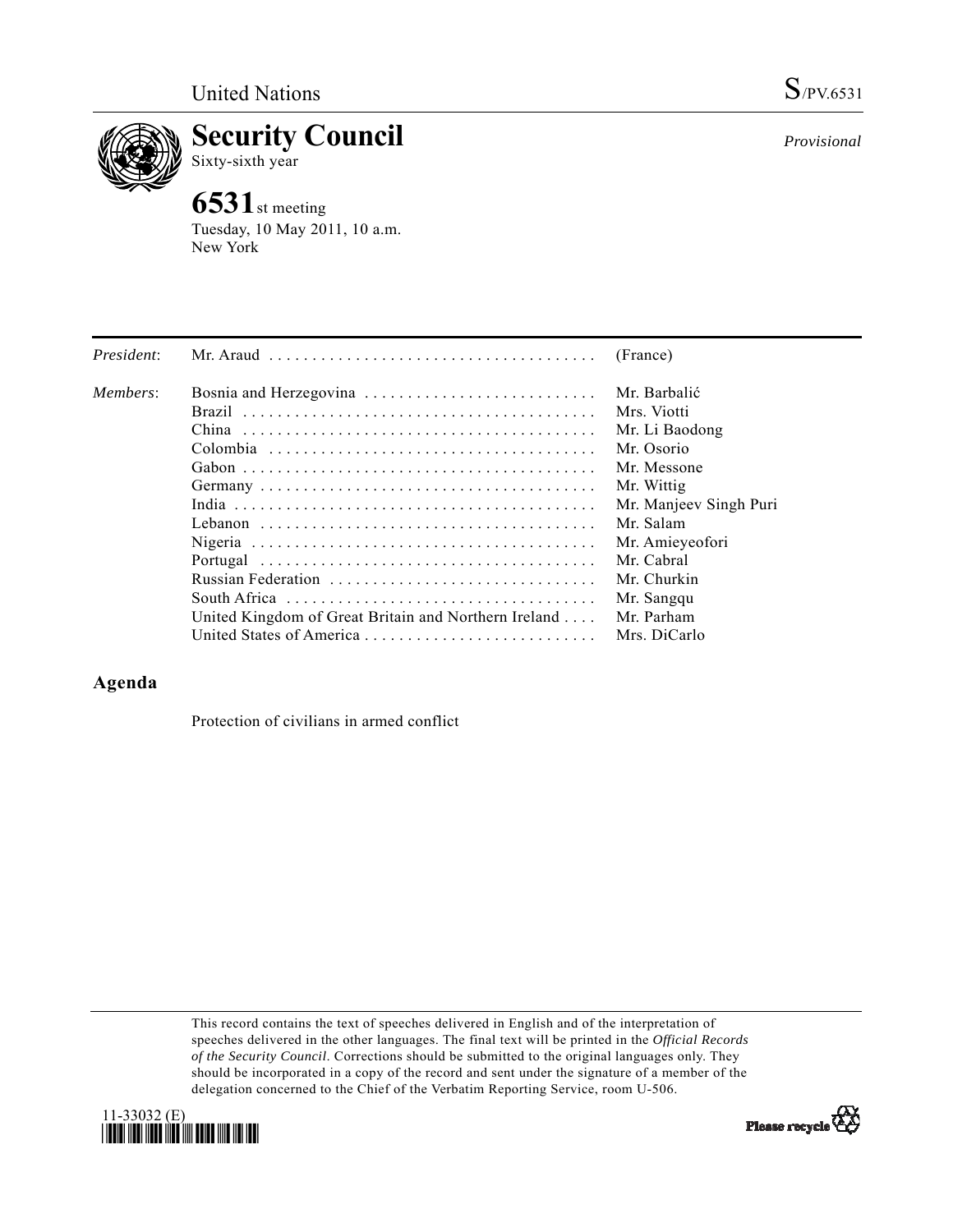*The meeting was called to order at 10.10 a.m.* 

#### **Adoption of the agenda**

 *The agenda was adopted.* 

#### **Protection of civilians in armed conflict**

**The President** (*spoke in French*): Under rule 37 of the Council's provisional rules of procedure, I should like to invite the representatives of Armenia, Australia, Austria, Azerbaijan, Bangladesh, Botswana, Canada, Chile, Croatia, Cuba, Italy, Japan, Kenya, Liechtenstein, Mexico, Morocco, the Netherlands, Nicaragua, Norway, Peru, Qatar, the Republic of Korea, Slovenia, Sri Lanka, Switzerland, the Syrian Arab Republic, Turkey, Ukraine, the United Arab Emirates, Uruguay and the Bolivarian Republic of Venezuela to participate in this meeting.

 Under rule 39 of the Council's provisional rules of procedure, I invite Ms. Valerie Amos, Under-Secretary-General for Humanitarian Affairs and Emergency Relief Coordinator; Mr. Alain Le Roy, Under-Secretary-General for Peacekeeping Operations; and Mr. Ivan Šimonović, Assistant Secretary-General for Human Rights and Head of the New York Office of the Office of the United Nations High Commissioner for Human Rights, to participate in this meeting.

 Under rule 39 of the Council's provisional rules of procedure, I invite His Excellency Mr. Pedro Serrano, Acting Head of the delegation of the European Union to the United Nations, to participate in this meeting.

 The Security Council will now begin its consideration of the item on its agenda.

I now give the floor to Ms. Valerie Amos.

**Ms. Amos**: I will focus my remarks today on the pressing need to ensure more effective protection for civilians in the conduct of hostilities.

 The deliberate targeting of civilians or other flagrant disregard for their well-being in violation of international humanitarian law during hostilities results in hundreds being killed, injured, maimed and traumatized every week. Recent events in Libya and Côte d'Ivoire are the latest examples of this, but other situations also demand our attention. This initial failure to respect the law is almost always the precursor to further violence, suffering and trauma inflicted upon

civilians, including massive displacement within and across borders.

 In the six months since my last briefing (see S/PV.6427), we have witnessed an unprecedented series of crises in parts of the Middle East and North and sub-Saharan Africa. I am concerned at the violence levelled against civilians in Bahrain, Yemen and, more recently, Syria, and at the loss of life and other human rights violations. In Syria, reports of the deployment of tanks and of the shelling of residential areas are alarming.

 Of particular concern, however, was the deterioration of the situations in Libya and Côte d'Ivoire into armed conflict. There have been serious allegations of violations of the rules regulating the conduct of hostilities in both these countries. As I reported to the Council yesterday in my briefing on Libya (see S/PV.6530), civilians continue to be killed and injured by fighting between Government and opposition forces, especially in Misrata and the Western Nafusa mountains. Indiscriminate rocket and mortar attacks on densely populated areas of Misrata, as well as sniper attacks, continue to cause civilian casualties. There are also concerns over civilian casualties resulting from coalition air strikes.

 The fighting in Misrata has limited the population's access to food, water and other basic commodities. Medical facilities are short of supplies and trained personnel. This is particularly troubling given the continuous heavy fighting in the city, as are reports of attacks on ambulances transporting the wounded to these facilities. The shelling and mining of Misrata port is also hampering efforts to supply urgently needed aid and to evacuate those, including the sick and wounded, who want to leave. I will continue to call upon all parties to agree to a temporary cessation of hostilities in Misrata on humanitarian grounds, to allow those who wish to flee to do so, and to enable humanitarian personnel to comprehensively assess the situation and bring more aid.

 In Côte d'Ivoire, November's post-election crisis degenerated into a conflict marked by increased violence that seriously affected the civilian population. Direct attacks against civilians, indiscriminate shelling, sexual violence, and attacks against humanitarian workers and peacekeepers have all been reported and must be investigated without delay. There are still an estimated 150,000 internally displaced people in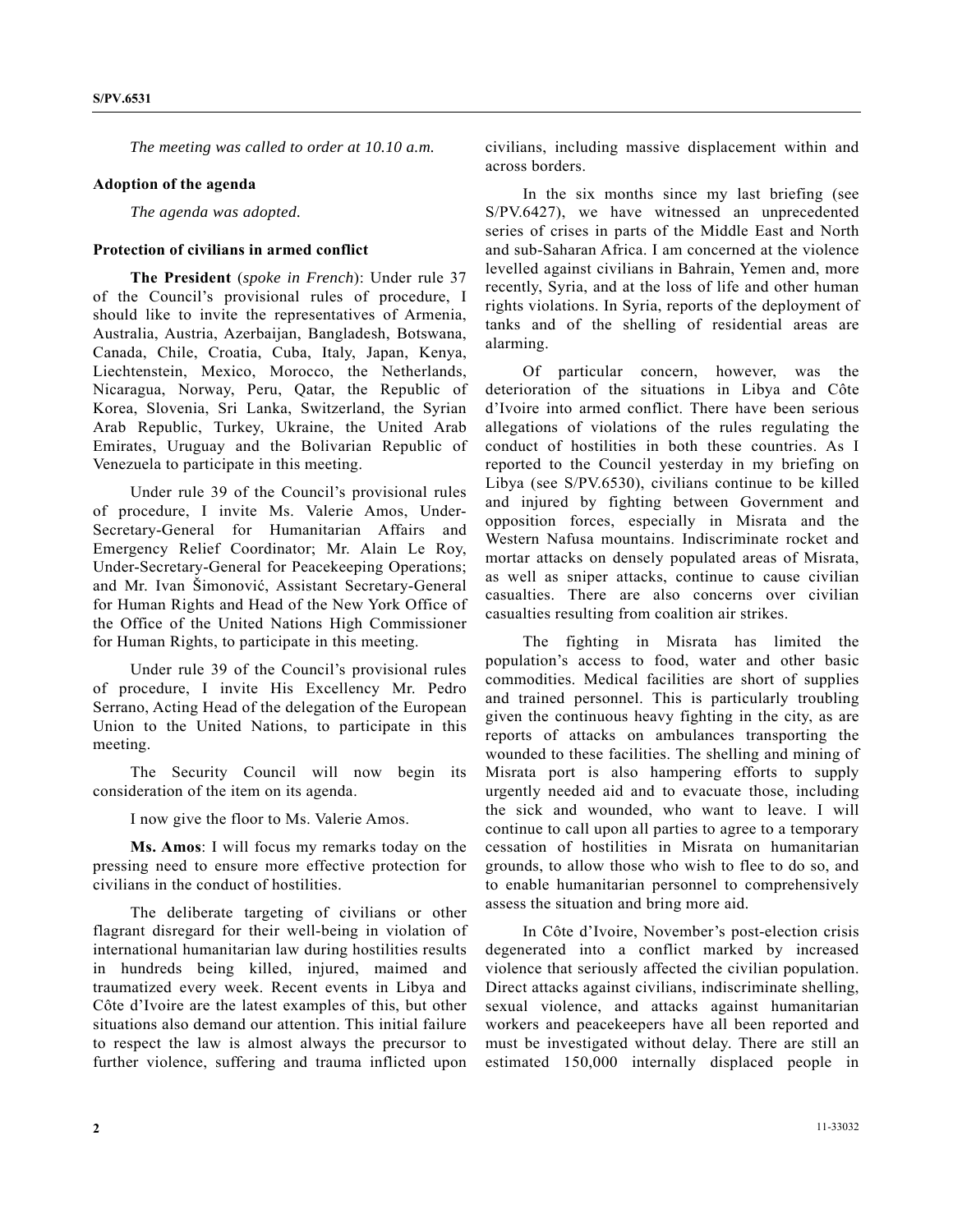western Côte d'Ivoire and a further 177,500 Ivorians registered as refugees in several West African nations, including nearly 160,000 in Liberia, though these numbers change as people move back and forth across the border.

 At the height of the violence, humanitarian workers experienced immense difficulty in accessing people in need due to the fighting and to the checkpoints and blockades established in Abidjan by the parties to the conflict. These checkpoints and blockades were often the scene of the harassment and obstruction of humanitarian workers. The situation was further compounded by attacks on United Nations peacekeepers and the theft of humanitarian vehicles, equipment and supplies. Humanitarian organizations were forced either to limit their movements or to suspend activities altogether. While the violence has subsided, the humanitarian situation remains precarious and our access to those in need in Abidjan and elsewhere continues to be hampered by pockets of instability due to violence by militias.

 In Libya, the reported use of cluster munitions and Grad rockets by Government forces in Misrata marks the latest development in a broader pattern of the use of explosive weapons in densely populated areas by Government, as well as opposition and coalition forces. In one incident alone on 14 April, an attack involving Grad rockets reportedly killed a dozen civilians and wounded many more as they queued to buy bread. In Côte d'Ivoire, at least 25 civilians were killed and more wounded in a single incident on 17 March in which a market was shelled in the Abobo district of Abidjan.

 Explosive weapons have an immediate and indiscriminate impact, killing and injuring those caught in the blast radius, including civilians, while the damage to buildings and infrastructure hampers longerterm reconstruction and development. I reiterate my call on parties to conflict to refrain from the use of these weapons in densely populated areas.

 While Libya and Côte d'Ivoire have recently occupied the headlines, civilians in other conflicts continue to be killed and injured as the parties fail to comply with their obligations in the conduct of hostilities.

 In Somalia, civilians continue to bear the brunt of fighting between militants and forces of the Transitional Federal Government and the African

Union. During 2010, over 7,000 civilians reported weapons-related injuries in Mogadishu — the highest number of civilian casualties in a decade. Children accounted for 20 per cent of those injured.

 In eastern Democratic Republic of Congo, conflict persists, with direct attacks against civilians by foreign and Congolese armed groups. Some elements of the national security forces continue to be implicated in these violations. Sexual violence, including rape, remains a defining characteristic of the conflict. At the end of 2010, some 1.7 million people remained internally displaced, 1.3 million of them in the Kivus. In the north-east of the country, the Lord's Resistance Army (LRA) continues to pose a grave threat to civilian populations, as well as in neighbouring Central African Republic and southern Sudan. During the first quarter of this year, 107 LRA attacks — which routinely include the killing, rape, beating and abduction of civilians — were reported across the three countries.

 In southern Sudan, following the relative stability of January's referendum, the security situation has deteriorated sharply. Intercommunal conflict and clashes between the Sudan People's Liberation Army (SPLA) and increasingly active militia groups have reportedly killed over 1,100 people, the majority civilians, and displaced over 116,000. Reports indicate that SPLA soldiers have targeted or fired indiscriminately at civilians and burned and looted homes. In Darfur, fighting between Government and rebel forces remains a major source of insecurity and displaced an estimated additional 70,000 people during the first three months of this year.

 In Colombia, civilians continue to be affected by the armed conflict and the actions principally of guerrilla groups and new armed groups that have emerged following the demobilization process. These groups continue to use landmines and improvised explosive devices, with over 150 civilians killed or injured by such weapons in 2010. Civilians have been killed and injured in attacks against military units located in and around homes and schools. The Government estimates that over 111,000 people were forcibly displaced last year due to the conflict, bringing the total number of internally displaced persons to 3.6 million.

 March and April of this year witnessed an escalation in violence in Gaza and southern Israel, with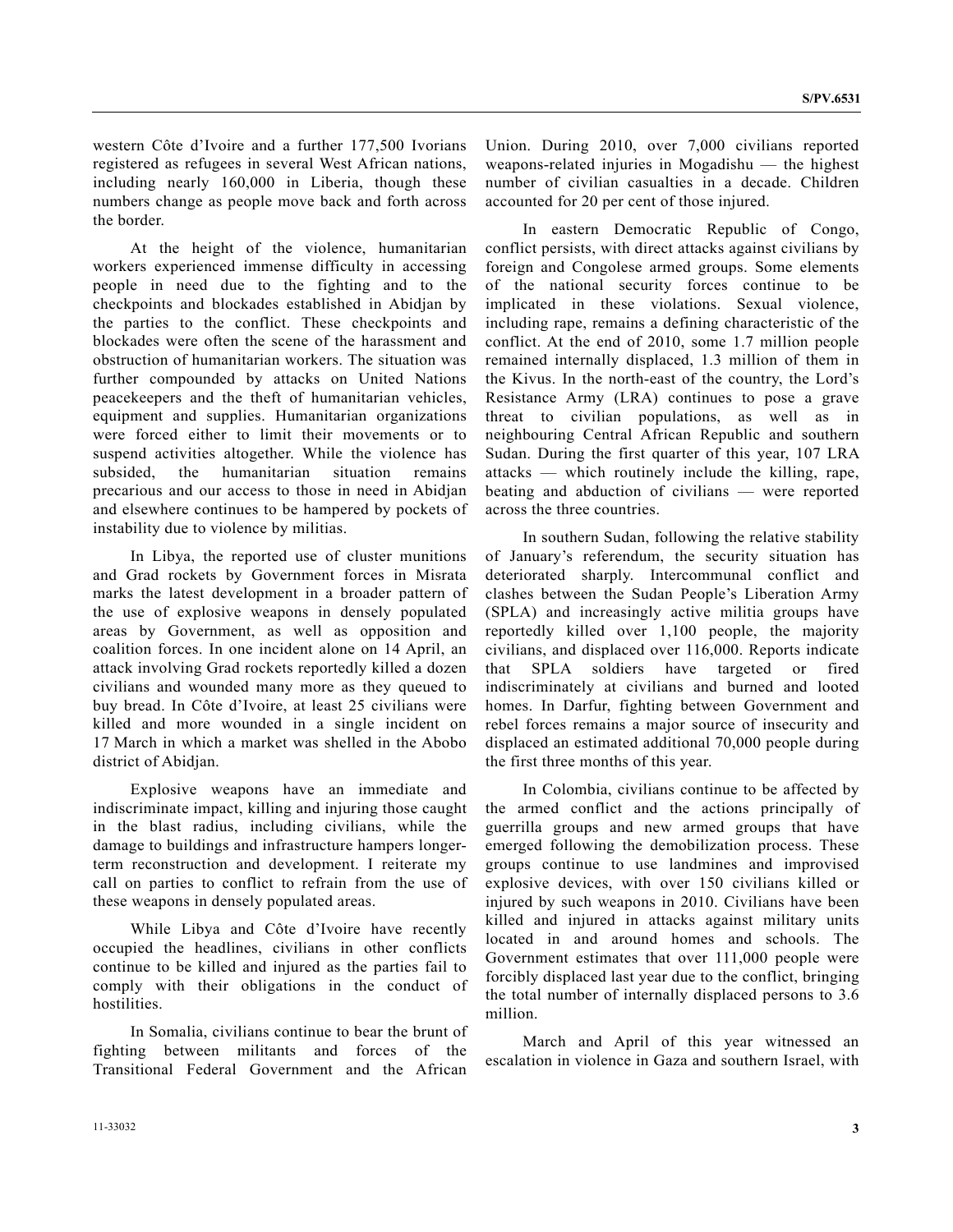one Israeli child killed and three Israelis injured. Fifteen Palestinian civilians, including six children, were killed and 104 injured, 37 of them children.

 In Afghanistan, over 7,000 civilians were killed or injured in 2010 — an increase of 19 per cent over 2009. Anti-Government elements were reportedly responsible for over 5,000 of those deaths and injuries. Military operations by pro-Government forces accounted for some 800 civilian casualties. Improvised explosive devices and suicide attacks in civilian areas continue to cause large numbers of civilian deaths and injuries. The Taliban's declaration on 1 May of the start of a spring offensive is of great concern.

 The recent report of the Secretary-General's Panel of Experts on Accountability in Sri Lanka found that some 40,000 civilians may have died in the final stages of the conflict and that credible allegations existed of human rights and humanitarian law violations by both parties to the conflict. Some of those violations may amount to war crimes and crimes against humanity. International law requires that these allegations be properly investigated.

 When it comes to protecting civilians in the conduct of hostilities, the picture is stark. It will remain so in the absence of determined efforts by parties to conflict to comply with the law. Clear and binding rules regulating the conduct of hostilities exist. It is the willingness of parties to conflict to respect and ensure respect for those rules, including through the rigorous pursuit of accountability, that is absent.

 Enhancing compliance with international law, particularly in the conduct of hostilities, is the first of the five core challenges identified in the last two Secretary-General's reports on the protection of civilians (S/2010/579 and S/2009/277). As those reports made clear, aside from the fundamental responsibility on all the parties to conflict themselves, the Security Council too has a responsibility to promote compliance: first, by using all available opportunities to condemn violations and to remind parties of, and demand compliance with, their obligations; secondly, by applying targeted sanctions against the leadership of parties that routinely violate their obligations to respect civilians; and, thirdly, by promoting accountability, including by mandating commissions of inquiry to examine situations where concerns exist regarding serious violations, with a view to identifying the perpetrators and ensuring their

prosecution at the national level, or referring the situation to the International Criminal Court (ICC).

 The Council's responses to the crises in Libya and Côte d'Ivoire have raised questions that need to be addressed. First, in terms of consistency of approach, resolution 1970 (2011) on Libya essentially followed the course laid out by the Secretary-General in the reports to which I have just referred. The Council condemned the violations, demanded compliance with the law, imposed the arms embargo and targeted sanctions and referred the situation to the ICC. The latter action in particular is believed to have prompted some in positions of power in Libya to reflect on their role in the violence and, subsequently, to defect from the Government. It is not clear whether the imposition of similar measures in regard to Cote d'Ivoire, and at an earlier stage of the crisis, might have prompted similar action by influential individuals and prevented the further deterioration of the situation.

 The adoption of resolution 1973 (2011) on Libya and the authorization and subsequent use of force and other measures to protect civilians has prevented civilian deaths and injury. But it has also raised concerns in terms of the potential undermining of the protection of civilians agenda and its important role in providing a framework for action in future crises. In addition to complying scrupulously with international humanitarian law, the implementation of the Council's decision must be exclusively limited to promoting and ensuring the protection of civilians.

 The events of the past few months have provided a compelling reminder of the fundamental and enduring importance of the Council's protection-ofcivilians agenda. Moreover, they have underscored the need to ensure that the commitments therein, as expressed in the five thematic protection-of-civilians resolutions and the aide-memoire (see S/PRST/2010/ 25), translate into concerted Council action in response to violations of the law as we have seen in Côte d'Ivoire and Libya, Afghanistan, the Democratic Republic of the Congo and Somalia.

 Demanding compliance with the law and enforcing such demands through targeted sanctions are critically important actions that the Council can take to enhance compliance. The Council also has a key role in promoting genuine accountability for serious violations, the absence of which serves to encourage rather than deter violations. The Council must be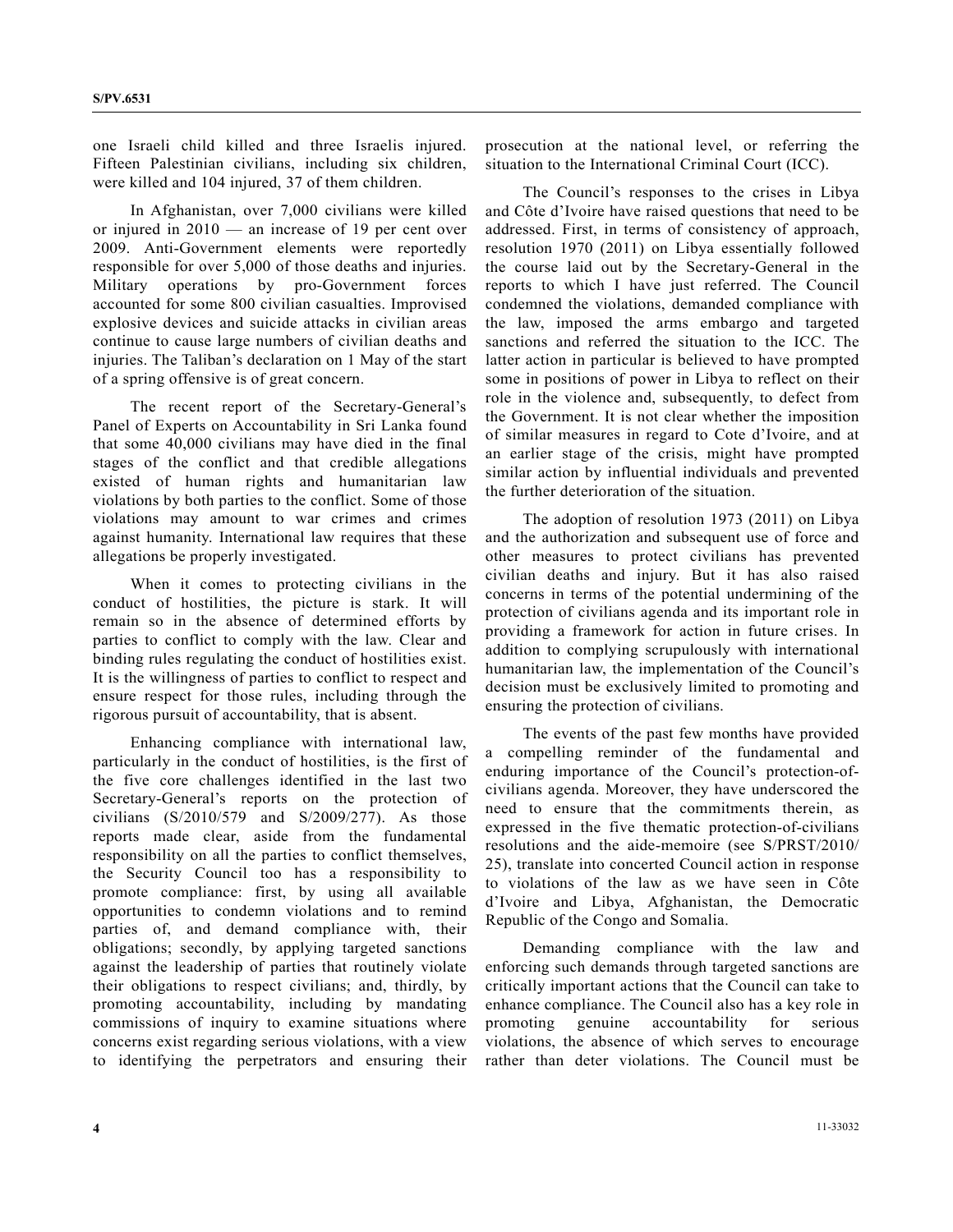comprehensive and consistent in its approach and consider all situations requiring attention and action.

**The President** (*spoke in French*): I thank Ms. Amos for her briefing.

I now give the floor to Mr. Alain Le Roy.

**Mr. Le Roy** (*spoke in French*): I would like to thank the Security Council for this opportunity to brief it on the recent efforts of the Department of Peacekeeping Operations to better protect civilians in the framework of the seven peacekeeping operations with such a mandate, which daily respond to constantly evolving challenges. There have been several significant developments since the Council last debated this issue, on 22 November 2010 (see S/PV.6427).

 We have of course maintained regular dialogue with Member States on this important issue, and in particular with the Special Committee on Peacekeeping Operations — the so-called Committee of Thirty Four (C-34). This year, the Committee has held several useful in-depth discussions on this issue. We have developed a strategic framework for the protection of civilians that includes the use of the political process to provide protection, protection against physical violence and the medium- and long-term establishment of an environment in which the rights and security of civilians are protected. The C-34 has taken stock of the progress that has been made, in particular in the areas of training, supporting missions in developing strategies to protect civilians and identifying the necessary resources and capacities to carry out mandates to protect civilians. We have been encouraged to continue to work with missions to improve our implementation of protection mandates, in particular by improving coordination both at Headquarters and in the field and by evaluating how tools such as benchmarks can help to measure the progress made in protecting civilians.

 With regard to direct physical protection by peacekeeping operations, it seems to me important to point out that, during the deliberations of the Special Committee, some Member States expressed concerns with regard to relations between missions and host Governments when it comes to protecting civilians. Those concerns focused on host Governments' primary responsibility to protect civilians, as well as no the fact that peacekeeping operations are there to support the authorities of the host country to that end. The Department of Peacekeeping Operations continuously

reiterates that Security Council mandates for the protection of civilians do not take the place of sovereign responsibilities. The protection of civilians is, and will continue to be, primarily the responsibility of the host Government. Allow me to give some examples in that regard.

 In Côte d'Ivoire, as the Council is aware, the United Nations Operation implemented the robust provisions of resolution 1975 (2011), which required the use of all necessary means to prevent the use of heavy weaponry against civilians. As in the past, the Mission today continues to carry out its clear mandate to protect civilians.

 In the Democratic Republic of the Congo, the United Nations Organization Stabilization Mission continues to improve its methods — through temporary bases, its well-known joint protection teams, its liaison officers to various populations groups and many other means — to provide additional and improved protection to civilians on a daily basis. In the past month, the Mission has achieved a certain degree of success in combating impunity for those who perpetrate violence against civilians.

 Similar efforts are being undertaken in the other missions with protection-of-civilian mandates, namely, in Liberia, Haiti, Lebanon, South Sudan and, of course, Darfur. With regard to the latter, members may perhaps have taken note of the recently improving access by humanitarian workers to the Jebel Marra region.

#### (*spoke in English*)

 As we plan for the United Nations role in South Sudan, we see that the protection of civilians will play an important role in the context of supporting State authority. With the primary objective of strengthening the capacity of the nascent Government of South Sudan to assume its sovereign responsibilities, and taking into consideration the requirement to protect civilians in what is still a potentially volatile security environment, we have looked at how the successor to the United Nations Mission in the Sudan (UNMIS) could provide the required support during this critical time.

 The Mission's potential role in protecting civilians is not about replacing the Government of South Sudan's responsibility in this respect, but about assisting it to protect civilians where it does not have the capacity to do so. In this regard, many elements, including civilian peacekeepers, have a critical role to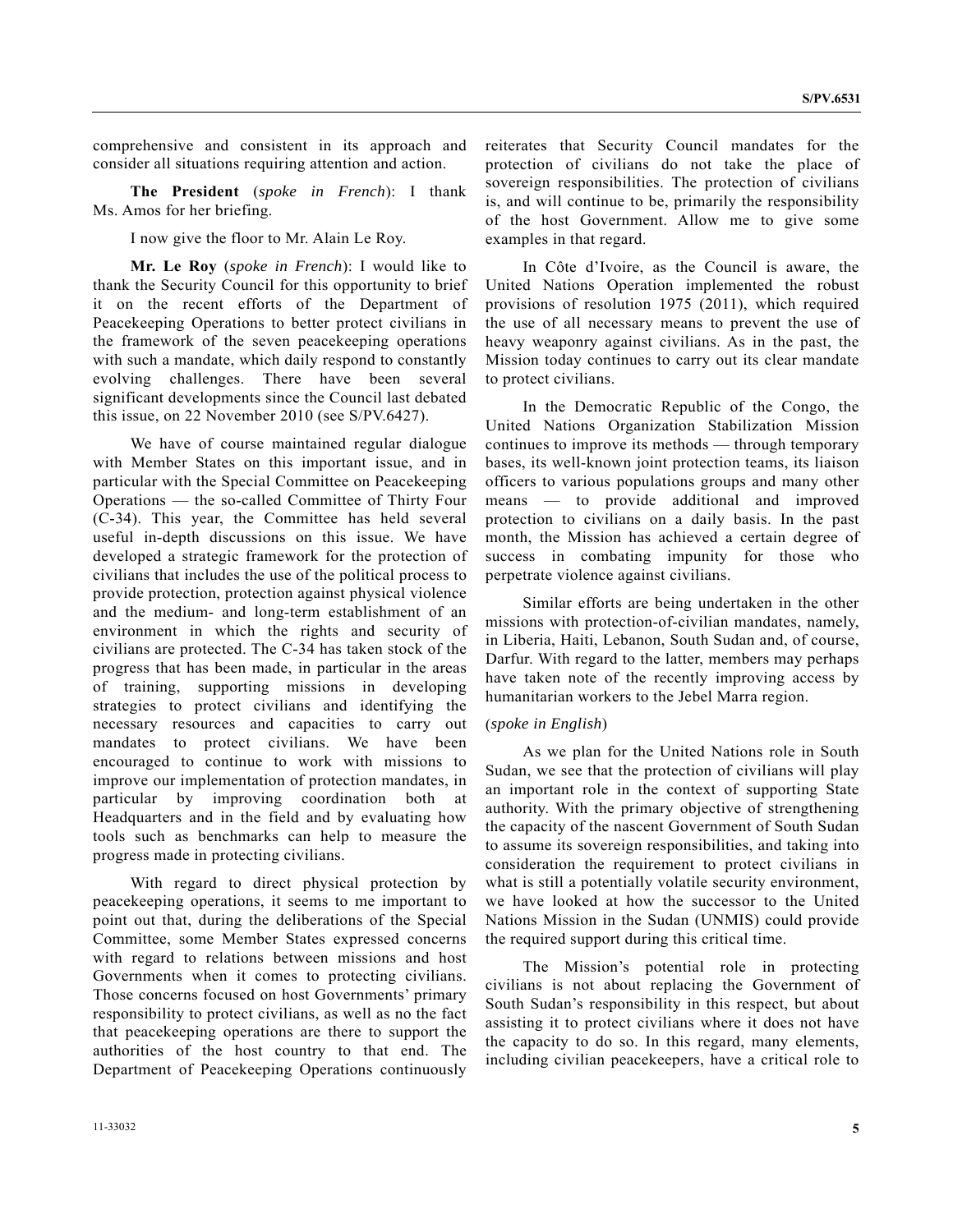play. We count on members of the Security Council and other Member States to ensure that the successor mission to UNMIS will have the adequate capabilities — inter alia, in terms of mobility and engineering — to fulfil this important mandate.

 Supporting host Governments to ensure that their civilians are protected in the immediate aftermath of conflict is, as we all know, an immensely complex endeavour. On our end, we are working closely with our missions, as well as with the Member States that contribute troops and police to them, to improve both our understanding and our implementation of protection of civilian mandates. To this end, we have now finalized guidance to assist missions in developing comprehensive protection of civilians strategies and developed scenario-based protection of civilians training modules, and we will soon be consulting with troop and police contributors on a detailed matrix that identifies the resources and capabilities required for the implementation of protection of civilians mandates. We will be undertaking additional initiatives to ensure that this work translates into improved protection in the areas in which we work.

 These efforts must be complemented by the Council's sustained political support. The protection of civilians in United Nations peacekeeping operations is often carried out in extremely challenging circumstances, in many cases with tremendous political complexities. Ultimately, the protection of civilians is assured by stable political outcomes, and the Security Council's role in ensuring that parties stay on the path to peace is always critical. The Council's role in helping us to ensure that we have the right and adequate capabilities to implement this kind of mandate is, of course, critical. The Council's unflagging support in these situations is a sine qua non if we are to take forward our mandated tasks and improve the lives of civilians whom we are deployed to support.

**The President** (*spoke in French*): I thank Mr. Leroy for his briefing.

I now give the floor to Mr. Šimonović.

**Mr. Šimonović**: I appreciate this opportunity to address the Security Council on the issue of ensuring greater protection of civilians in situations of armed conflict, on behalf of the High Commissioner for Human Rights. Since this matter was last discussed at the Council, in November 2010, the dramatic unfolding of events in the Middle East, North Africa and Côte d'Ivoire has clearly illustrated that the denial of human rights — including civil, cultural, economic, political and social rights — is a root cause of discord, unrest, violence and, ultimately, armed conflict. Protecting human rights prevents conflicts, and accountability for violations of human rights breaks the cycle of violence.

 Let me start by turning to three situations where the United Nations has no peace mission but where there is an immediate risk to human life or a need to establish accountability for human rights violations.

 The first of these is Libya. Concern for the safety of civilians in Libya led this Council to authorize all necessary measures to protect civilians and to refer the situation to the International Criminal Court. In order to minimize civilian casualties, it is critical that all parties to the conflict fulfil their obligations to confine any attacks to military objectives.

 In a related effort to establish accountability, the Human Rights Council mandated an international commission of inquiry to investigate alleged violations of international human rights law. Supported by a secretariat led by the Office of the High Commissioner for Human Rights (OHCHR), the commission of inquiry recently concluded investigative missions to Libya, Egypt and Tunisia. The commission will submit its report to the Human Rights Council next month.

 In Syria, we must prevent the ongoing violent suppression of mass protests from plunging the country into a full-fledged armed conflict. At the request of the Human Rights Council, our Office is preparing to dispatch a mission to Syria to investigate alleged violations of international human rights law. A preliminary report will be provided to the Human Rights Council in June, and full findings in September.

 Also in the context of the fight against impunity, we welcome the recent release of the report of the Secretary-General's Panel of Experts on accountability in Sri Lanka, which concludes that there are credible allegations of a wide range of serious violations of international law committed by both Sri Lankan Government forces and Tamil Tigers in the final stages of the conflict. We urge the Government to implement the measures recommended by the Panel in order to bring relief to victims and advance longer-term reconciliation. We fully support the recommendation to establish an international mechanism to monitor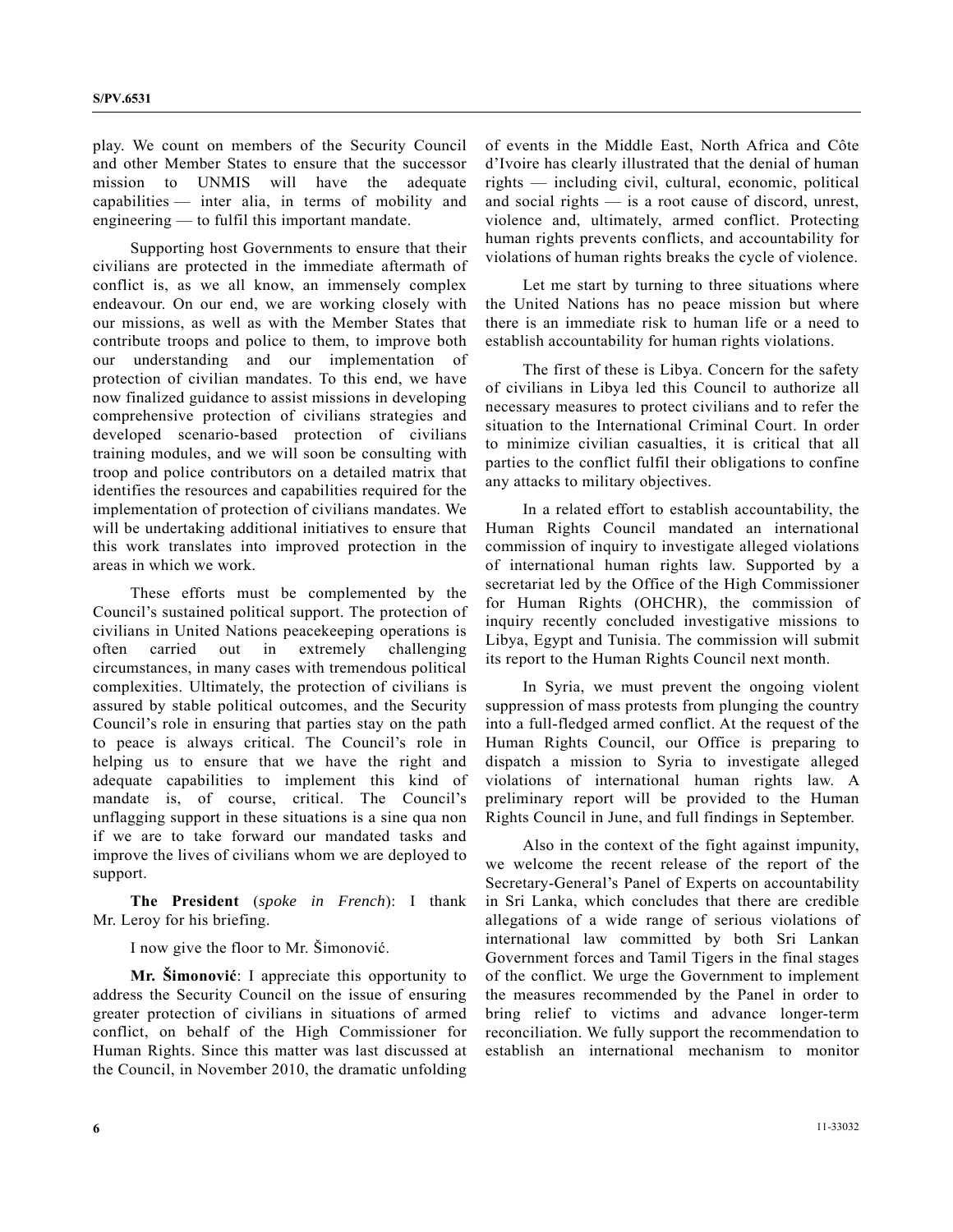national investigations and undertake its own, as necessary.

 I would now like to mention briefly several other situations of current concern, where United Nations missions mandated by this Council already exist but where civilians remain at risk and where the question of accountability for violations of human rights requires attention.

 The first is Côte d'Ivoire, where we remain concerned about reports of sporadic fighting between pro-Gbagbo militias and the Forces Républicaines and of associated civilian casualties, including in the Yopougon district of Abidjan, where on Friday the human rights division of the United Nations Operation in Côte d'Ivoire found 68 bodies in several mass graves. The Government of President Ouattara must urgently adopt measures to restore the rule of law throughout Côte d'Ivoire and to investigate and prosecute all those responsible for the recent and ongoing violations, regardless of their political affiliation.

 The international commission of inquiry on Côte d'Ivoire that was mandated by the Human Rights Council arrived in the country on 4 May. It will conduct field investigations across Côte d'Ivoire and neighbouring countries and will present its findings to the Human Rights Council in June. OHCHR has established a secretariat to assist the commissioners, comprised of staff from our Office, the Office of the Special Representative of the Secretary-General for Children and Armed Conflict, and UN Women. As requested in Security Council resolution 1975 (2011), the report of the commission of inquiry will be transmitted to this Council.

 These accountability measures must be accompanied by further reconciliation efforts. President Ouattara has requested OHCHR to advise the Government on the establishment of a truth and reconciliation commission, and we are in contact in this respect.

 In the Democratic Republic of the Congo, in follow-up to the recent mapping report, the Government is preparing to establish a special chamber to investigate serious violations of international law, including mass killings, sexual violence and displacement, and to prosecute the perpetrators. However, as we have recently discussed with the Minister of Justice, the current draft law needs to be

amended to guarantee the inclusion of a sufficient international component and to protect the independence and integrity of the process.

 Let me now touch upon two further situations ahead of the Security Council's upcoming mission. In the case of Somalia, there is an urgent need to identify ways to strengthen protection of civilians in a highly insecure environment, including through reinforcing the capabilities of the existing peacekeeping forces on the ground. In the case of South Sudan, in defining a new mandate, detailed information on the human rights situation in all parts of the country should be taken into account. Equally important is the inclusion of robust language on human rights protection and promotion.

 Let me conclude. In recent years, almost every integrated peace mission has included a human rights component, appropriately reflecting our shared conviction that the maintenance of peace and security depends upon respect for human rights. This positive development must continue. The human rights components contribute to the protection of civilians in numerous ways, including through monitoring, public reporting and building the capacity of national authorities to strengthen respect for human rights and the rule of law. As far as sexual violence is concerned, the scale of the problem requires reinforced efforts. In accordance with the letter and spirit of Security Council resolutions 1888 (2009) and 1960 (2010), OHCHR is in discussion with all relevant United Nations partners regarding the possibility of women protection advisers being located within the human rights components.

 Finally, let me commend this Council for its swift and decisive actions to promote the protection of civilians and to ensure accountability, which have undoubtedly helped to prevent further violations of human rights and international humanitarian law. Wherever the Council establishes or renews the mandate of a peace mission, it is important to take into account the human rights situation. OHCHR stands ready to provide such information through the various Security Council mechanisms, especially the Security Council's informal Expert Group on the Protection of Civilians.

**The President** (*spoke in French*): I thank Mr. Šimonović for his briefing.

 Given the large number of representatives who wish to take the floor, I would urge all speakers to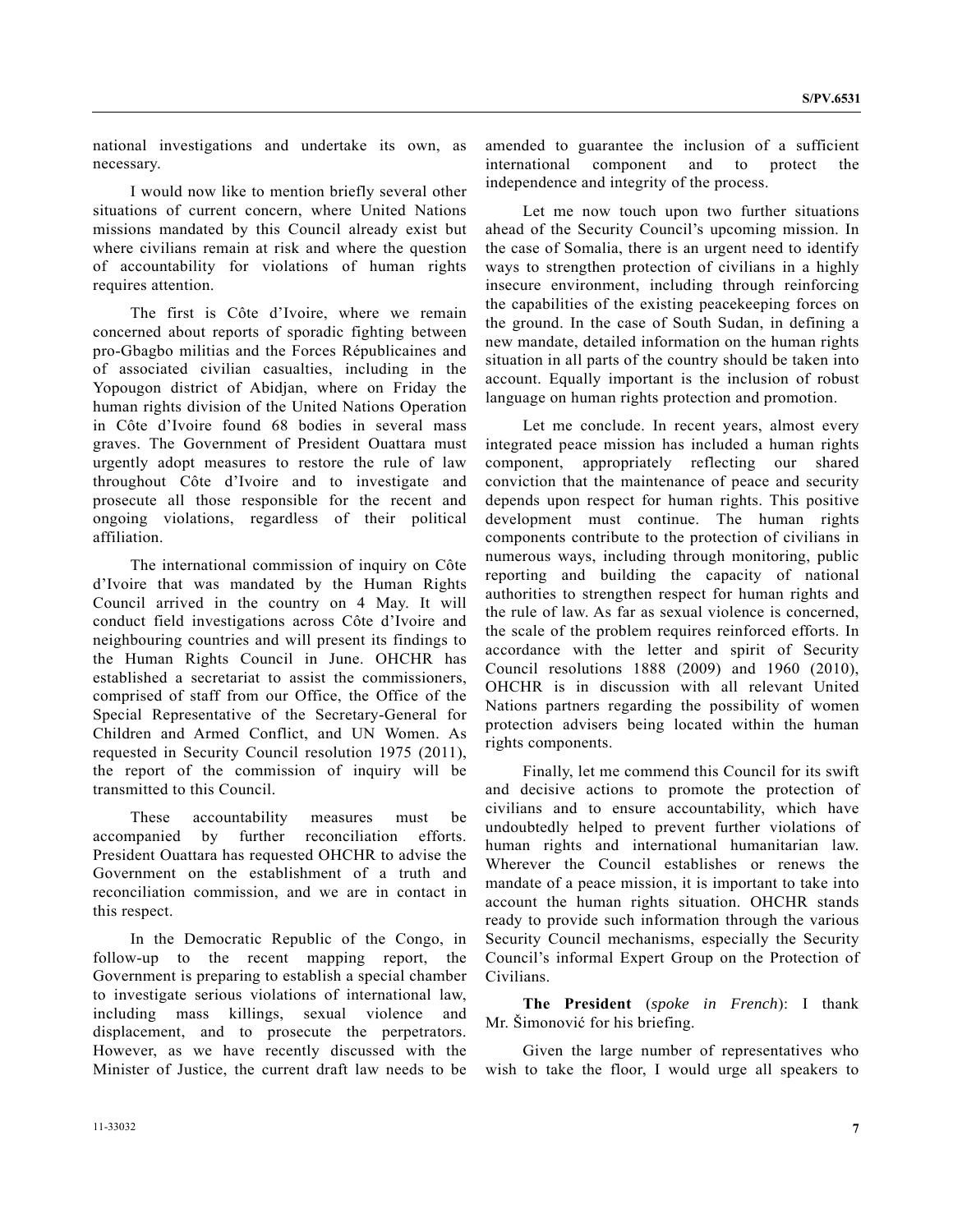speak succinctly and to circulate the full versions of their statements. I would like to remind all speakers that brevity and clarity often go hand in hand.

 I now give the floor to the members of the Council.

**Mr. Parham** (United Kingdom): Let me begin by thanking Under-Secretary-General Amos, Under-Secretary-General Le Roy and Assistant Secretary-General Šimonović for sharing their thoughts with the Council today.

 Civilian protection has taken on a new significance in recent months as worrying security situations and reports of human rights abuses in a number of countries continue to attract worldwide attention. Such situations warrant decisive action by the United Nations and the wider international community. In time, thorough investigations of abuses should take place and all those responsible must be held accountable for their actions.

 Many of the concerns raised during the course of today's briefings are shared by the United Kingdom. On Libya, the case for taking action to protect the civilian population remains compelling. Al-Qadafi's regime is still inflicting severe violence on Libya's civilian population. The United Kingdom has been consistently clear that the action being undertaken by the coalition forces is to protect the civilian population on the ground in Libya. Security Council resolution 1973 (2011) provided a legal basis for that action, expressly authorizing the use of force to protect civilians. We are ensuring carefully that our actions accord with the Security Council resolutions and our other international obligations and that they are designed precisely to protect civilians and to minimize civilian casualties.

 This year, the United Kingdom supported resolutions of the United Nations Human Rights Council on both Libya and Côte d'Ivoire, which established commissions of inquiry into alleged human rights abuses in the two countries. In both cases, we believe that all abuses of human rights should be thoroughly investigated and the perpetrators held accountable.

 All parties to a conflict have obligations to respect international humanitarian law and to permit humanitarian organizations access to affected civilians. In Côte d'Ivoire, the United Kingdom strongly

supports the robust posture of the United Nations Operation in Côte d'Ivoire (UNOCI) and its approach in implementing its mandate to prevent the use of heavy weapons and to protect civilians during the recent crisis. We believe that UNOCI took a pioneering step in increasing its level of responsibility for civilian protection, and, of course, it did so with the authorization and support of this Council.

 Despite the best efforts of the Syrian Government to suppress media coverage, we have witnessed the repeated and deliberate targeting of civilians and the use of tanks and other heavy weaponry against peaceful protesters. The United Kingdom utterly condemns the violence perpetrated by the Syrian security forces against civilians who are expressing their views in peaceful protests. We welcome the resolution passed by the Human Rights Council during its sixteenth special session, which unequivocally condemned the use of lethal violence on peaceful protesters by the Syrian authorities.

 Allow me to take a few moments to consider some topics that no longer feature as prominently under the spotlight of the world's media.

 We welcome the report of the United Nations Panel of Experts on Sri Lanka and its comprehensive investigation into allegations of violations of international humanitarian and human rights law by both sides during the military conflict, which ended in May 2009. We hope that the Government of Sri Lanka will respond constructively to the recommendations in the report, given the suffering of civilians during the conflict and the need for a process of national reconciliation.

 In Burma, the United Kingdom remains deeply concerned about reported attacks on civilians by the Burmese army in ethnic minority areas. We call upon the Burmese army and ethnic militia to make every effort to protect the civilian population and to bring to account those responsible for human rights abuses against them.

 We need to redouble our efforts to ensure that humanitarian access is not impeded. We know that restrictions on access and attacks against aid workers are two of the biggest challenges in delivering humanitarian aid in the twenty-first century. Unfortunately, from Libya to the Sudan and from Syria to Côte d'Ivoire, access by humanitarian agencies to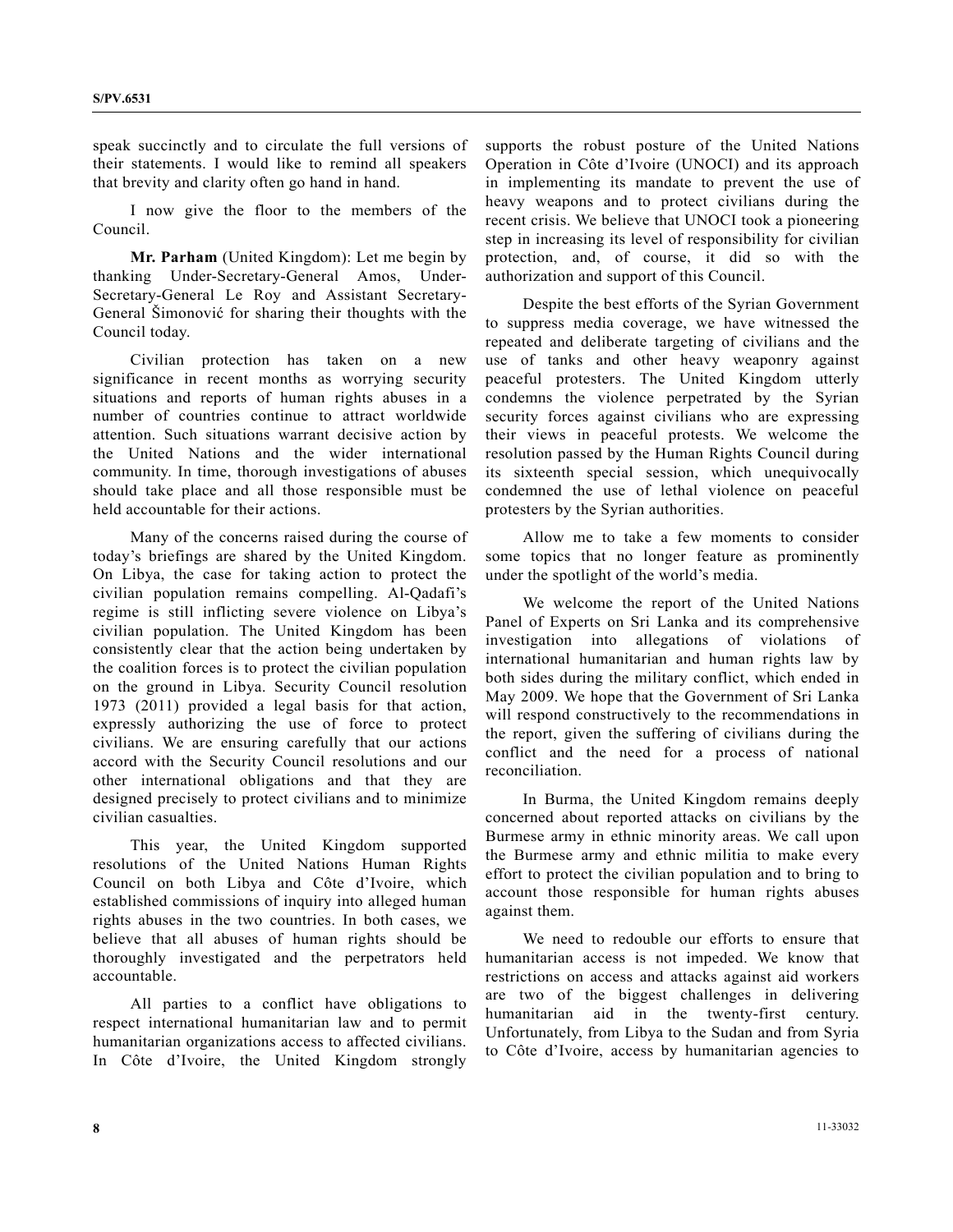the most vulnerable has been hindered, and lives have been lost as a result.

 I would like to conclude by paying tribute to the work of the United Nations peacekeepers, whose job is to help protect vulnerable civilians around the world. I am sure that all of us here today will want to express our thanks for their continuing efforts.

**Mr. Churkin** (Russian Federation) (*spoke in Russian*): We are grateful to Ms. Amos, Mr. Le Roy and Mr. Šimonović for their briefings.

 The issue of the protection of civilians holds a prominent place on the Security Council's agenda. We welcome regular discussion of the topic and the close attention to the various aspects of the protection of civilians when setting up and extending country mandates. We also consider useful the recent initiative of Brazil on holding consultations on all questions of protection on the Council's agenda. In our view, that helps the Security Council to develop a comprehensive approach to the issue of protecting civilians and to avoid duplication in the work of the various bodies of the Secretariat.

 Despite all the efforts to protect civilians, thousands of people die during conflicts, as before. Moreover, the majority of civilian casualties are children, women and the elderly, who are generally considered vulnerable groups. Recently, our attention has focused on a number of country situations where the issue of the protection of civilians is particularly acute. I am referring primarily to Afghanistan, Libya and Côte d'Ivoire.

 We resolutely condemn premeditated attacks on civilians, as well as civilian deaths resulting from the indiscriminate or disproportionate use of force, which is a flagrant violation of international humanitarian law. We advocate thorough investigation of such incidents and punishment of the perpetrators. That also applies to the activities of private security groups, which quite often violate the rights of the civilian population. Under the norms of international law, the responsibility for the actions of such groups lies with the States that hire them. In that regard, we welcome the recent decision of the United Nations Human Rights Council on drawing up a draft international legal document on the human rights aspects of the activities of such security groups.

 Certainly, the Governments of States involved in conflicts bear the primary responsibility for protecting the population living on their territory. At the same time, all parties to armed conflict are responsible for the security of civilians. The activities of the international community should assist national efforts in that area. Moreover, undertaking such international measures, in particular those involving the use of force, is possible only with the authorization of the Security Council, in strict compliance with the United Nations Charter and within the framework established by the relevant Security Council resolutions.

 In the light of the ambiguous experiences in protecting civilians during peacekeeping operations sanctioned by the Security Council, we believe that it is necessary once again to clearly reaffirm that it is unacceptable for United Nations peacekeepers to be drawn into armed conflict and, in effect, to take the side of one of the parties when implementing their mandate.

 The noble goal of protecting civilians should not be compromised by attempts to resolve in parallel any unrelated issues. In that regard, we share the concern expressed today by Ms. Amos with regard to the situation in Libya. The statement by a representative of the coalition with regard to resolution 1973 (2011) is not in line with the reality.

 In conclusion, we would like to mention one other issue that, in our view, is important. We believe that the protection of civilians is crucial not only during the acute phase of an armed conflict. Following the cessation of active hostilities, the phase of political settlement and peacebuilding begins. At that time, civilians frequently fall victim to various armed groups, looters and forces that have not yet disarmed. We believe it extremely important to avoid the emergence of distinct security vacuums during the period of transition from armed conflict to peacebuilding. Ensuring the security of the civilian population during the peacebuilding period is primarily the responsibility of the relevant State. The task for the United Nations is to provide active support in establishing law-enforcement structures to counter crime.

**Mr. Manjeev Singh Puri** (India): I would like to thank you, Sir, for organizing today's debate on the protection of civilians, which in our view is very timely and relevant. I would also like to thank the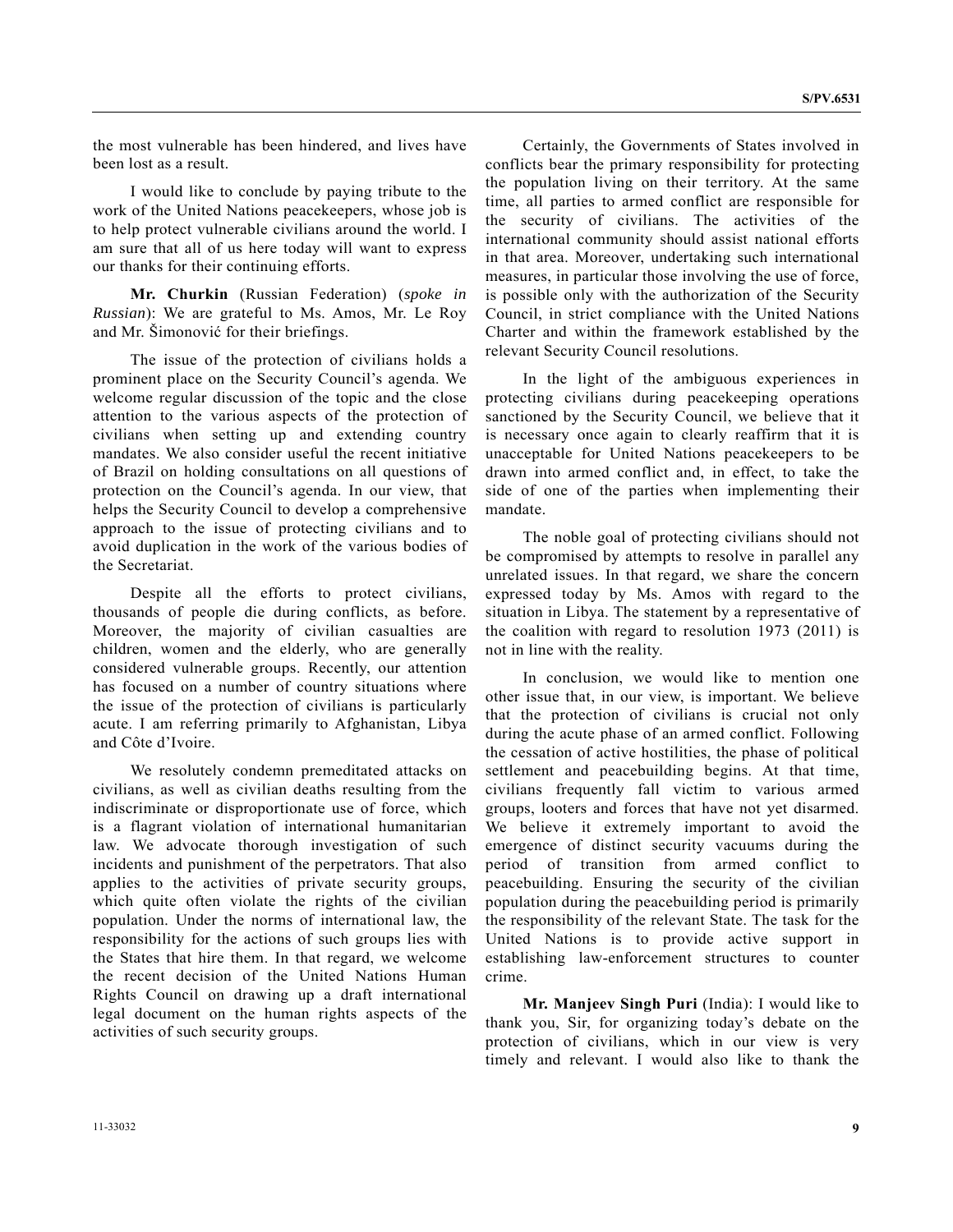Department of Peacekeeping Operations (DPKO), Under-Secretary-General Valerie Amos and Assistant Secretary-General Ivan Šimonović for their useful briefings and statements. Indeed, in my opinion, the very presence here of representatives of those three organs of the United Nations allows us to place our discussions and debate in the right context.

 It has been India's consistent view that the foremost responsibility of every State is to protect its population. In fact, one of the cardinal provisions of the Indian Constitution is that the right to life is one of the fundamental rights of all citizens, from which no derogation is permissible, even in times of emergency.

 India has demonstrated its commitment to that right at the international level as well. India has contributed more troops to peacekeeping operations than any other Member State. Our troops and police officers have been at the forefront of turning this Council's word into deed. They were protecting civilians long before the term became common usage in the Council. More than five decades ago, Indian soldiers defended the civilians of the Congo as part of the United Nations mission. Our contribution continues today in the Democratic Republic of the Congo and in other United Nations missions.

 We have remained at the cutting edge of many United Nations operations in places where civilians were under threat. Today, we have a female formed police unit — the first such formation composed entirely of women — in the United Nations Mission in Liberia. Thus, India brings to this table a quantum of experience in actually protecting civilians in peacekeeping missions that is unique in its relevance, variety and depth.

 We have also participated actively in the normative debates of the Council and the General Assembly on protection issues. In that tradition of constructive engagement, a seminar held recently in New Delhi broke new ground in drawing from the operational experience of peacekeepers to further evolve that agenda. I am very glad to see that our colleague from DPKO was present in New Delhi at the time of that seminar.

 An enormous amount of the Council's attention has been focused recently on protection issues, with the Council adopting a number of resolutions and statements on the protection of civilians and related issues of violence against women and children in situations of armed conflict. In bringing those protection issues within the purview of matters relating to international peace and security, the Council has placed them squarely at the centre of the conflict resolution and peacekeeping agenda. That intense focus has, in some situations of conflict, shifted attention from the tried and tested methods of mediation and negotiation that are the staples of conflict resolution.

 When applied as a basis for Security Council action, efforts to protect civilians must respect the fundamental aspects of the United Nations Charter, including the sovereignty and integrity of Member States. Any decision to intervene that is associated with political motives detracts from that noble principle and needs to be avoided. Also, the response of the international community must be proportional to the threat, involve the use of appropriate methods and make adequate resources available.

 It is important that the principle of protecting civilians be applied in a uniform manner. In the case of conflict, all sides need to abide by it. We must also be clear that the United Nations has a mandate to intervene only in situations where there is a threat to international peace and security. Any decision of the Council to intervene must be based on credible and verifiable information, which in turn requires much greater information flows when the Council is seized of a situation.

 In that context, I cannot but ask the question: *Quis custodiet ipsos custodies*? Who watches the guardians? There is a considerable sense of unease about the manner in which the humanitarian imperative of protecting civilians has been interpreted for actual action on the ground.

 Let me now turn to the question of protecting civilians in peacekeeping missions. In the view of my delegation, the central issue in the implementation of the protection agenda is the question of resources. The resources that are being made available to current peacekeeping operations so as to fulfil those ambitious objectives are simply insufficient.

 It is also important that expectations regarding the work of peacekeepers be realistic and take into consideration the multiple resource constraints under which they function. The United Nations Organization Stabilization Mission in the Democratic Republic of the Congo, for example, has one peacekeeper for every 1,500 square kilometres. The Mission lacks enabling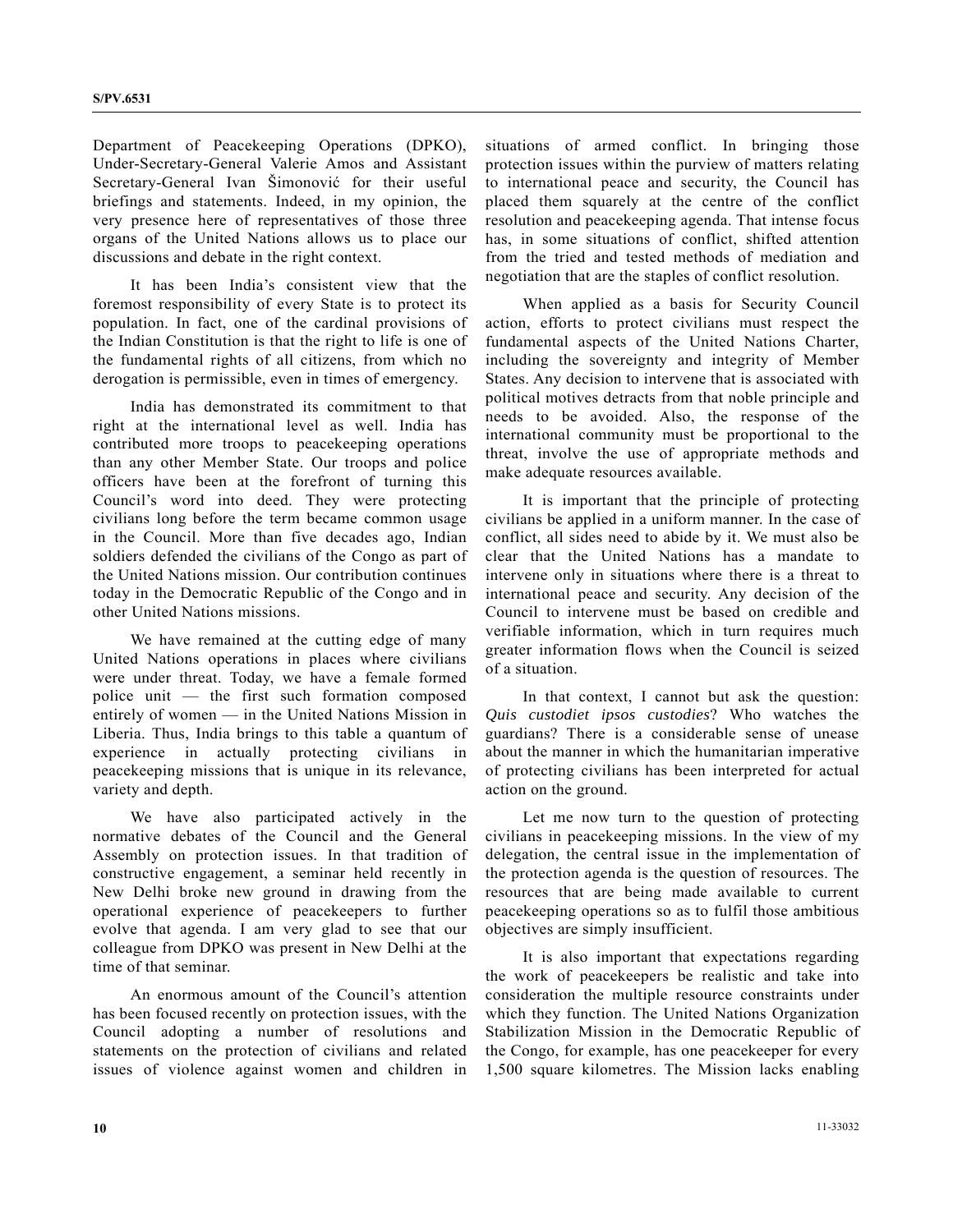assets to allow the existing complement of peacekeepers to move and deploy in the areas of operation. The manner in which those Missions are being made to operate on shoestring budgets and being constantly asked to do more with less does not augur well. All efforts of the Council to further the protection agenda will come to naught if that resource gap is not addressed.

 In conclusion, my delegation would like to stress that force is not the only way of protecting civilians. It should be only the measure of last resort and be used only when all diplomatic and political efforts fail. There can be no substitute for national will and national efforts in creating an environment where civilians are secure. The efforts of the Council and the international community must be directed at assisting national authorities in developing those capabilities. That is the only sustainable method of protecting civilians because, as I said at the beginning of my statement, the foremost responsibility of every State is to protect its civilians.

**Mrs. Viotti** (Brazil): We commend the French presidency for holding today's important debate. We are grateful to Under-Secretaries-General Valerie Amos and Alain Le Roy and Assistant Secretary-General Ivan Šimonović for their presentations. We welcome the opportunity for the Council to exchange views with the wider membership on the transformation of the civilian protection landscape over the past few months.

 The protection of civilians in armed conflict is one of the crucial challenges of our time. In the Security Council and other forums, Brazil has sought to contribute to the United Nations efforts in that area. Last February, during the Brazilian presidency of the Security Council, we organized a meeting aimed at considering all dimensions of the protection agenda (see S/PV.6479).

 The protection of civilians is a humanitarian imperative. It is a distinct concept that must not be confused or conflated with threats to international peace and security, as described in the Charter, or with the responsibility to protect. We must avoid excessively broad interpretations of the protection of civilians, which could link it to the exacerbation of conflict, compromise the impartiality of the United Nations or create the perception that it is being used as a smokescreen for intervention or regime change. To that end, we must ensure that all efforts to protect

civilians be strictly in keeping with the Charter and based on a rigorous and non-selective application of international humanitarian law.

 Whenever possible, the protection of civilians should be pursued through peaceful and preventive means. Those include dialogue with the local populations, compliance with international humanitarian law, coordination with humanitarian actors and diligent monitoring and reporting. In some cases, coercive measures may be necessary to protect civilians. Nevertheless, the use of force must always be a last resort. We must take the greatest care to ensure that our actions douse the flames of conflict instead of stoking them.

 When the Council does authorize the use of force, such as in the case of Libya, we must hold ourselves to a high standard. The Council has a responsibility to ensure the appropriate implementation of its resolutions. Force must be used carefully, with due regard for the principle of proportionality and in strict accordance with the terms of the authorization. The use of force to protect civilians does not abrogate international law, but underlines the need for strict adherence to it.

 Moreover, just as peacekeepers must be accountable for their actions and omissions in the cause of protection, Member States, too, must be clear on how they are fulfilling the mandate they have received from the Council. In the same vein, the use of force by peacekeepers to protect civilians must be carried out with utmost restraint. This is necessary to ensure that blue helmets are not perceived as parties to the conflict. Avoiding such a perception is crucial for the continued success of peacekeeping. Trust in the Organization's impartiality is indispensable for it to constructively contribute to sustainable political solutions to conflict, which is the ultimate goal of United Nations peacekeeping.

 Protecting civilians is one of the most important ways in which the Organization gives expression to its ultimate objectives, as set out in the Charter. The United Nations has made great strides in this area, both in the Council and in other forums. Going forward, we must continue to advance the protection agenda, focusing on the five core challenges identified by the Secretary-General in 2009.

 Brazil supports a consensual, non-selective approach to ensure the protection of civilians around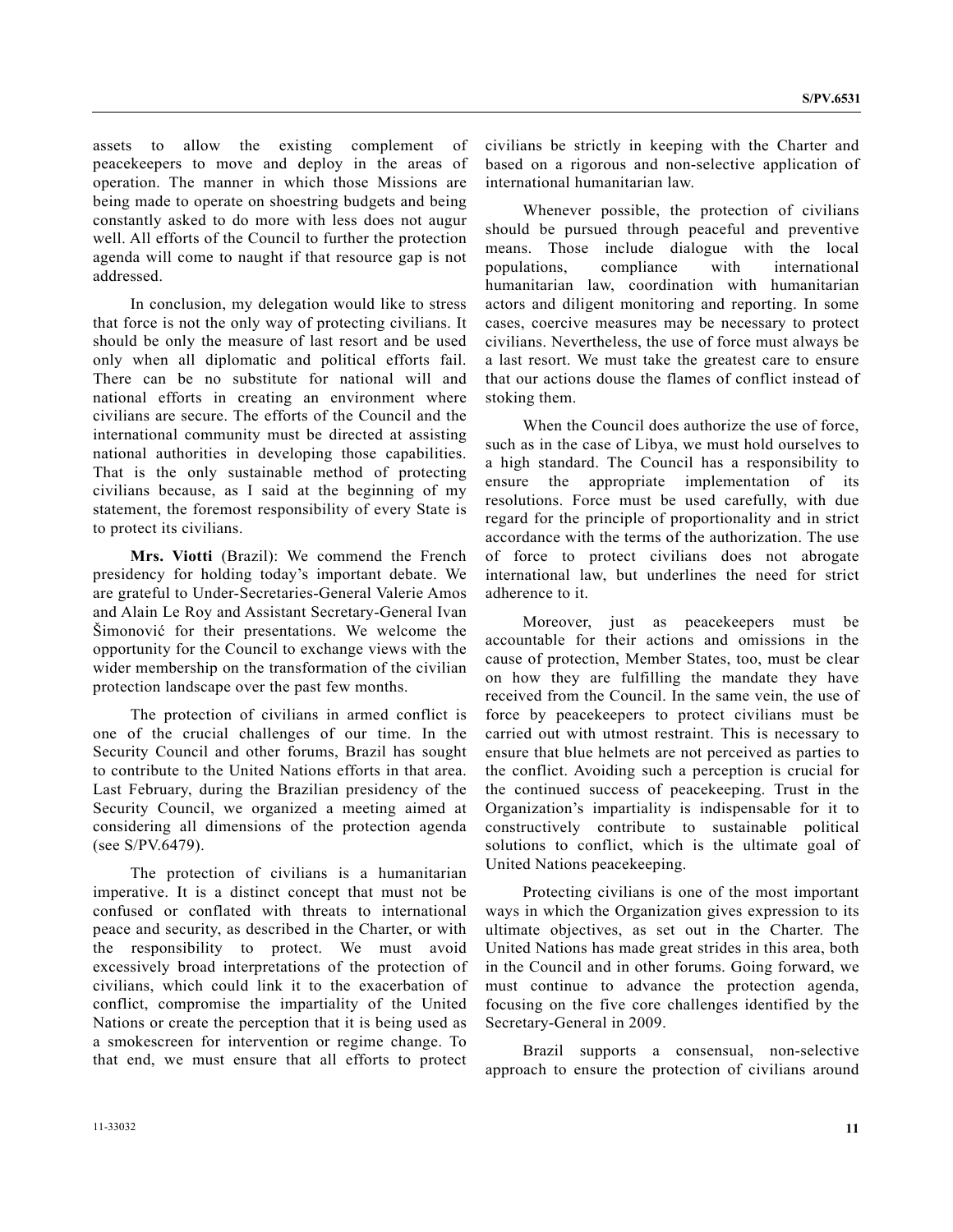the world. In the Council, in the General Assembly and in the field, we remain committed to finding solutions to the dilemmas of protection.

**Mr. Barbalić** (Bosnia and Herzegovina): Thank you, Mr. President for organizing this important debate. I wish to extend my gratitude to Under-Secretary-General Amos, Under-Secretary-General Le Roy and Assistant Secretary-General Ivan Šimonović for their important, irreplaceable work and of course for their valuable briefings at today's meeting.

 The issue of the protection of civilians in armed conflict is one to which Bosnia and Herzegovina attaches great importance. Unfortunately, serious and constant violations of international humanitarian law and human rights law and deteriorating situations, including systematic violence against civilian populations, have continued during the reporting period in many countries. Civilians are still, and too often, targets in armed attacks and atrocities and are victims of human rights abuses, in particular rape and other sexual violence. It is the unfortunate and unacceptable reality of our times that civilians continue to be a main target for armed attacks and account for a high number of casualties in conflicts.

 Regrettably, in 2010 and during the first quarter of 2011, we have witnessed a continuous and significant increase in civilian casualties in a number of countries, including Afghanistan, Iraq, Somalia, Côte d'Ivoire and Libya. The list certainly does not end there. Bosnia and Herzegovina strongly condemns such violence and finds it both appalling and unacceptable.

 In response to some of the violations that occurred in the most recent period, the Security Council took concrete steps relating to the protection of civilians, the first one being the adoption of resolution 1973 (2011), which authorized all necessary measures to protect civilians in Libya, and the second being the adoption of resolution 1975 (2011), which imposed sanctions on former Ivorian President Laurent Gbagbo and his circle and authorized the United Nations Operation in Côte d'Ivoire to prevent the use of heavy weapons against the civilian population.

 When it comes to the situation in Libya, we are gravely concerned over the references in the recent report of the Prosecutor of the International Criminal Court to serious violations of international humanitarian law and human rights in the country. We condemn in the strongest possible terms artillery shelling and sniper fire aimed at civilians and civilian buildings. In this context, we reiterate that full implementation of resolutions 1970 (2011) and 1973 (2011) is of the utmost importance and that obligations deriving from those resolutions are not optional.

 With regard to the situation in the Ivory Coast, we also reiterate our deep concern over the reported serious violations of human rights and the use of disproportionate force. We are alarmed by the deteriorating humanitarian situation in the country, where more than a million people have reportedly been internally displaced and more than 100,000 had to flee the country and find shelter in Liberia. We urge the international community to redouble its efforts and provide the much-needed humanitarian assistance. Allegations of the existence of mass graves in the country are worrisome and must be investigated. We condemn the use of sexual violence as a means to political ends and welcome the decision of the Human Rights Council to establish an independent international commission of inquiry.

 We urge all parties to armed conflicts to fully comply with their obligations under international humanitarian law concerning the protection of civilians in armed conflict. We particularly underline the need to combat impunity for perpetrators of violence against civilians. The struggle against impunity is an integral element in the protection of civilians that cannot be addressed seriously without prosecuting those responsible for serious crimes. Sanctions and other targeted measures play an important role in overall efforts, as well as in initiatives to improve compliance with the law by non-State armed groups. The Security Council should take every opportunity to send a message that crimes committed against civilians are unacceptable and that all perpetrators of grave violations of human rights and international humanitarian law will be brought to justice.

 Conflicts remain the major cause behind the increasing numbers of refugees and internally displaced persons. In that context, we are deeply concerned about the unsafe and too-often impeded humanitarian access to populations affected by conflict. We are also troubled by attacks against humanitarian workers, which must be strongly condemned. We believe that the Security Council should take a more consistent and comprehensive approach to addressing constraints on humanitarian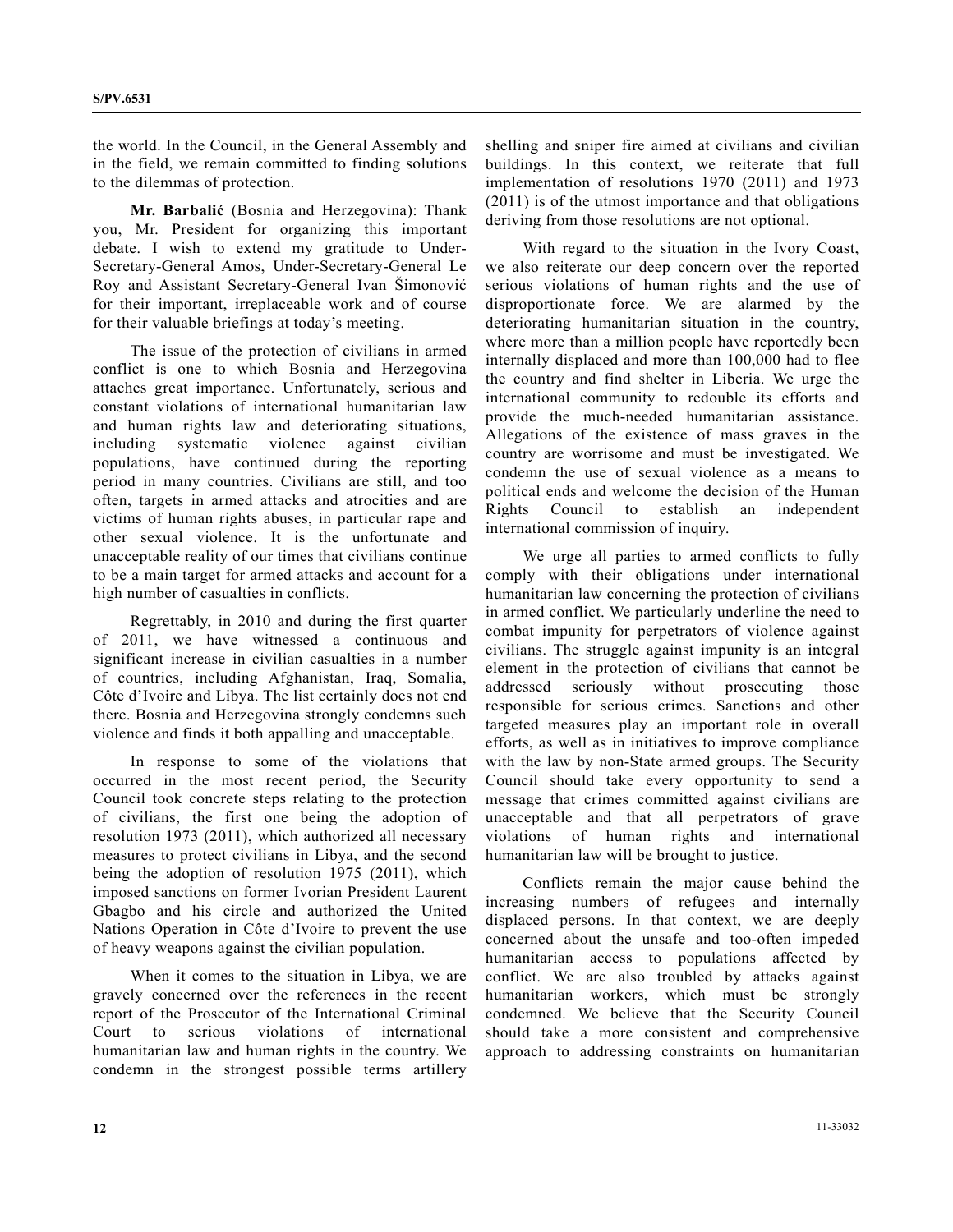access and should ensure accountability for grave instances of denial of access.

 The challenges facing the Council with regard to the protection of civilians call for greater international cooperation and better coordination between the Council and other United Nations bodies and agencies. To that end, additional efforts should be made to prevent conflicts and their recurrence and to promote early-warning systems and effective responses to situations that specifically threaten civilian populations. Although the primary responsibility for the protection of civilians lies with States and parties to an armed conflict, the United Nations, with its systematic approach to the protection of civilians, must be, and is, at the helm of the global effort.

 We believe that more comprehensive and detailed information on the protection of civilians in countryspecific situations is needed. Measuring progress in the implementation of peacekeeping mandates related to the protection of civilians must be improved. We support the recommendations of the Secretary-General made in the most recent report asking for the systematic application of the aide-mémoire on the protection of civilians and active use of the Council's informal Expert Group on the Protection of Civilians to discuss peacekeeping and other mission mandates.

 In conclusion, I would like to underline that Bosnia and Herzegovina attaches the utmost importance to the protection of civilians in armed conflict.

**Mr. Cabral** (Portugal): I join previous speakers in thanking our briefers today, and you, Sir, for convening this timely debate.

 In the last few months, civilians have been under attack in several parts of the world. Civilians continue to represent the majority of the victims of conflict. They are not only affected by conflicts, but very frequently are deliberately targeted by the different parties. Women are too often subjected to sexual violence used as a tactic of war. Children are too often killed or maimed or used in armed conflict. Widespread violations of human rights and international humanitarian law in times of war contribute to fuelling instability, violence and conflict.

 Portugal condemns all attacks directed against civilians in Libya; in Côte d'Ivoire; in the Democratic Republic of the Congo, where the Lord's Resistance

Army regularly carries out attacks against villages; in Afghanistan or Iraq, where weapons and explosive devices cause so much civilian suffering; or in Syria, where intense violence has resulted in over 500 people killed and thousands of others injured.

 Learning from past situations such as Rwanda or Srebrenica, it is clear that the Security Council must pay persistent attention to the plight of civilians in crisis and that it must act promptly when indiscriminate attacks against the civilian population take place. When civilians are under threat, the United Nations, and the Security Council in particular, must respond.

 We should recognize that the overall attention of the Security Council to issues related to the protection of civilians has been increasing. The Council has the necessary normative framework and tools at hand to guide its action in this area in an effective and accountable manner. A number of peacekeeping missions have been established with strong protection mandates. Specific training courses have been deployed by the Department of Peacekeeping Operations to enhance the understanding of the concept of the protection of civilians. Local strategies and improved engagement with the communities have been devised, and all these tools have had a significant impact on enhancing the protection of civilian populations.

 In his report to the Council last November (S/2010/579), the Secretary-General referred to the need to identify new and innovative ways to address specific situations that are not on the agenda. We fully agree. When the protection of civilians has been at stake, we have found creative ways to bring the issue to the attention of this body and to take action. Resolutions 1970 (2011) and 1973 (2011) are perhaps the most striking examples of swift action by the Council to respond to a situation that was not formally on its agenda but where civilians were targeted. But more can be done — and more consistently — to convey effective political signals using existing tools at the disposal of the Council, such as press statements, presidential statements, resolutions, briefings and consultations.

 Indeed, we need to be realistic. The prevention of conflict is always the most effective way to protect civilians. That explains why reliable early-warning information on threats to civilians is crucial.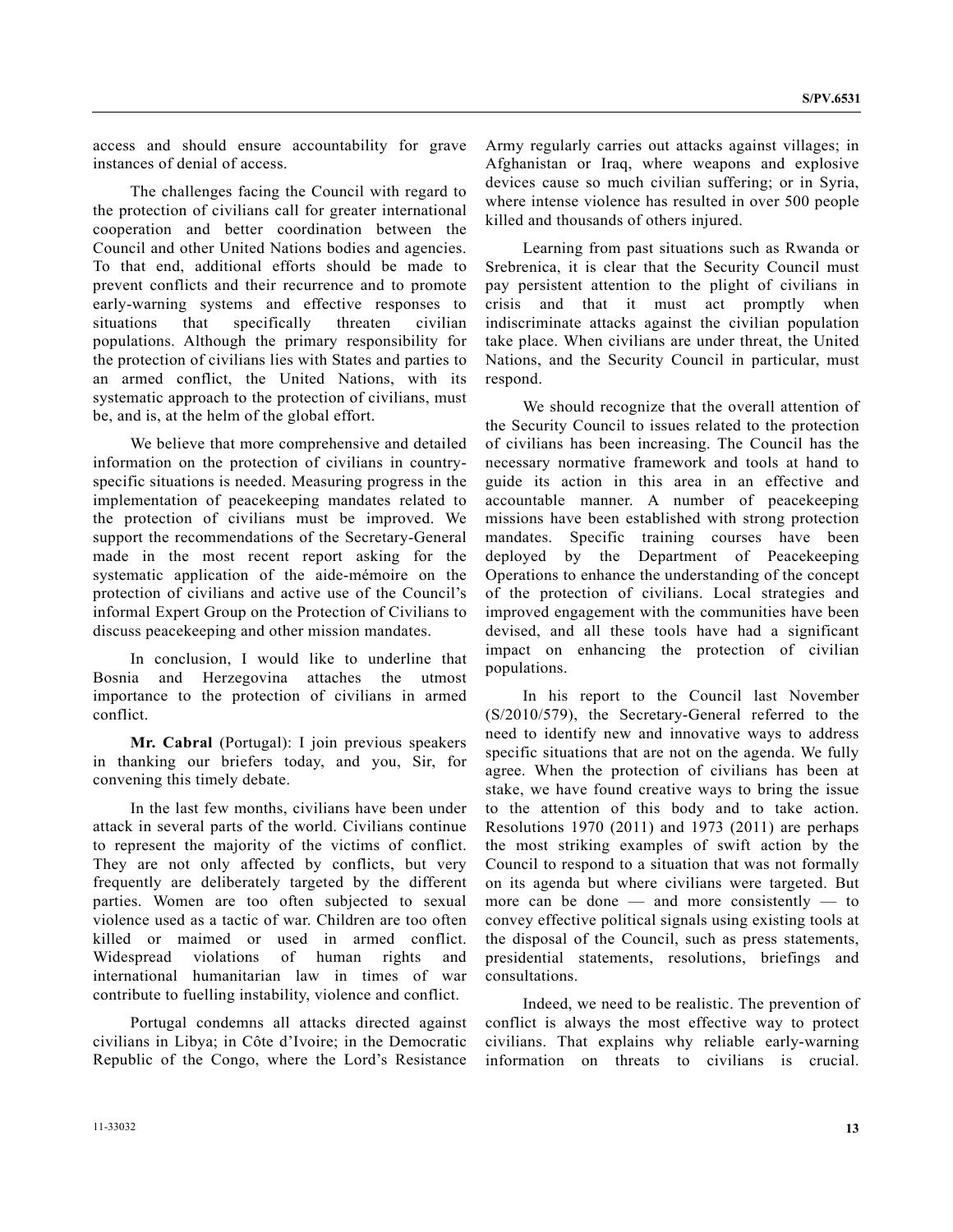Preventive measures are core elements of resolution 1894 (2009) and important pillars of the responsibility to protect. In this regard, we would like to underline the value of practical but very effective preventive measures that are now in place in a number of peacekeeping missions to ensure timely action, for instance telephone hotlines. But other measures can be devised, including to support the efforts of civilian populations to protect themselves, through education and training programmes, while engaging State authorities, who retain the primary responsibility for protection.

 Another aspect that is crucial — and that was rightly examined in the Secretary-General's report is the need to enhance accountability for violations of humanitarian and human rights law. Countering impunity, either by the action of international institutions such as the International Criminal Court or by the actions of national institutions, has a deterrent effect at the national, regional and international level, and is a fundamental tool to prevent further violations. In this respect, Portugal would like to underline once again the important role of the International Criminal Court in fighting impunity for the most serious crimes and encourages all efforts to promote the universalization of the Rome Statute.

 We would also highlight the crucial role that the Human Rights Council is playing in the fight against impunity. Two international commissions of inquiry, on Côte d'Ivoire and on Libya, have recently been dispatched to investigate human rights violations, to establish the facts and circumstances of those violations and, where possible, to identify those responsible so as to make recommendations, in particular on accountability measures. Another factfinding mission will soon be sent to Syria for the same purposes. The Council will certainly benefit from the work of those missions, which hopefully will contribute not only to enhancing accountability but also to promoting peaceful solutions to existing crises.

 In conclusion, I wish to underline that a Council that is better informed is also better prepared to take effective action; hence the need for real-time information regarding threats to civilians. With sufficient credible and early information the Council will be more able to use preventive diplomacy to influence parties to conflict to comply with international law and to make specific commitments regarding civilian populations. It is now up to us to

seek such information and to ensure that the Security Council acts consistently and with resolve to send a political signal in demanding immediate compliance with international humanitarian law to protect all civilians — women, men and children — who are directly targeted or are accidental victims of conflict.

**Mrs. DiCarlo** (United States of America): I would like to thank Under-Secretary-General Amos, Under-Secretary-General Le Roy and Assistant Secretary-General Šimonović for their valuable remarks today.

 Let me begin by commending the work of the United Nations and the brave local and international United Nations staff, from peacekeepers to humanitarian workers, who risk their lives to help protect civilians in harm's way. We should not underestimate the challenges they face. All too many regimes are still willing to use ruthless and indiscriminate force in populated areas, and some deliberately target civilians, humanitarian workers and journalists.

 Last November the Council debated how to promote and improve methods to protect civilians (see S/PV.6427). Just weeks later, the world witnessed the extraordinary and ongoing courage of people in nations across North Africa and the Middle East who found their voices and were demanding to be heard. Many have taken to the streets to exercise their rights of expression despite, in some cases, brutal attempts at repression.

 On 17 March, the Council acted decisively to protect innocent civilians in Libya (see S/PV.6498). Responding to the Libyan people and the Arab League, the Security Council authorized the use of all necessary measures to protect civilians and civilian areas targeted by Colonel Al-Qadhafi, his intelligence and security forces and his mercenaries. That new resolution (resolution 1973 (2011)) followed up on the unanimous Council vote on resolution 1970 (2011) to refer the situation in Libya to the Prosecutor of the International Criminal Court. Resolution 1970 (2011) underscored the importance that the international community attaches to assuring that those responsible for widespread, systematic attacks against the Libyan people are held accountable.

 The international community must remain united in the commitment to protecting civilians and civilianpopulated areas under threat of attack, to ending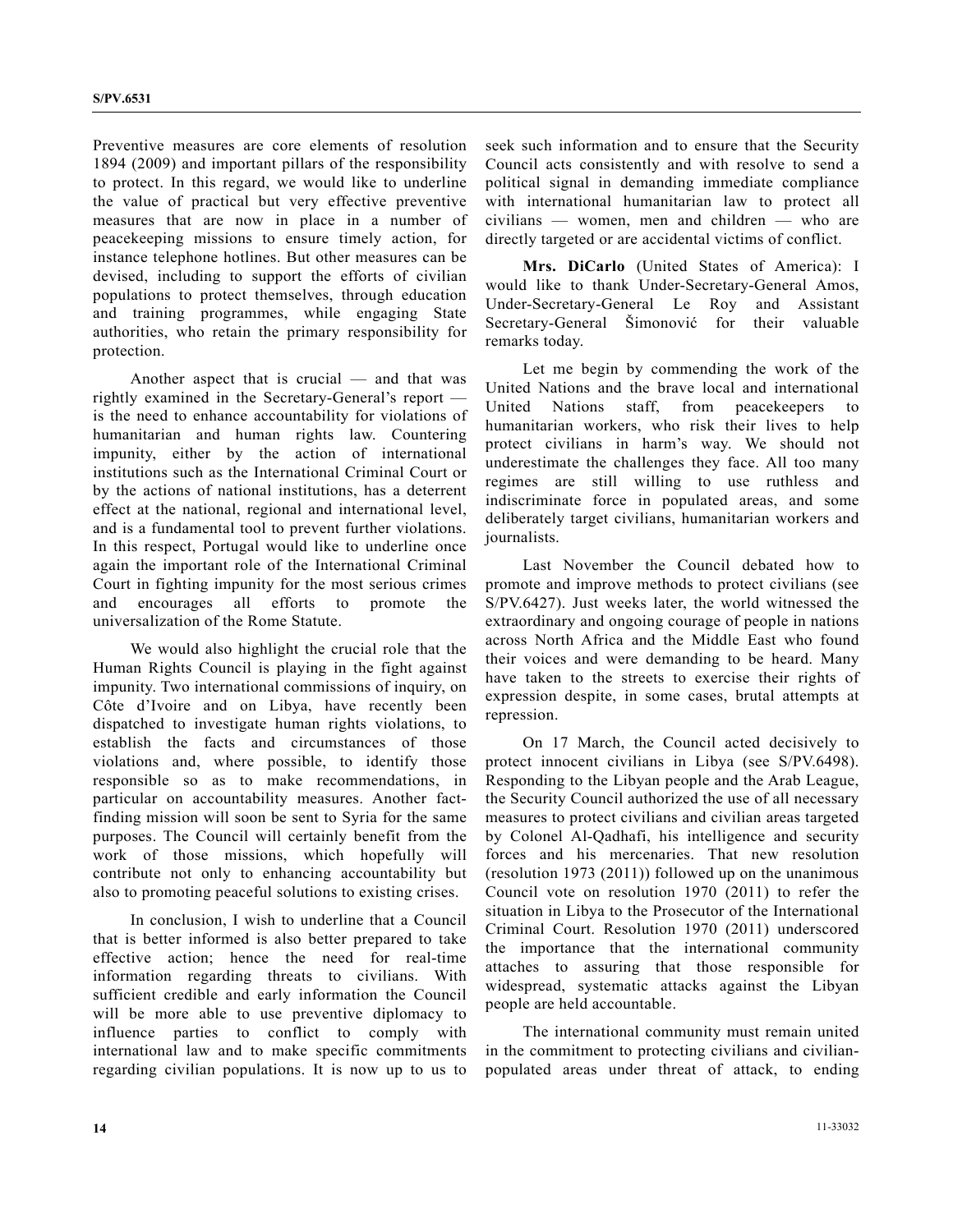violence against the Libyan people and to defending the universal rights we all share. The NATO coalition operates within the mandate of resolution 1973 (2011) to enforce the arms embargo and the no-fly zone and to conduct a civilian protection mission. NATO makes every effort to avoid civilian casualties.

 In Syria we are concerned about the continued reports of gratuitous violence against unarmed demonstrators. We therefore welcome the mission by the Office of the High Commissioner for Human Rights to investigate alleged violations of international human rights law. We call on the Syrian Government to allow journalists and human rights monitors to independently verify events on the ground, including reports of indiscriminate attacks on populated areas by Syrian forces.

 We have seen real progress in efforts to protect civilians, but in Darfur and elsewhere we still face serious challenges. Let me highlight three key areas where the Council plays a crucial role: improving peacekeeping missions, assuring humanitarian access in armed conflict and ensuring accountability.

 First, on the role of peacekeeping, consider the recent crisis in Côte d'Ivoire. The Security Council consistently responded to escalating violence there by urging the United Nations peacekeeping force to fully implement its mandate to protect civilians under threat of attack, culminating in resolution 1975 (2011). The United Nations Operation in Côte d'Ivoire responded robustly to neutralize the threat of heavy weapons. We know that those actions saved many lives, based on the substantial weapons caches discovered in and around Abidjan.

 We have seen progress, led by Member States in concert with the Secretariat, to improve the tools, guidance and resources to help United Nations missions identify and address the threats to populations in conflict zones. We must continue to learn from experience and provide better support to missions, including doing more to address sexual and genderbased violence. In difficult environments such as the Democratic Republic of the Congo, the United Nations has developed mission-wide protection strategies, including establishing community liaison assistance and joint protection teams to better protect civilians. We welcome those efforts.

 Secondly, we must continue to facilitate humanitarian access into areas of armed conflict. Humanitarian personnel around the world all too often work in insecure conditions and lack access to vulnerable populations. There are increasing reports of attempts to intimidate humanitarian workers, impede their movement and even target them directly. In Darfur, the humanitarian community's efforts to gain regular access to those in need are being stifled by Government restrictions on movement, particularly in areas where the Sudanese Armed Forces are engaged in hostilities or aerial bombardment. We must redouble our efforts to end such obstructions to humanitarian access and hold those responsible for these obstructions accountable.

 Finally, accountability remains essential to ensuring an effective, transparent process of reconciliation after the guns have gone silent. The recent report from the Panel of Experts created to advise the Secretary-General on Sri Lanka alleges several violations of international humanitarian and human rights law in the final stages of the conflict, which may have resulted in the deaths of up to 40,000 civilians. We urge the Sri Lankan Government to respond constructively to the report. Accountability and reconciliation are inextricably linked. It is in Sri Lanka's interest to take concrete steps to promote justice, accountability, human rights and reconciliation.

 We have a window of opportunity to translate recent Security Council cooperation on civilian protection into lasting improvements in our response to crises. We must seize it for all of our sakes, and for the sake of the innocent men, women and children who rely on our collective action to defend them.

**Mr. Osorio** (Colombia) (*spoke in Spanish*): The topic under discussion today calls on us to reflect seriously on State and international responsibilities to ensure the protection of civilians in armed conflicts on the Security Council's agenda, as well as the tools with which to achieve it. The briefings and analyses by Under-Secretary-General Amos, Under-Secretary-General Le Roy and Assistant Secretary-General Šimonović illuminate the subject very well. We should therefore remember that the Security Council has dealt with the protection of civilians on several occasions over the past decade. In that regard, I would like to highlight the concepts embodied in resolutions 1265 (1999) and 1674 (2006), as well as in subsequent resolutions and presidential statements.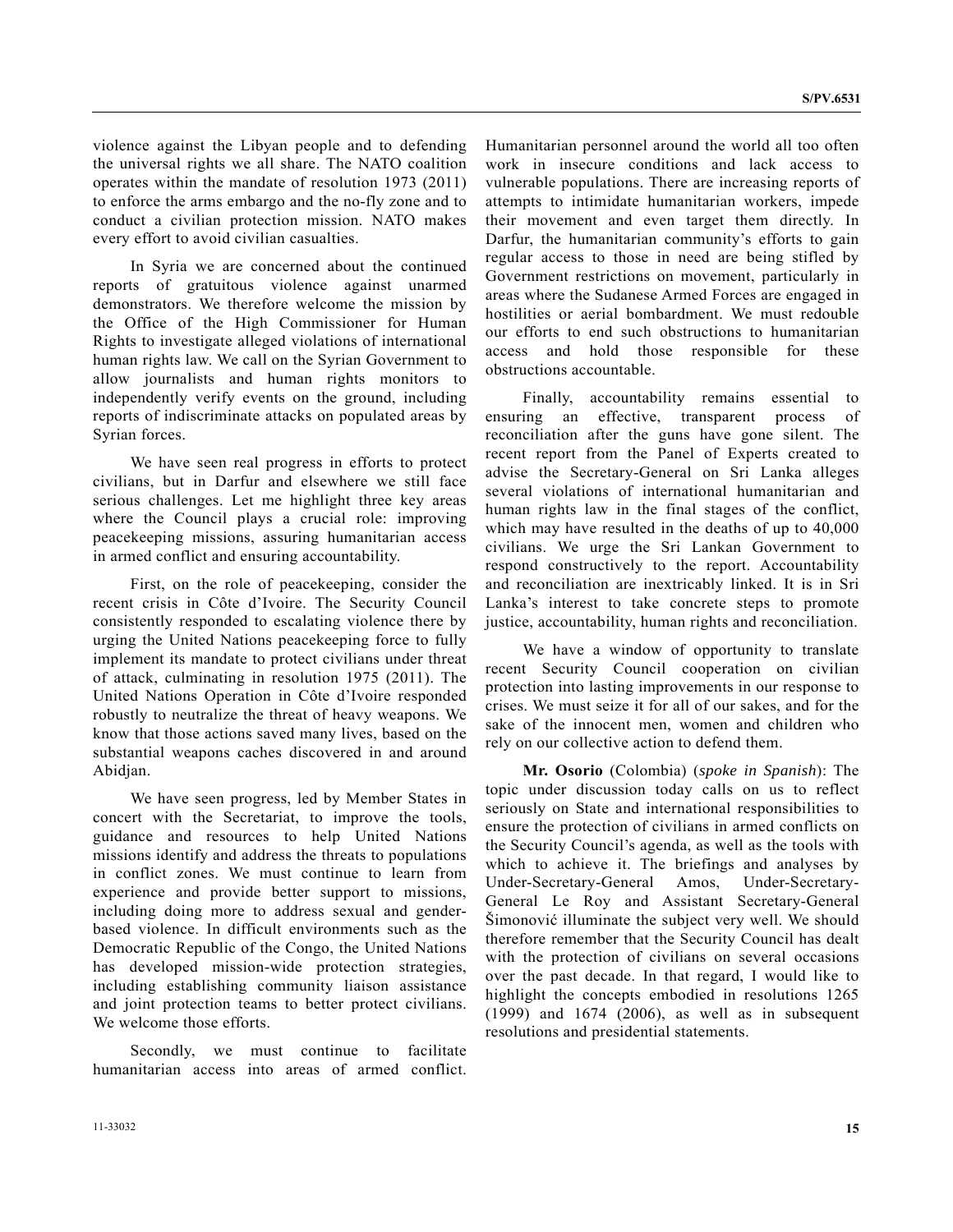The current circumstances demand that the actions that United Nations bodies, including the Security Council, take to address a crisis are framed consistent with international law, in order to ensure their legality and legitimacy. We believe that this is the best way to guarantee lasting solutions in those situations where the Council must act. The protection of civilians in situations on the Council's agenda is a matter that demands our commitment to concrete measures such as those taken in recent months. In the case of Côte d'Ivoire, for example, the mandate of the peacekeeping Mission established by the Council included explicit authorization for the Mission to use any means necessary to counter the use of heavy weaponry against civilians.

 With regard to the situation in Libya, the Council's response to that crisis was phased and gradual, starting with a statement to the press, followed by a resolution (resolution 1970 (2011)) adopted under Article 41 of the Charter, and concluding with a second resolution, this time adopted under Chapter VII (resolution 1973 (2011)). The true theme of both those resolutions is thus the protection of civilians.

 Moreover, we believe that it is essential to strengthen the work of other bodies with regard to the protection of civilians, such as the General Assembly, the Economic and Social Council and, in particular, the Human Rights Council. Establishing effective cooperation in this area between the Security Council and other relevant bodies and agencies of the United Nations can make the Council's actions more productive vis-à-vis the areas under its purview.

 In that regard, recent international events have prompted my delegation to reflect on the Human Rights Council and its readiness to strengthen mechanisms for prevention and cooperation with States, in order to reinforce their own capacity to protect civilians. We believe that work needs to be done in order to ensure that governmental agencies are aware of their responsibilities in this area and that they are creating the institutions needed to ensure the protection of civilians with a comprehensive and longterm vision, including those entities charged with investigating and prosecuting abuses in individual cases. We believe that the creation of the Human Rights Council, less than a decade ago, has enabled us to address strengthening national capacities to protect civilians more creatively and cooperatively. To that end, we must move from a confrontational approach towards one of cooperation. Only by building national capacity to deal with the duties and responsibilities of national authorities to protect civilians will we be able to make a long-term difference.

 As is the case with other thematic issues considered by the Council, this too should be subject to further reflection in order to strengthen the cooperative mechanisms that enable us to achieve substantial results in situations where civilians are particularly affected. One way of doing this would be to resort more frequently to other bodies and agencies in the United Nations system able to work on building national capacities when States request it.

 The Security Council, pursuant to the functions assigned to it by the United Nations Charter, must address threats to international peace and security. In that context, my delegation would like to recall the request of the Council in November 2010 that the Secretary-General include more extensive and detailed information in his reports concerning the protection of civilians in armed conflict when reporting on specific events on the Council's agenda.

 Colombia concurs with other Council members that the primary responsibility for the protection of civilians belongs to each State. We therefore consider it essential that international support be rendered in close coordination with national authorities, in accordance with the Charter and the norms of international law, and with respect for sovereignty and territorial integrity, as well as for the principles of humanity, neutrality, impartiality and independence. Any initiative in this area should be mindful of the central role played by Governments and relevant national policies.

 As Under-Secretary-General Amos mentioned in her report, Colombia has suffered under the scourge of a guerrilla group that has been described at the national and international levels as a terrorist group, and which has also been involved in illegal trafficking in drugs and arms and has systematically attacked and perpetrated deplorable acts against the civilian population, using mines, bombs and explosives. With international cooperation, for which we are grateful, Colombian authorities are committed to a process that is moving forward successfully in combating the violence and providing redress for its victims. At this very moment, we are in the final stage of enacting in Colombia's national Congress a law providing redress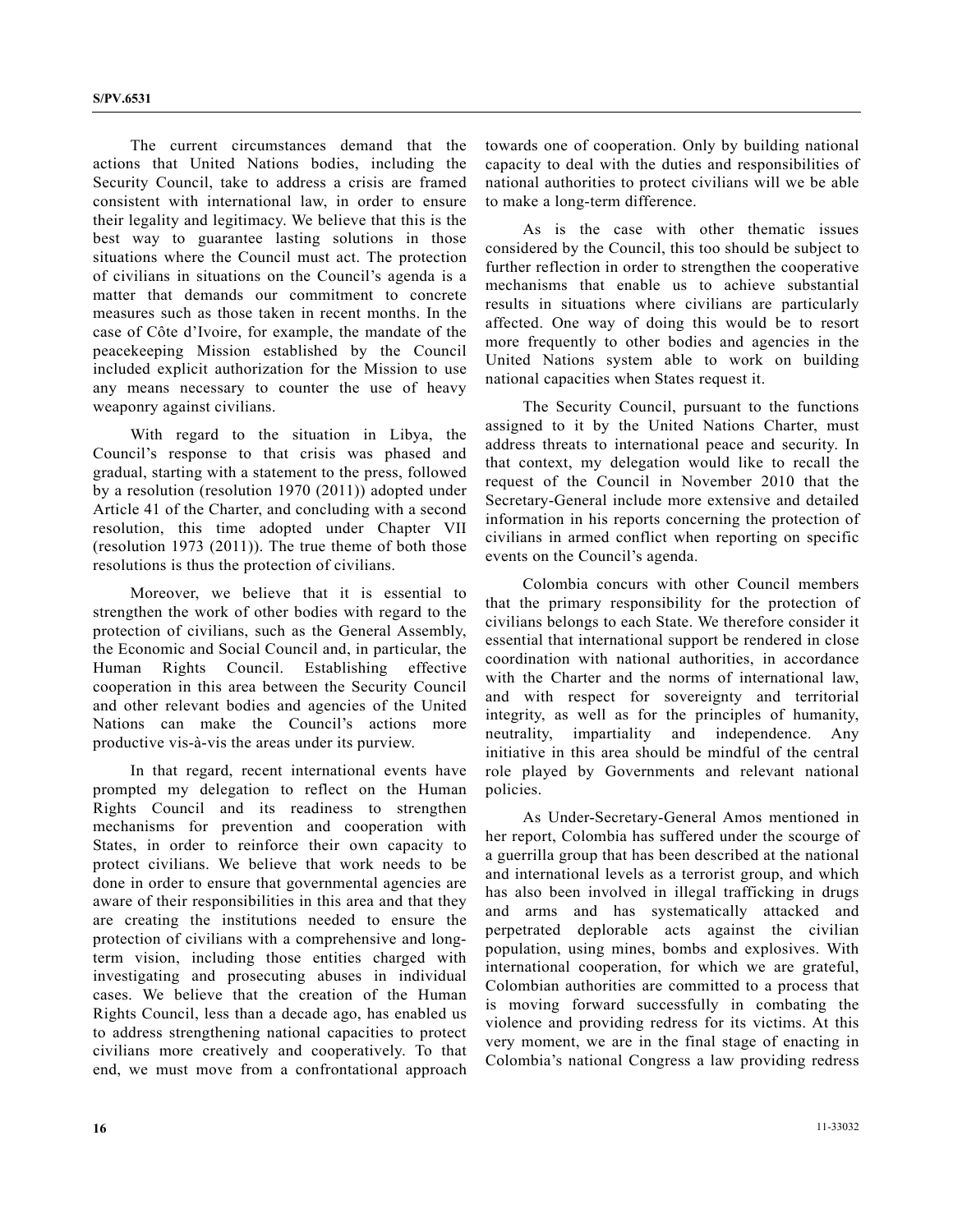for victims and restitution of their lands, a reflection of the Government's commitment to protect and make reparations to the civilian population.

 We understand that there are exceptional circumstances where the Council may be required to act without consulting the authorities, either because the authorities as such do not exist or because the authorities themselves are the ones deliberately threatening the lives of their own citizens. This underlines the fact that each and every situation is unique, which in turn implies that efforts made to resolve humanitarian issues must address the specific features of a situation.

 Lastly, we call on the Members of the United Nations and the Secretariat to consider the thematic issues discussed by the Council as an opportunity for strengthening other bodies established with specific aims in view. We believe this can improve our performance, particularly regarding the results we stand to achieve in the long term concerning the protection of civilians.

**Mr. Sangqu** (South Africa): My delegation wishes to express its appreciation to you and your delegation for organizing this open debate, Mr. President. We also wish to thank Ms. Valerie Amos, Under-Secretary-General for Humanitarian Affairs and Emergency Relief Coordinator, Mr. Alain Le Roy, Under-Secretary-General for Peacekeeping Operations, and Mr. Ivan Šimonović, Assistant Secretary-General for Human Rights, for their briefings.

 South Africa is fully committed to the protection of civilians in armed conflict and continues to support a strengthened normative and legal framework for enhancing such protection measures. We welcome the concerted efforts of the international community to protect civilians in armed conflict. Despite such positive efforts and the progressive steps that are being taken, scores of civilians in many regions of the world are still harmed or maimed during armed conflicts, from Afghanistan to Somalia to Libya to Côte d'Ivoire. In this regard, we regret deeply that civilians, in particular women and children, continue to account for the vast majority of casualties in armed conflicts.

 The latest report of the Secretary-General on the protection of civilians (S/2010/579) made three important additions to the five core protection challenges identified in his 2009 report (S/2009/277). Advances in all of those core areas will contribute to the international community's fight against impunity, improve humanitarian access and ensure consistency in mandates for the protection of civilians. The Council has made commitments concerning the protection of civilians, particularly in the areas of peacekeeping, humanitarian access, monitoring, information-sharing and reporting.

 In spite of a number of well-meaning Security Council resolutions, presidential statements and thematic mechanisms, the grim reality is that parties engaged in conflict still have a long way to go in fulfilling their responsibilities concerning civilian protection. It is clear that the lack of political will and complete disregard for the lives of civilians remains a major obstacle to protecting civilians during armed conflict. The Secretary-General observed in his report presented to the Council in November 2010 that any progress in the protection of civilians has been the result of increased focus by international agencies on the issue, not because armed groups are observing international law.

 We therefore call upon all relevant parties to conflicts to put an end to such practices and recognize that States bear the primary responsibility of protecting civilians within their borders. That does not exonerate non-State armed groups to conflicts. Non-State actors have responsibility under international humanitarian law to protect civilians and they must be held accountable for violations. Accordingly, it is always important to note that, while United Nations peacekeeping operations should always adopt a robust posture in implementing the mandates of the Council, including the protection of civilian elements, they must do so in an impartial manner. United Nations peacekeeping operations should never be seen to be siding with one party to a conflict, as that would undermine the integrity of United Nations efforts.

 The plight of women and children, in particular, remains perilous and requires urgent attention. South Africa appreciates the efforts of many Governments, including those of the Democratic Republic of the Congo and Chad, to combat sexual violence, as demonstrated by the arrest of senior military officers involved in crimes of conflict-related sexual violence. The increased momentum in the implementation of resolutions 1325 (2000), 1612 (2005) and 1960 (2010), including on monitoring, information-sharing and reporting, needs to be further accelerated.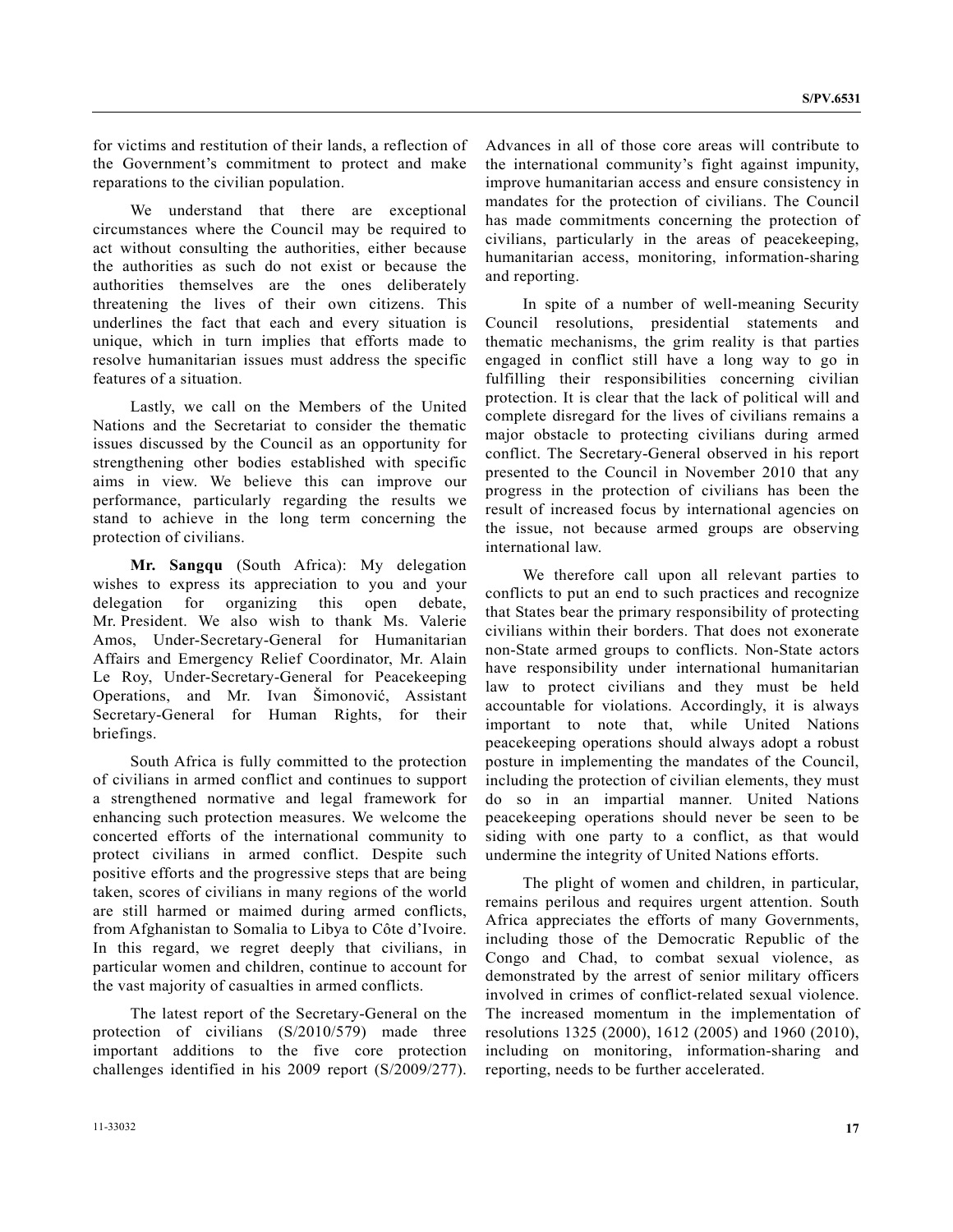In February, at the initiative of the Brazilian presidency, the Council held informal consultations to discuss protection-related items on its agenda, namely, protection of civilians, children and armed conflict, and women and peace and security. South Africa supports this holistic approach, whereby these issues are dealt with in a coherent manner. In that regard, actions undertaken by the Secretariat should be mutually reinforcing.

 Over the past three months, we have witnessed some important advances as the Security Council adopted resolutions giving practical expression to our collective desire to ensure civilian protection. These resolutions have at their core the protection of civilians, and South Africa supported these additional measures for Libya and Côte d'Ivoire, respectively. These resolutions have noble intentions focused on our common desire to protect civilian lives.

 However, we are concerned that the implementation of these resolutions appears to go beyond their letter and spirit. It is important that, as international actors and external organizations provide constructive assistance, they should nonetheless comply with the provisions of the United Nations Charter, fully respect the will, sovereignty and territorial integrity of the country concerned, and refrain from advancing political agendas that go beyond the protection of civilian mandates, including regime change.

 In our view, such actions will undermine the gains made in this discourse and provide ammunition to those who have always been sceptical of the concept. In the final analysis, the implementation of these resolutions will determine whether our actions have yielded the intended result of protecting civilians.

 Our efforts in protecting civilians will also be undermined if our approach to conflict resolution is limited only to addressing symptoms while ignoring root causes. Such an approach will not help to find a fundamental solution to the protection of civilians, which, in the final analysis, can be guaranteed only by capable States with strong democratic institutions. In this regard, more focus should be directed to rule of law reforms; democratization reforms; disarmament, demobilization and reintegration; security sector reforms; and post-conflict reconstruction and development underpinned by early peacebuilding programmes, inter alia. We must stress the need for the

international community to prevent armed conflict and to support actions aimed at addressing the underlying causes in an effective and sustainable manner, thereby making the renewal of hostilities less likely.

 In conclusion, progress in advancing the protection of civilians will also depend on the consistency with which the Council pursues this goal. Selectivity gravely limits the credibility of the Council in advancing protection of civilian mandates. This Council cannot be seen to place the value of some civilians above that of others. Proactive actions that we have witnessed in Libya and Côte d'Ivoire have also to be applied in cases such as Somalia.

**Mr. Wittig** (Germany): At the outset, let me thank today's briefers for their valuable contributions. Germany aligns itself with the statement to be delivered later by the Acting Head of the Delegation of the European Union.

 Today's debate on the protection of civilians in armed conflict comes at a crucial moment. Only last week, the International Criminal Court announced its intention to indict three Libyan officials whom it holds responsible for organized crimes against humanity perpetrated against civilians in Libya. Following the landmark resolution 1970 (2011), that is an important step in enhancing accountability for violations of international law and ending the so-called culture of impunity.

 Regarding the responsibility to protect, let me be clear — it is first and foremost the responsibility of each State to protect its civilian population from violence. However, the international community will not turn a blind eye when there is a blatant disregard of this obligation. That is a message that applies not only to Libya; indeed, it goes beyond Libya.

 Civilians continue to bear the brunt of violence in armed conflict. Recent events in Côte d'Ivoire and Libya reconfirm this fact in a tragic way. The indiscriminate and excessive use of force against civilians in all its various forms cannot and must not be accepted by the Security Council and the international community at large.

 Let me briefly touch upon some of the situations of particular concern to us. First, with regard to Syria, we are deeply shocked by the violence and brutality of the internal repression orchestrated by the Syrian authorities against unarmed and peaceful protesters.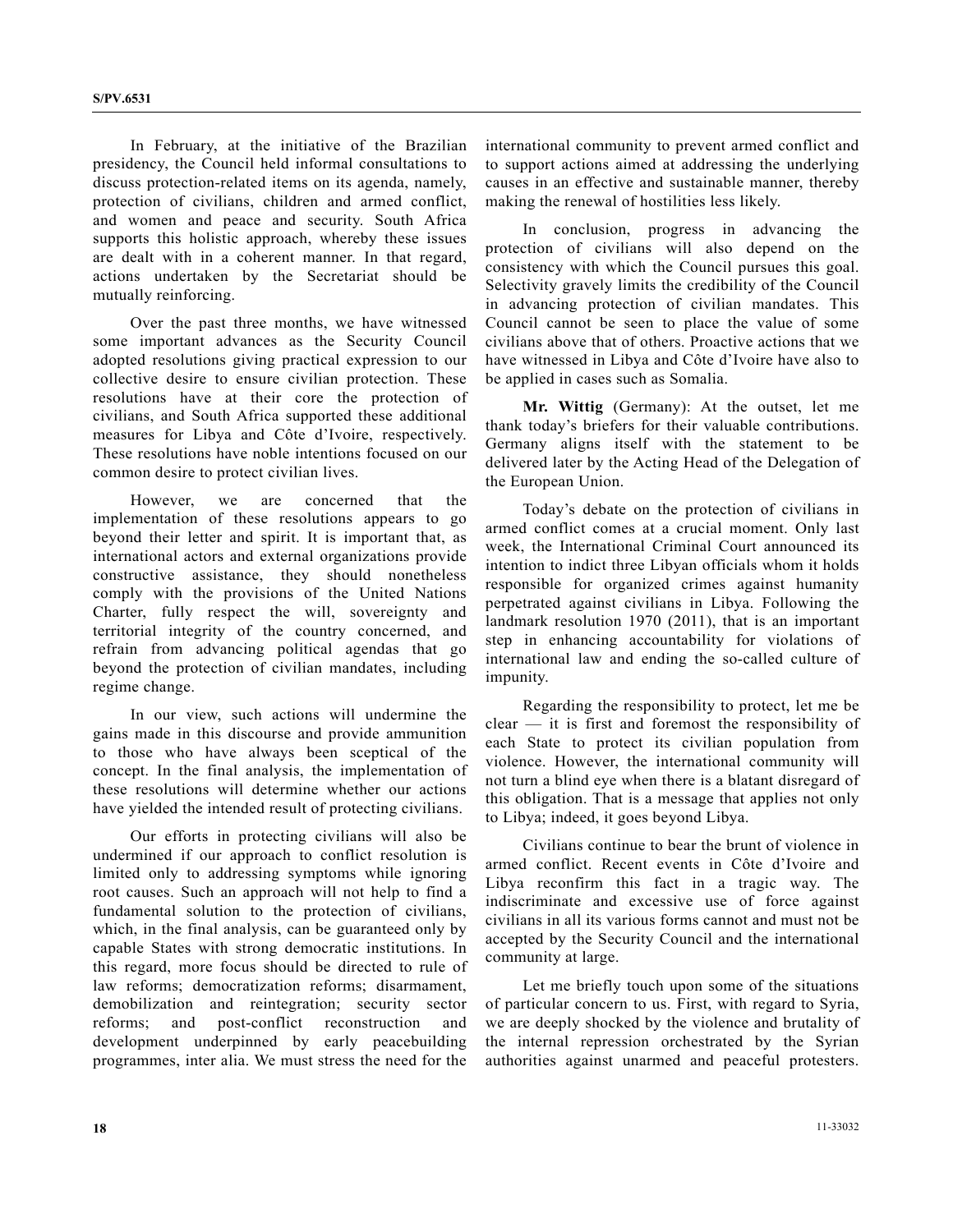The use of tanks and heavy artillery against the civilian population in Dar΄a, Baniyas and other cities is deeply worrying. The Syrian authorities clearly stand at a fork in the road. We strongly urge the Syrian Government to end its military repression of its own population and to respect human rights. Those responsible for the killings should be held accountable.

 In order to make this message clear, we have worked for the European Union to impose restrictive measures against Syria and persons responsible for the violent repression. These measures have come into force today. The ongoing violence and the regional implications also require that we continue to address the situation in Syria in the Security Council.

 On Afghanistan, we remain seriously concerned about the intolerably high number of conflict-related civilian casualties. The large majority of them are caused by indiscriminate attacks by the Taliban, Al-Qaida and other violent armed groups. We would also like to take note of the continued progress made by Afghan and international forces in minimizing civilian casualties.

 The situation of the civilian population in Somalia remains a cause of grave concern, as are the ongoing activities of the Lord's Resistance Army, in particular the abduction of children in parts of the Democratic Republic of the Congo, southern Sudan and the Central African Republic.

 On Sri Lanka, Germany welcomes the report of the Panel of Experts. The report reiterates the need for accountability in that country. The findings of the report should encourage the Government of Sri Lanka to set up a credible investigation and accountability process. We urge Sri Lanka to closely cooperate with the United Nations in this regard.

 Since the last open debate on protection issues in November last year (S/PV.6427), the Security Council has further developed its comprehensive normative framework on protection issues. We note with appreciation that four out of the current seven United Nations peacekeeping operations with a protection mandate have already developed comprehensive strategies for the protection of civilians.

 Heeding your call, Mr. President, and for the sake of brevity, I will abridge my written statement and conclude by drawing the Council's attention to one group of civilians with particular protection needs in armed conflict, namely, children. Children are sexually abused, killed and/or maimed and sometimes even used as suicide bombers by parties to a conflict. In armed conflicts, schools and hospitals, which are essential for the development and well-being of children, are deliberately attacked and destroyed.

 Together with the Special Representative of the Secretary-General, Ms. Coomaraswamy, with UNICEF and other United Nations agencies, the Security Council Working Group on Children and Armed Conflict — which I have the honour to chair — has continued to make tangible progress in demobilizing child soldiers and in enhancing compliance with international law by State and non-State parties to conflict. I urge the members of the Council, as well as the wider United Nations membership to continue to lend their valuable support to this common endeavour.

**Mr. Amieyeofori** (Nigeria): Thank you, Mr. President, for having convened this open debate. The briefings we have received from Under-Secretaries-General Amos and Le Roy and Assistant Secretary-General Šimonović add an important practical focus to our discussion of this important matter of principle, and we thank them.

 Although the United Nations, and this Council in particular, have been seized of protection issues for several years now, as we have heard today, our actions to date have not reversed the trend towards the disproportionate suffering of civilians in situations of armed conflict. It bears repeating that the primary obligation to protect civilians affected by conflict lies with national Governments and parties to conflict. However, when they are unable or unwilling to fulfil this obligation, the international community, in particular the Security Council, must respond to the plight of civilians in armed conflict.

 In this regard, we recall the United Nations efforts to implement resolution 1894 (2009), which called for comprehensive information on protection of civilians to be provided to the Security Council. While improvements have been made, we still lack a coordinated approach to information gathering and monitoring to ensure that the full impact felt by innocent civilians in conflict situations is appreciated. This must be a priority, as forewarned is surely forearmed.

 Nigeria supports the use of the full range of protection tools, including the provision of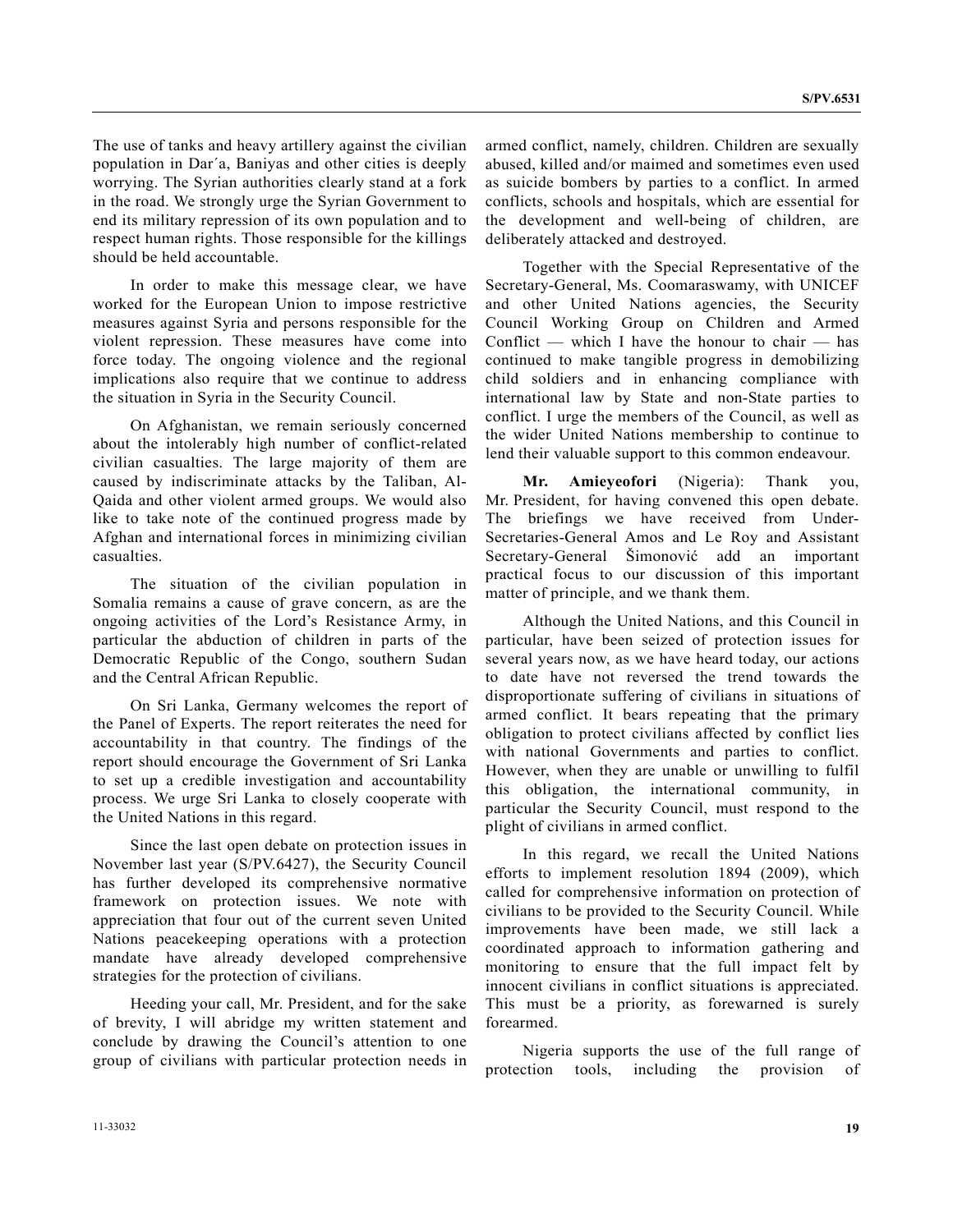humanitarian assistance, mediation and other diplomatic interventions, arms control and the effective rule of law. A thoughtful approach to understanding the specific vulnerabilities of all civilians in a conflict situation would lead us to the right combination of these strategies, one reflecting the socio-economic context of the conflict.

 The protection of civilians goes to the very heart of the Council's mandate. I am therefore proud to note that the international community has not been content to stand idly by while civilians are targeted and caught in the crossfire of conflict.

 Our response to the conflict in Libya is using a range of protection strategies in a non-peacekeeping context. Multiple actors are working hard to provide humanitarian assistance in the face of targeted attacks on civilians and aid workers. Blocking humanitarian access is not only a deplorable act, it clearly violates the Fourth Geneva Convention. The dreadful scenes we are witnessing in Misrata and elsewhere in the country demonstrate the disregard for such pre-emptory norms. Notwithstanding the efforts of the multiple international humanitarian actors, the spectre of a major food crisis and refugee crisis now looms. We therefore demand that the Libyan parties take steps to honour resolutions 1970 (2011) and 1973 (2011) and to commit to a comprehensive ceasefire and a viable political track.

 In Côte d'Ivoire, the Ouattara Administration has done much to ensure that Ivorian civilians remain protected. However, the circumstances in that country prove that the responsibility to protect survives fullscale conflict. The Office for the Coordination of Humanitarian Affairs has reported that armed militias continue to attack the population in the west of the country and that insecurity is hampering humanitarian access to those in need, including internally displaced persons. Nigeria believes that peace can be achieved in Côte d'Ivoire through a process of reconciliation, and we support initiatives in that direction. We also look forward to the outcome of the high-level inter-agency assessment mission on the United Nations Operation in Côte d'Ivoire currently in Abidjan. We trust that ongoing protection priorities will be at the forefront of the final recommendations.

 We can think of no better way to keep civilians out of harm's way than to prevent conflict before it breaks out. Prevention is infinitely better than cure. We therefore urge the international community to lend greater support to the preventive diplomacy initiatives of civil society and regional and subregional bodies and efforts, such as the Economic Community of West African States Observation and Monitoring System. Such measures encourage stability and thereby reduce the vulnerability of women, men and children caught in conflict. In this way, we might protect civilians beyond those on the agenda of this Council.

 Finally, we must challenge ourselves to be objective in our assessment of situations where civilians need our protection. We must try for consistency in our approach to the protection of civilians in all situations of armed conflict and not be held back or propelled by national interest, but by justice and principle alone.

**Mr. Li Baodong** (China) (*spoke in Chinese*): I wish to thank the French delegation for having convened this open debate. I also wish to thank Under-Secretaries-General Amos and Le Roy and Assistant Secretary-General Šimonović for their statements.

 China is deeply concerned about the safety of civilian lives and property during armed conflict, which have been negatively impacted and threatened. We condemn acts of violence deliberately targeting civilians in situations of armed conflict.

Today, I wish to underscore four points.

 First, the strengthening of the protection of civilians in armed conflict must strictly abide by the purposes and principles of the Charter of the United Nations. The responsibility to protect civilians lies first and foremost with the Government of the country concerned. The international community and external organizations can provide constructive assistance, but they must observe the principles of objectivity and neutrality and fully respect the independence, sovereignty, unity and territorial integrity of the country concerned. There must be no attempt at regime change or involvement in civil war by any party under the guise of protecting civilians.

 Secondly, in order to fundamentally address the objective of the protection of civilians, more must be done in the areas of conflict prevention and resolution. The Security Council should as a priority engage in preventive diplomacy and prevent or reduce conflict in regions where there is turmoil. The Council should as a priority urge the parties concerned to cease hostilities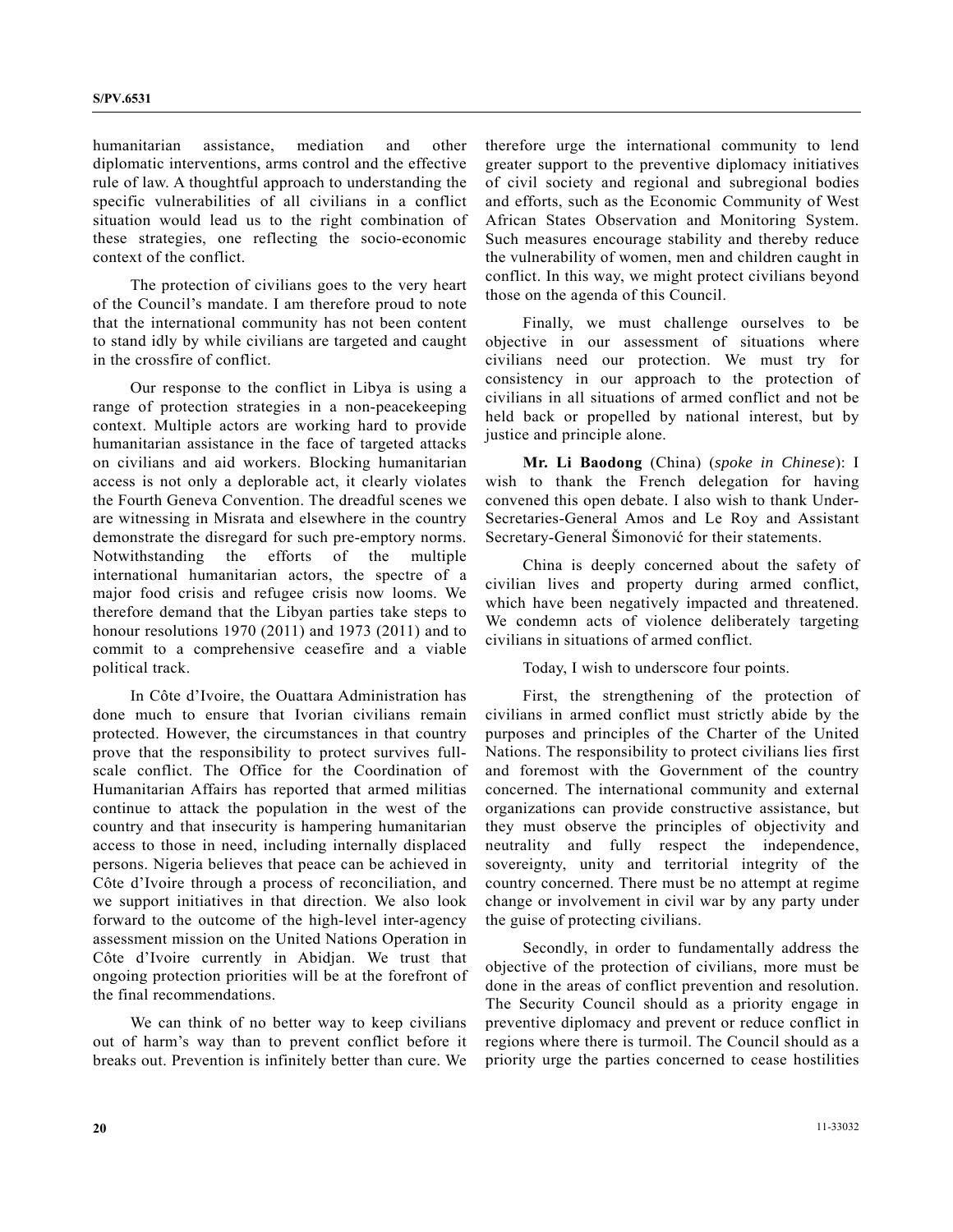and achieve a ceasefire. Only by actively promoting a political solution by peaceful means through dialogue and negotiation can civilian casualties be minimized. Military means are not an effective answer to these issues.

 Thirdly, strengthening the protection of civilians in armed conflict must be done through implementation of Security Council decisions in a comprehensive and strict manner. The original intention of resolutions 1970 (2011) and 1973 (2011) was to put an end to violence and to protect civilians. We are opposed to any attempt to wilfully interpret the resolutions or to take actions that exceed those mandated by the resolutions. In implementing the resolutions, efforts must be made to avoid yet greater civilian casualties.

 Fourthly, the protection of civilians in armed conflict involves the development and evolution of the norms of international humanitarian law, which should be discussed in depth by the wider membership of the United Nations in order to reach consensus. Conflict situations vary, and there must be no one-size-fits-all approach to the protection of civilians. Various parties still hold divergent views on the responsibility to protect, and the General Assembly should continue its discussion on this matter.

 The deployment of United Nations peacekeeping operations alone cannot fundamentally address the issue of the protection of civilians. In authorizing the United Nations to protect civilians, the specific situation of the country concerned, as well as the capabilities of the United Nations, must be taken into full consideration. United Nations peacekeeping operations must continue to abide by the principles of objectivity and neutrality and avoid taking sides in local political disputes or even becoming a party to the conflict.

**Mr. Messone** (Gabon) (*spoke in French*): My delegation welcomes this debate on the protection of civilians in armed conflict, and we thank you, Mr. President, for having convened it. This debate is taking place at a time when the world, in particular Africa and the Middle East, is in a state of upheaval as a result of crises whose humanitarian and human rights consequences are of major concern to the Council.

 We would like to thank Ms. Valerie Amos, Mr. Alain Le Roy and Mr. Ivan Šimonović for their respective contributions to our debate. We wish also to express our deep appreciation and full support for the

work that they and their teams are carrying out on the ground.

 During the most recent debate on this issue (see S/PV.6427), the Council emphasized the need to strengthen the aspect of the protection of civilians in peacekeeping operations. Today we have an opportunity to deal with the question in a comprehensive manner, focusing on two key aspects: in the framework of peacekeeping operations and in emergency situations.

 The situation in the Democratic Republic of the Congo, in Côte d'Ivoire and in Libya, as well as other crises, has shown that the vulnerability of civilians in crises continues to be marked by violence of increasing intensity as a result of clashes and confrontations between armed groups. Be it continuing, unpunished violence and sexual abuse, violence related to the exploitation of natural resources or violence resulting from terrorist acts, Gabon has consistently condemned all violence against civilians as well as all acts whose victims are civilians. Such acts must not go unpunished.

 With respect to the protection of civilians in the Democratic Republic of the Congo, one of the longstanding problems in that respect has been insufficient funding and a lack of means of communication, which has hindered the effectiveness of the United Nations Organization Stabilization Mission in the Democratic Republic of the Congo (MONUSCO) on the ground. We welcome the progress made recently in that area, which has enabled MONUSCO to ensure better protection for vulnerable peoples.

 With respect to the systematic violence carried out against women and girls, we welcome the investigations that are under way in the country, which reflect the determination of MONUSCO and of the Congolese Government to combat impunity.

 The Ivorian crisis raised legitimate concerns given the heavy price paid by civilians during the postelectoral situation. The implementation by the United Nations Operation in Côte d'Ivoire (UNOCI) of resolution 1975 (2011) made it possible to reduce the scale of the massacres and to avert a widespread civil war.

 In the case of Libya, beyond Gabon's support for resolution 1973 (2011), we would like to reaffirm that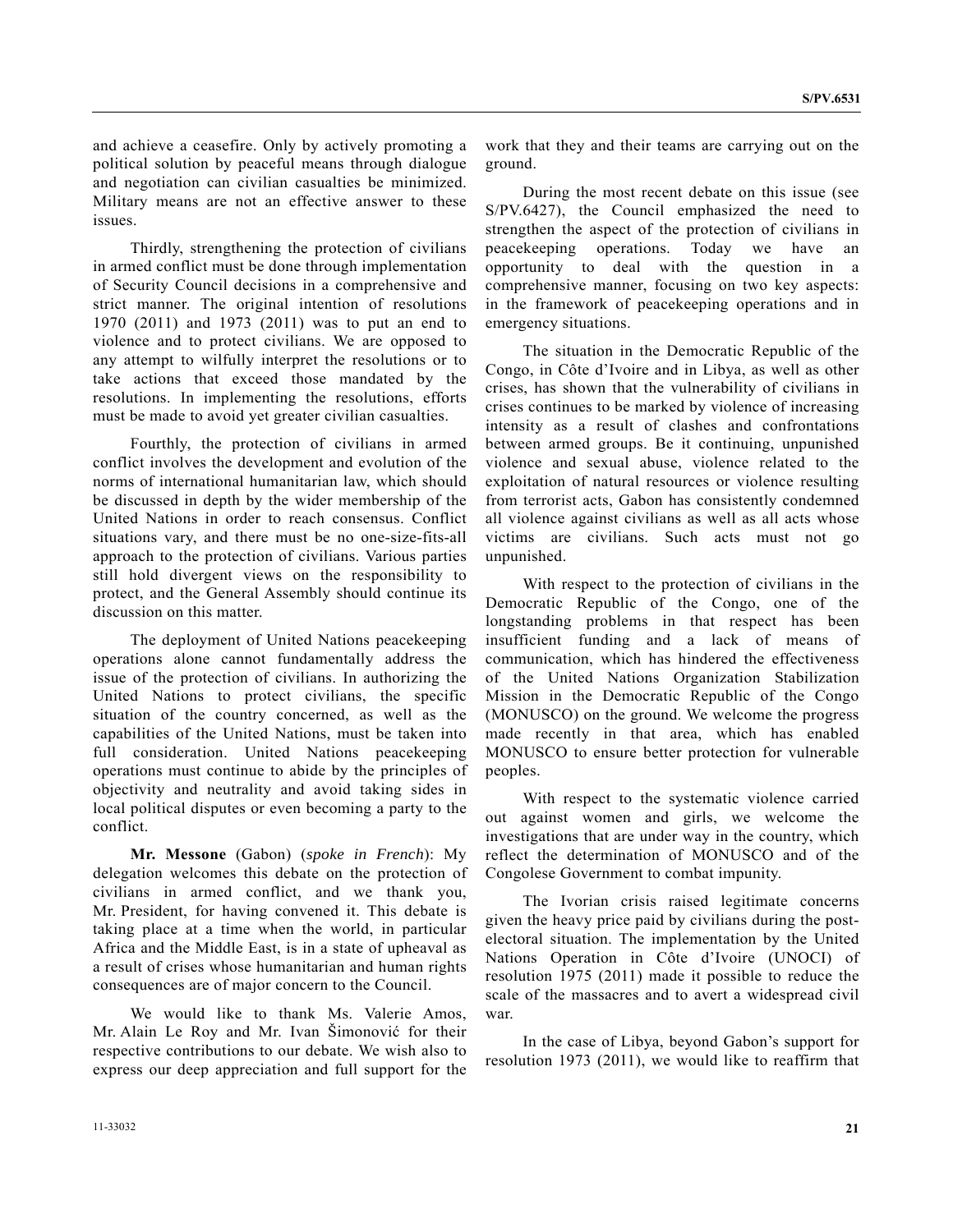the objective of setting up a no-fly zone in the country was the protection of the civilian population. We remain concerned at the deterioration of the humanitarian situation, which has an impact on civilians. We remain convinced that the establishment of a ceasefire and the initiation of a concerted political solution are important prerequisites for improving the humanitarian situation and for more effectively protecting civilians on the ground.

 Recent crises make clear that we must continue to seek effective solutions so as to face the immediate challenges involved in ensuring the security and physical protection of the most vulnerable civilians: the need to ensure that the most vulnerable have access to humanitarian aid, and the need to induce armed groups to spare civilian populations. I should like here to highlight our concern as to the increasing use of explosive munitions in heavily populated areas.

 I should like also to highlight two key elements, which have already been mentioned by other delegations.

 First, there is a need to reaffirm the norms of responsibility. It must be reiterated that the protection of civilians in conflict is the responsibility of the States and parties to the conflict, even if other actors are also involved. Law alone cannot put an end to a crisis, make it possible to emerge from such crisis or even ensure the protection of civilians. It is first and foremost our determination to enforce the law that will make a difference. That where our responsibility as members of the Security Council comes in, as was the case recently with respect to Libya and Côte d'Ivoire.

 The second element is the need to maintain the impartiality and neutrality of humanitarian action. The implementation of resolution 1973 (2011) shows how difficult it is to carry out humanitarian work at a time when a military operation aimed at protecting civilians is under way. In such a context, it is important that humanitarian actions remain neutral and impartial.

 As we have highlighted in the course of previous debates on this issue, the protection of civilians requires new approaches that focus on awarenessraising and prevention. It is important to make agreed norms and principles widely known and to ensure that everyone is aware of the consequences of failing to respect such norms and principles.

 In conclusion, we cannot address the issue of the protection of civilians without linking it to the causes of conflict, which are often connected to issues related to the democratization of States, good governance and the establishment of the rule of law. Prevention of conflict and mediation are the peaceful solutions to which we should accord priority in our actions, so as to create an environment that, in the end, will reduce the risk of armed conflict and its disastrous consequences for civilian populations.

 Finally, I should like to stress the need to adapt the mandates of peacekeeping operations to the realities on the ground, and, above all, to ensure that commensurate resources are made available for their implementation.

**Mr. Salam** (Lebanon) (*spoke in Arabic*): At the outset, I should like to thank you, Mr. President, for having organized this debate. I should also like to thank Ms. Amos, Under-Secretary-General for Humanitarian Affairs; Mr. Le Roy, Under-Secretary-General for Peacekeeping Affairs; and Mr. Šimonović, Assistant Secretary-General for Human Rights and Head of the New York Office of the Office of the United Nations High Commissioner for Human Rights.

 Today wars and conflicts have encroached upon safe, densely populated cities and villages. Every citizen is now in the line of fire and can lose his or her life, arbitrarily, at any time. Thus living far from the threat of armed conflict has become an indispensable humanitarian requirement for a safe and decent life. That is the basic challenge that all individual States and the international community as a whole must strive to meet.

 States are primarily responsible for protecting their civilians and accountable for grave violations of international humanitarian law. Thus, it is a top priority for the international community to strive to support national efforts in that regard. We recall here the obligation of occupying Powers to protect civilians under occupation and to safeguard the delivery of humanitarian assistance to the needy, pursuant to the provisions of international law and international humanitarian law, particularly The Hague and Geneva Conventions. We reiterate our condemnation of the ongoing Israeli blockade of Gaza and restrictions on the delivery of humanitarian assistance thereto. We call on the Security Council to assume its responsibility to end that anachronistic practice.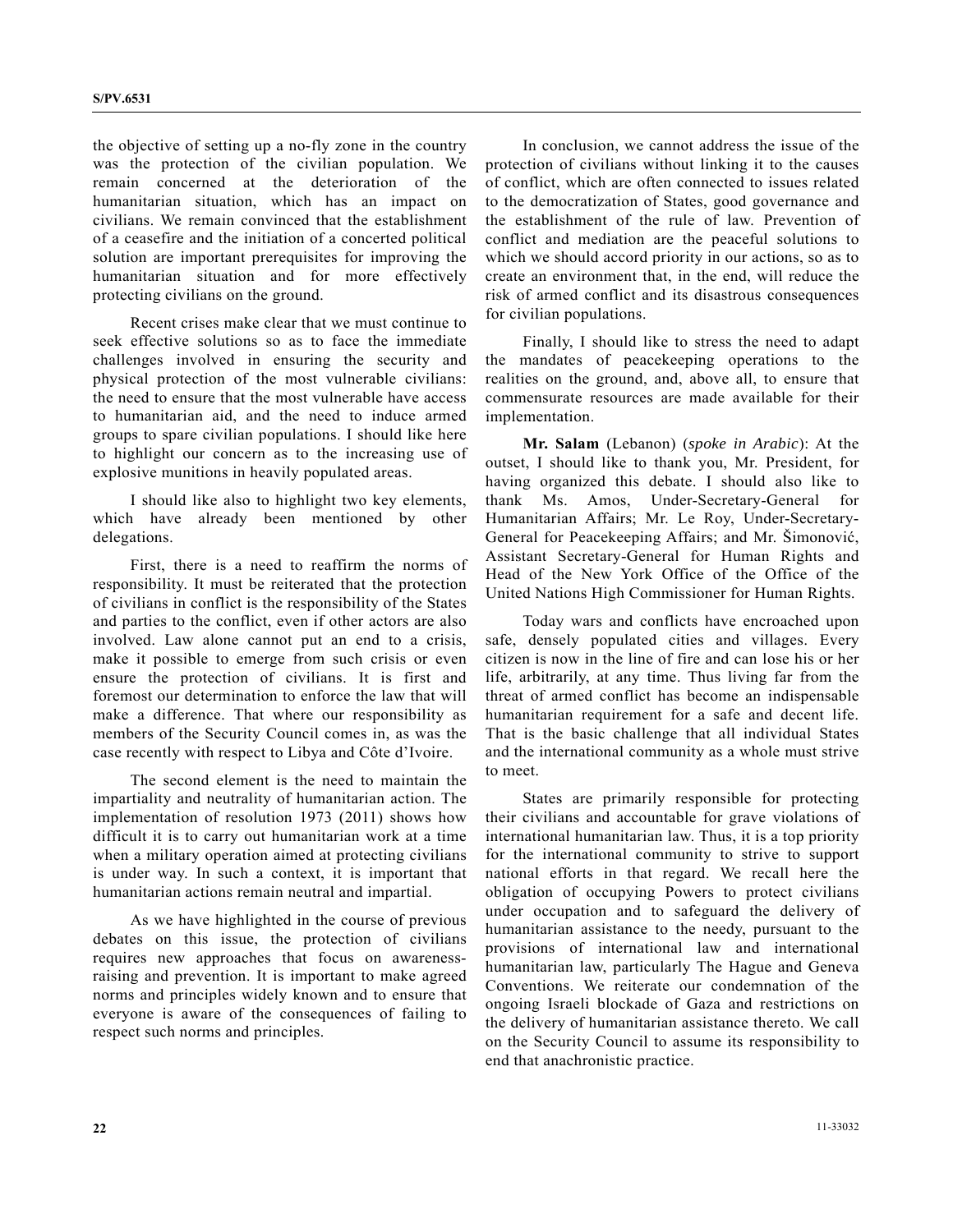It is also important to provide reliable and up-todate information to the Security Council on imminent threats to civilians at any time or place. Such information allowed the Council to respond swiftly to the need to protect civilians in Libya by adopting resolution 1973 (2011). There is no doubt that the adoption and timely implementation of that resolution prevented a looming humanitarian disaster in Benghazi and other areas in Libya. In that regard, we emphasize the need for all parties in Libya to respect international humanitarian law. We condemn the use of heavy weapons and cluster munitions against civilians, particularly in the light of the suffering experienced in southern Lebanon due to Israel's use of those brutal weapons in its 2006 aggression.

 Lebanon also stresses the need to hold responsible the perpetrators of crimes against the Libyan people. Indeed, accountability promotes compliance with international law. The trial of those responsible and the payment of compensation represent the administration of justice and deter potential violators. We wish in that regard to reiterate our demand that Israel pay compensation for the material and human losses incurred in the war it launched against Lebanon in 2006.

 While the Security Council's actions against Libya were exceptional and represented the last resort in addressing an imminent threat, the Security Council and the international community have means of protection at their disposal. The sustainable protection of civilians cannot be achieved unless we address the root causes of conflict. The United Nations must therefore spare no effort in promoting the political settlement of disputes, particularly through comprehensive dialogue, national reconciliation and reintegration.

 The rule of law is at the heart of protection. We must strive to help States emerging from conflict to build their judicial and security institutions and to foster a culture of protection. Finally, the protection of civilians should remain the focus of the international community's efforts. We have a collective responsibility to protect the voiceless millions on whom conflicts are imposed, to horrifying effect. We hope that everyone will step up to the plate.

**The President** (*spoke in French*): I shall now make a statement in my national capacity.

 I thank Ms. Amos, Mr. Leroy and Mr. Šimonović for their briefings. I associate myself with the statement to be made by the Acting Head of the Delegation of the European Union.

 I wish to stress three points. First, when grave violations of international humanitarian and human rights law, war crimes and crimes against humanity are committed, it is the responsibility of the Security Council to intervene to end them. That is what we did in Libya. The Security Council authorized the forces of the coalition to protect civilians under bombardment ordered by their leaders. By striking Colonel Al-Qadhafi's forces before they entered Benghazi, France and its partners helped to prevent a massacre there. By demining the port of Misrata, we enabled humanitarian assistance to be delivered and civilians to be evacuated.

 In Côte d'Ivoire, the Security Council gave the United Nations Operation in Côte d'Ivoire (UNOCI) the resources it needed to fulfil its protection mandate. By helping to neutralize heavy weapons being used against civilians, UNOCI prevented the commission of atrocities. We hope that the resolve UNOCI has demonstrated will serve as a point of reference for all United Nations peacekeeping operations.

 In the Democratic Republic of the Congo, the United Nations Organization Stabilization Mission should continue to intervene with equal resolve. We must support the Congolese authorities in building the capacity to ensure the effective, long-term protection of civilians.

 Secondly, France believes that the protection of civilians and human rights is a priority in all situations. We are determined to ensure that the Security Council shall continue to take measures tailored to individual situations. For instance, the Government of Syria is firing on and besieging its own people, and resorting to arbitrary arrests by the thousands, forced disappearances and torture. This must end. Demonstrators, human rights activists and journalists should be freed and freedom of expression respected. The Government should cooperate with the commission of inquiry of the Office of the High Commissioner for Human Rights and authorize humanitarian access, including for the assessment mission dispatched by the Office for the Coordination of Humanitarian Affairs.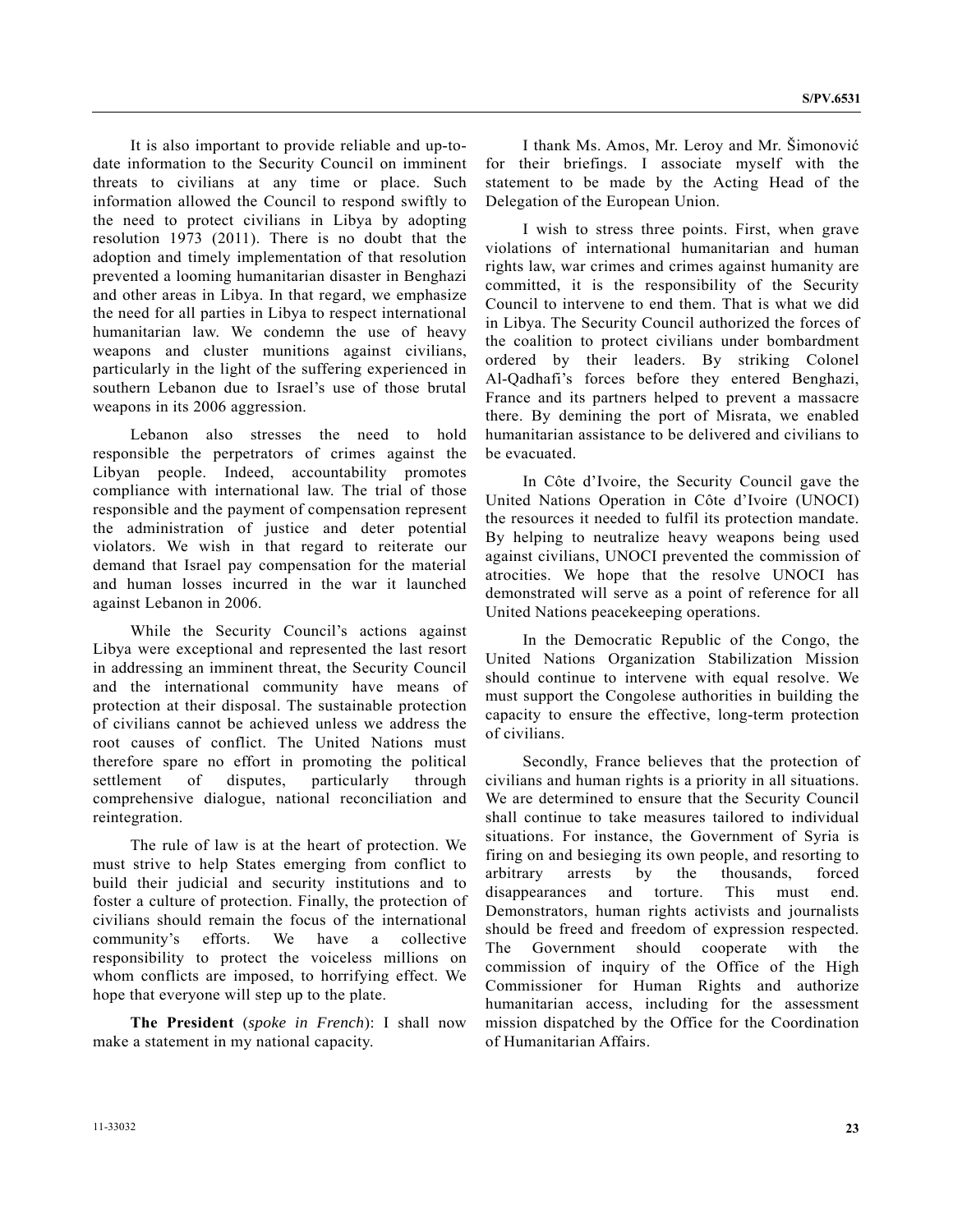Thirdly, the protection of civilians requires the victims to receive justice. The main responsibility in that respect falls to States, but the international community should support or supplement their efforts if they fall short. That is why the Government of Sri Lanka should undertake independent and impartial investigations into the alleged grave violations of international humanitarian and human rights law documented in the report of the Secretary-General's Panel of Experts, and those responsible should be tried. The Government of Sri Lanka must implement the other recommendations contained in the report and continue to cooperate with the United Nations.

 In Darfur, although the International Criminal Court issued arrest warrants for crimes against humanity and genocide, nothing has changed. Humanitarian access continues to be impeded, civilians continue to be bombed, and militias continue to surround the refugee camps. That is unacceptable.

 In recent months, the Security Council has demonstrated its capacity to apply the principles of the protection of civilians to concrete situations in which civilians are threatened. We must pursue those efforts.

 I resume my functions as President of the Security Council.

I give the floor to the representative of Uruguay.

**Mr. Cancela** (Uruguay) (*spoke in Spanish*): I shall be brief in order to expedite this debate. Allow me to commend you, Sir, for having convened this debate and to underscore the importance of the ideas set forth in the briefings we heard at the start of this meeting.

 Within the United Nations, the concept of the protection of civilians in armed conflict applies to various situations, such as humanitarian activities, including access for and the protection of humanitarian personnel as they go about their work; peacekeeping; peacebuilding; and situations arising out of international criminal responsibility, among others.

 In recent years, an in-depth and wide-ranging conceptual and operational debate has taken place at Headquarters on the protection of civilians in armed conflict in the context of peacekeeping operations. That has been the case not just in the Security Council — an organ that has discussed this issue since the days of the United Nations Mission in Sierra Leone, in 1999 — but also among the entire

membership through the specialized and representative bodies of the General Assembly.

 Although mandates to protect civilians are considered on a case-by-case basis, and while there is genuine room for improvement, we cannot fail to underscore that there has been much progress in achieving greater consistency in implementing such mandates and evaluating existing problems and limitations and seeking solutions to them. In our view, this is bringing about positive results in New York and the field, some of which can be clearly discerned while others are intangible.

 How do we measure what we have avoided? How do we quantify costs in human lives and the different types of damages averted by the presence of the United Nations with clear mandates to protect civilians? How valuable and how influential are the political agreements on this issue that various stakeholders, including troop-contributing countries, have reached at Headquarters in recent years? That is impossible to calculate; however, there is no doubt that it entails very valuable capital that we do not have the luxury of squandering or imperiling. It is much easier to destroy than to build anything, including trust.

 We must therefore be very careful when it comes time to carry out efforts in the context of a legally binding instrument that carries the legitimacy of the United Nations vis-à-vis the protection of civilians. Similarly, while we favour moving ahead with the debate on implementing the responsibility to protect, without failing to acknowledge the intrinsic overlap with the protection of civilians, we believe that it is important that we be clear in our references to these concepts and that we take into account the singular nature of each one — which have distinct legal characters and have followed clearly differentiated discussion processes.

 We do not for an instant forget that the ultimate goal must always be to protect the physical, mental and emotional integrity of the human beings under threat today, but also those who will tomorrow depend upon the presence or mandate of the United Nations to ensure that their lives, integrity and dignity are safeguarded. In that regard, my delegation would like to take this opportunity to reiterate the urgent need for all parties involved — at all times and in all situations — to consistently and impartially preserve, strengthen and respect the exact terms of the mandates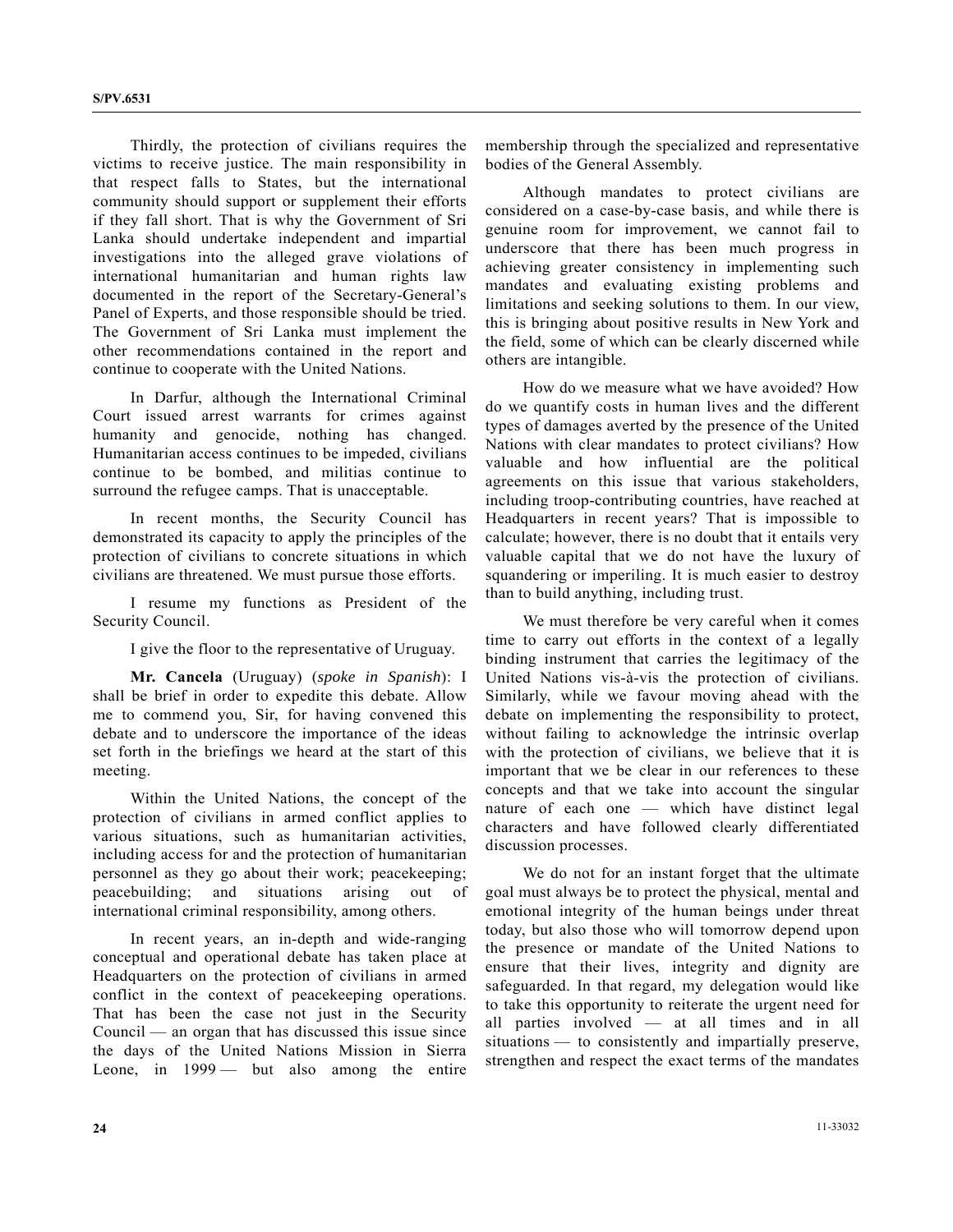of the Security Council and the norms of international humanitarian law, which are the foundation upon which rests the protection of civilians in armed conflict.

 Having reached a propitious point when it comes to the protection of civilians, what must we now do to maintain that state in the current circumstances? This is a question that all of us should ask ourselves. We believe that it is crucial that we focus on addressing the major practical challenges that have concrete impacts on the ground.

 From our perspective as troop contributors, there is no more pressing and clear challenge than that of bridging the enormous gap between protection-ofcivilian mandates and the necessary resources to effectively carry them out. There is also much room for improvement in the area of training, both during pre-departure and post-deployment.

 We are optimistic when it comes to improving coordination among the various stakeholders on the ground charged with implementing mandates, in the context of the overarching protection strategies that missions must develop. However, we believe that more work must be done with local authorities and communities in the area of managing expectations and that of public communication and information strategies. Those are aspects of the recommendations that were formally adopted yesterday by the Special Committee on Peacekeeping Operations.

 Moreover, it is always imperative to facilitate access for humanitarian personnel and to ensure that international humanitarian law is respected by all parties concerned in every situation, so as to ensure adequate security conditions for staff to carry out their tasks.

 At the same time, we reiterate that every human response must be sustainable and take into account the development perspective. In that regard, it is essential to ensure the building of adequate capacities at the national level.

 Finally, I would like to reiterate that Uruguay believes the agenda on the protection of civilians in armed conflict to be a multidimensional one. It is informed and sustained by more specific, although closely linked, issues, such as, among others, those of children in armed conflict and women and peace and security. It is therefore essential to make progress in as coordinated a manner as possible in order to achieve synergies, avoid duplication of effort and, as effectively as possible, take advantage of the tools at the disposal of the Organization in the field. That will make possible greater coordination among all stakeholders involved, which will lead to more coherent responses in the protection of civilians especially for groups in vulnerable situations, who are the most exposed and require greater efforts to secure their effective protection. That will also make it possible for us to focus more closely on post-conflict tasks, such as the reintegration of victims whose rights have been gravely violated and children who have been affected by armed conflict.

**The President** (*spoke in French*): I now give the floor to the representative of Italy.

**Mr. Ragaglini** (Italy): I, too, wish to express my deep appreciation to Under-Secretary-General Valerie Amos for her briefing, which gives us a broad picture of the challenges we face in the protection of civilians in armed conflict. I also wish to thank Under-Secretary-General for Peacekeeping Operations, Alain Le Roy, and the Assistant Secretary-General for Human Rights, Mr. Šimonović, for their important contributions to this timely debate.

 Italy fully endorses the statement to be delivered by the representative of the delegation of the European Union and wishes to add a few remarks in its national capacity.

 The violence perpetrated against populations, even women and children in some cases, in Côte d'Ivoire, Libya, Yemen and, more recently, Syria is a tragic reminder of the importance of protecting civilians. Italy calls on all States and non-State actors to abide by international humanitarian and human rights law and has always been ready to help all parties to a conflict to exercise their responsibility to protect civilians.

 Italy also wishes to recall that safe humanitarian access is an indispensable part of international humanitarian law. We are therefore concerned by the severity and prevalence of existing constraints on humanitarian access, as well as by the continuous risk of attacks on humanitarian personnel.

 Over the years, the United Nations has set up a comprehensive system to prevent and monitor serious violations of human rights and humanitarian law, as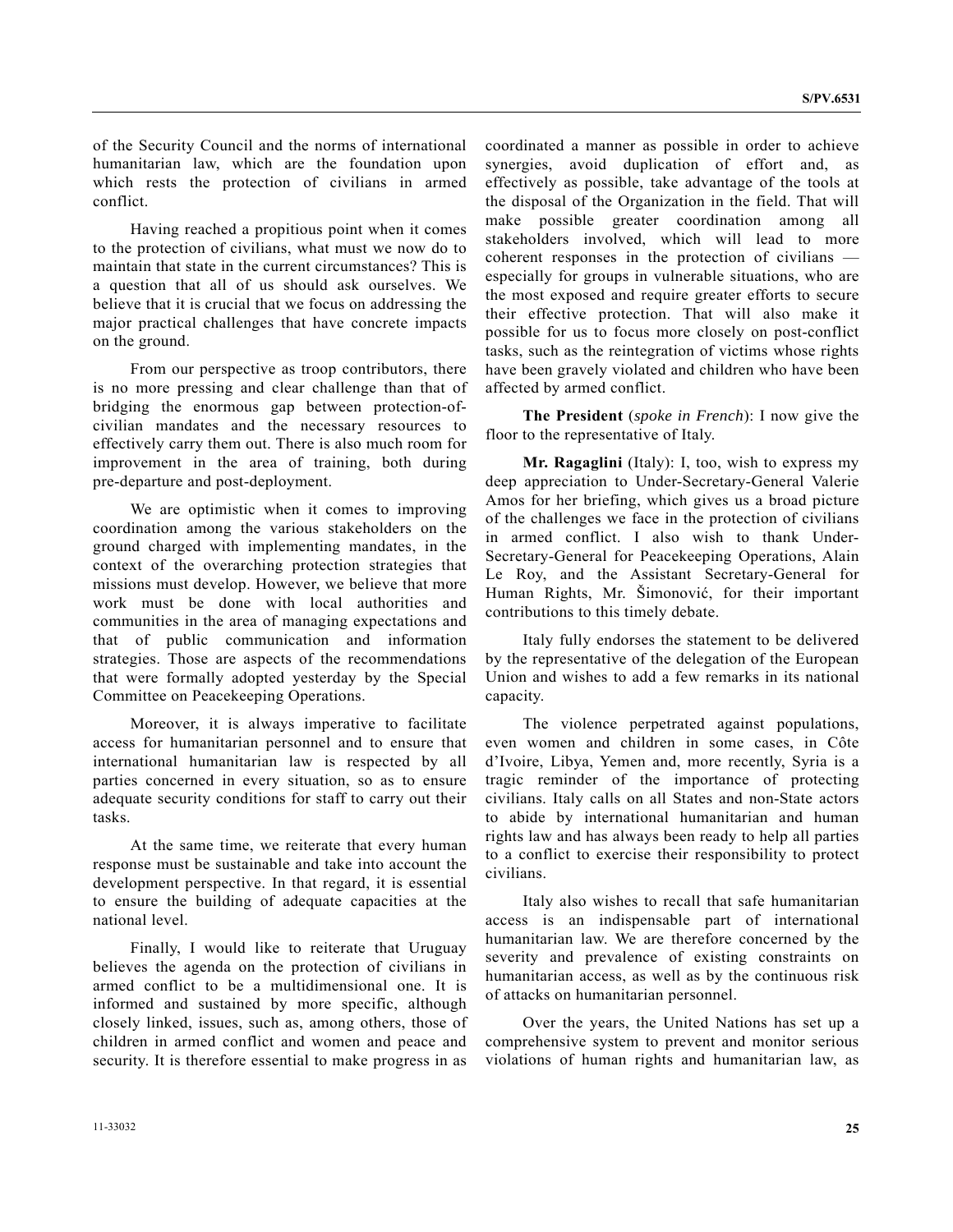well as to combat impunity and to take action when violations occur. The international community is accountable for making that system work. In that regard, the Security Council has a crucial role to play and must be ready to take prompt action against those who undermine the commitment made by the heads of State and Government in the 2005 World Summit Outcome document (General Assembly resolution 60/1) and reaffirmed in resolution 1894 (2009).

 United Nations peacekeeping operations have a significant impact on enhancing the protection of the civilian population and must therefore focus every effort on accomplishing that task, using all available capacities. We believe that more systematic mechanisms — such as indicators and benchmarks relating to the implementation of Security Council decisions on the protection of civilians — should be put in place. We therefore welcome the fact that some United Nations peacekeeping operations have already adopted comprehensive strategies for the protection of civilians and have developed benchmarks to measure progress in achieving that goal. In addition, we welcome the important progress made in this field during this year's session of the Special Committee on Peacekeeping Operations and in the Strategic Framework for Drafting Comprehensive Protection of Civilian Strategies in United Nations peacekeeping operations, now finalized by the Secretariat.

 There is no avoiding mention of the Libyan crisis, also in the light of the important results obtained at the second meeting of the Contact Group on Libya, held in Rome on 5 May. With repeated attacks on civilians, including women and children, the situation in the country had deteriorated so drastically that international action to protect the population was the only viable option. That is why Italy supported the Security Council's intervention from the beginning of the crisis and, in complete coherence with resolutions 1970 (2011) and 1973 (2011), contributed to the collective action under way, which has prevented even greater violence being committed against the Libyan people.

 The meeting in Rome confirmed the need to increase pressure on Al-Qadhafi's regime through all necessary and legitimate means. While we stress the importance of the NATO-led Operation Unified Protector — which is crucial to the achievement of the goals of the Security Council resolutions and to the effective protection of the Libyan population — the

political and economic component must also be firmly supported to secure a complete cessation of all violence and attacks on and abuse of civilians.

 Part of the work of the Contact Group meeting was dedicated to humanitarian assistance to Libya, to which the international community is greatly contributing. Italy has always been at the forefront of aid provision. Less than two weeks after the beginning of the insurgence, our first aid packages were delivered to Benghazi. We then strengthened the assistance capacity of Camp Choucha in Tunisia, provided humanitarian assistance in Misrata, repatriated thirdcountry nationals, transported some of the wounded from Benghazi to Italy, and responded to the regional flash appeal for the Libyan crisis.

 We reiterate our firm support for the United Nations role in leading and coordinating international efforts. It is thus our great hope that the United Nations can urgently restore a presence in Tripoli in order to coordinate the delivery of humanitarian assistance and to establish, with the Government authorities, the ways and means to allow humanitarian organizations full access to the affected populations, in fulfilment of the agreement of 17 April 2011 between the Office for the Coordination of Humanitarian Affairs (OCHA) and the Tripoli authorities. Should that not happen, I would also like to reaffirm that Italy is ready to participate in any future European Union action to assist and to secure the delivery of aid, if requested by OCHA.

 We are also deeply concerned by the troubling developments in Syria. The lack of access to the areas where the violence has been most intense and the consequent inability to obtain reliable information about the needs of the civilian population are cause for even greater concern. We strongly urge the Syrian Government to honour its responsibility to protect its population, and we invite it to immediately stop the repression under way and to begin a dialogue with those who want reform, as President Al-Assad has promised. We support the Secretary-General's appeal to allow a United Nations humanitarian team into the towns worst hit by the protests and the violence.

 In conclusion, I would like to express Italy's deep appreciation for the increased attention that the Security Council has given to the issue of the protection of civilians, which is more relevant now than ever. The adoption and implementation of the resolutions on Libya and Côte d'Ivoire are a clear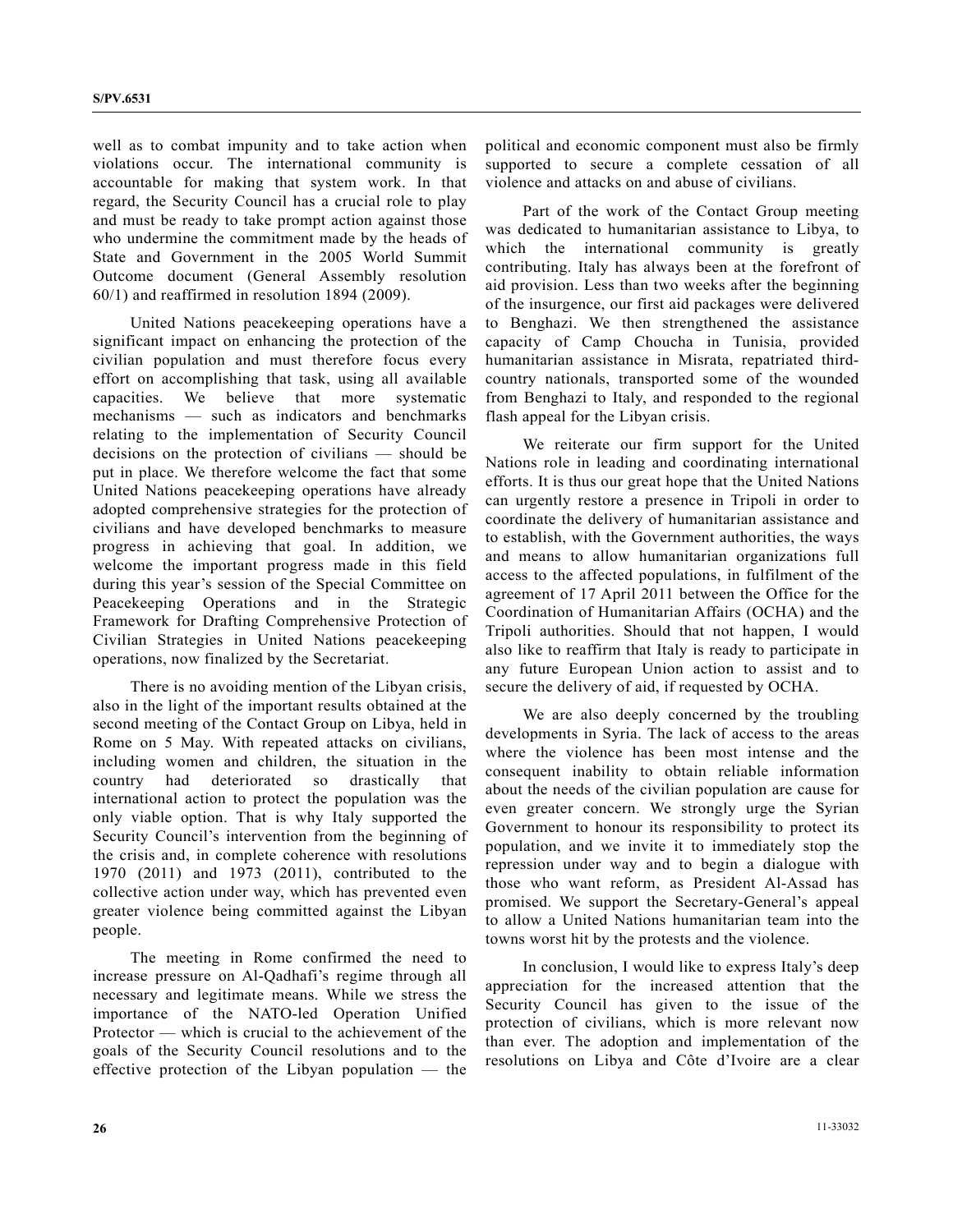testament to the Council's commitment to operating effectively and with determination to guarantee the protection of civilians in armed conflicts. The international community has shown that it is ready to act collectively and resolutely, through the United Nations and its organs and in accordance with the Charter, against perpetrators of violent and inhumane attacks against civilians.

**The President** (*spoke in French*): I now give the floor to the representative of Cuba.

**Mr. Núñez Mosquera** (Cuba) (*spoke in Spanish*): It is a pleasure to see you, Mr. President, presiding over the work of the Council for the month of May.

 The protection of civilians in armed conflicts is an issue of indisputable significance. At this meeting, we would have preferred to have had this year's report of the Secretary-General on the topic, which, unfortunately, has still not been issued. The last report (S/2010/579) has shortcomings that were pointed out at the time by many countries, including the Movement of Non-Aligned Countries. On this occasion, however, we will have to restrict ourselves to making slightly more general remarks.

 Despite the effort made, there are still many aspects to be clarified with regard to the protection of civilians, such as, inter alia, who decides when there is a need to protect; who decides that a State is not protecting its population, and on what basis; who determines the action to be taken, and under what criteria; what are the limits for the duration; and how to prevent the issue being used for the purposes of intervention and interference.

 The position of my delegation on the issue under consideration is well known. As pointed out by Comrade Fidel Castro, the historical position of the Cuban revolution, which always opposed actions that threatened the lives of civilians, is also known. The obligation and responsibility of States to promote and to protect all rights of their population are beyond doubt.

 Cuba denounces measures that violate the sovereignty of States, the Charter of the United Nations and international law being taken under the cloak of humanitarian protection. We oppose the death of innocent people, whatever the circumstance and place, as we categorically condemn aggression under whatever garb its hides.

 Despite all the efforts made by the United Nations, including the sincere and selfless effort of many members of this Security Council, a great number of civilians continue to suffer throughout the world. The steps taken to date have not produced the desired results or allowed the addressing, as a whole, of all the implications of attacks on civilians and their consequences for international peace and security, including their humanitarian consequences.

 The fact is simply that some have tried to ignore that respect for the sovereignty of States is the cornerstone of international relations and that it can in no way be disregarded or undermined. If the United Nations has not been able to fully play its role in assisting and protecting the millions of people in need around the world, especially in underdeveloped countries, it is because of the lack of political will in the Organization, as demonstrated by those who have imposed an unjust and inequitable international economic order.

 If the Organization has often not been able to act as it should in many situations, it is because of the selectivity and double standards to which it has been subjected and because the resources for development needed by most of its Members are increasingly limited, despite the fact that underdevelopment problems are among the root causes of many conflicts, as stated in the Council in February (see S/PV.6479). It is because of the distortions in the work of some of its organs, in particular the Security Council, to the detriment to the General Assembly.

 We must recognize that no legal provisions exist by which to justify the legal nature of an intervention on the basis of humanitarian reasons or pretexts. The Security Council would have to undergo profound reforms, including in its membership and working methods, to ensure that any civilian protection actions taken would be non-abusive and non-selective.

 The necessary consent of a State for any measure proposed in relation to its civilian population is an inviolable principle that must be fully respected. Otherwise, as has often been the case, we would run the risk of engaging in actual military interventions in internal conflicts and in regrettable civil wars, with the supposed consent of the United Nations. In that regard, it is essential that the role of approved peacekeeping missions in protecting civilians be duly clarified from the beginning.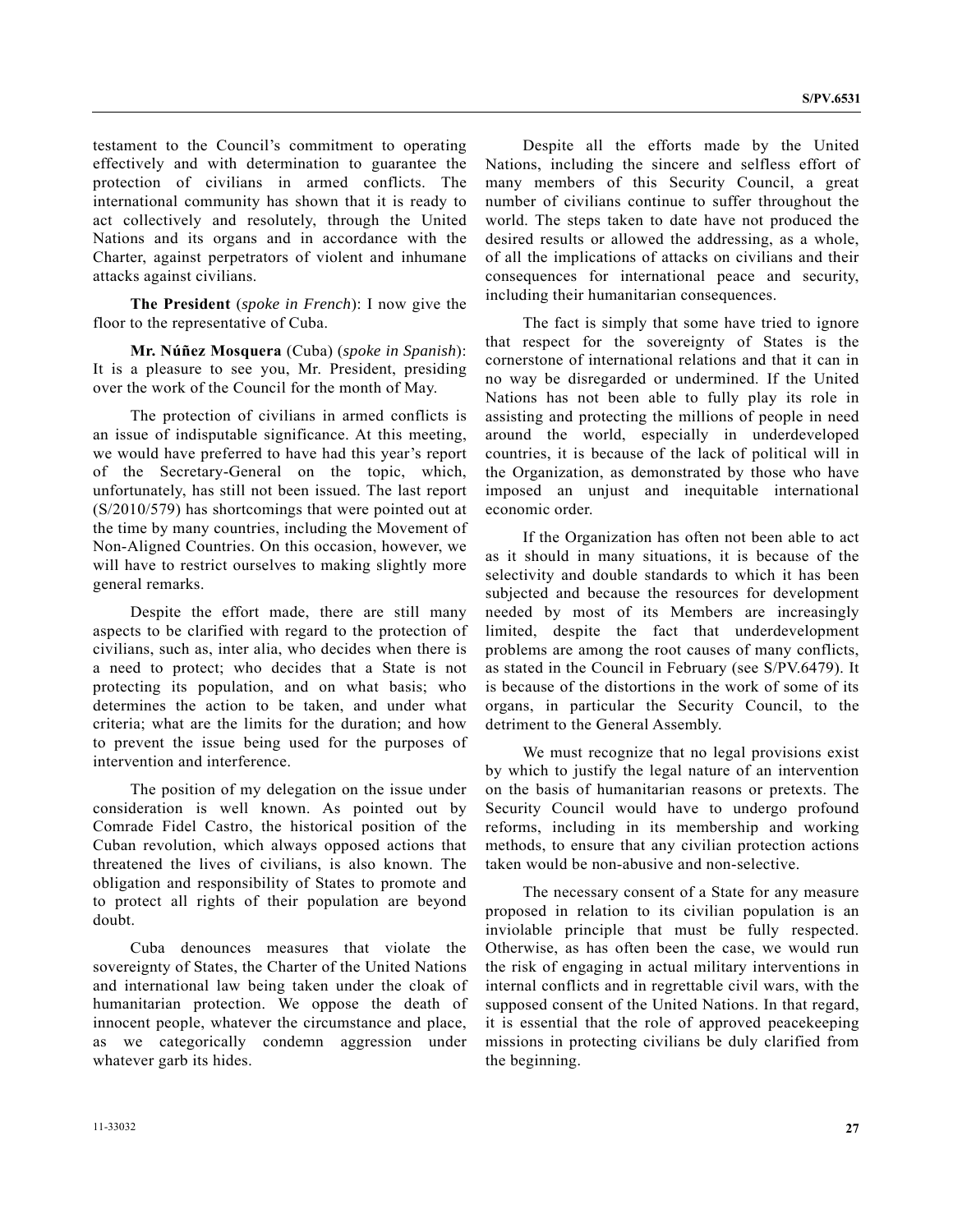Lastly, it is imperative to permanently stamp out as well the dual morality and double standards exemplified by some Governments with regard to the protection of civilians. A mission as noble and commendable as that of protecting civilians cannot be invoked as a pretext for achieving spurious political and economic objectives, as has been the case with the implementation of resolution 1973 (2011), which was imposed on the Security Council on 17 March and which provides a clear example of this. Nothing in the resolution authorizes, under the pretext of humanitarian actions or protecting civilians, the bombing of cities or populated areas resulting in the death of more innocent civilians, the destruction of schools, homes and hospitals and further suffering of the civilian population.

 How can indiscriminate bombing, the use of sophisticated weapons and aircraft and the death of innocent people, including children, under the pretext of protecting other equally innocent civilians, be justified? The United Nations has made no statements whatsoever regarding the protection of the civilian victims of NATO's aggression against a sovereign country. The silence of the Organization in the face of the murder of innocent people, including women and children, perpetrated by the foreign troops attacking that country, is outrageous.

 How can we understand the inaction and dysfunction of the Security Council in the face of the death of innocent Palestinian civilians, who themselves have even fallen victim to the excessive and indiscriminate use of force?

**The President** (*spoke in French*): I now give the floor to the representative of Switzerland.

**Mr. Seger** (Switzerland) (*spoke in French*): As I an taking the floor on behalf of the Human Security Network, I will deliver my statement in English and thank you, Sir, for your understanding.

#### (*spoke in English*)

 It is my honour to speak on behalf of the Human Security Network, namely, Austria, Chile, Costa Rica, Greece, Ireland, Jordan, Mali, Norway, Slovenia, Switzerland and Thailand, and South Africa as an observer.

 We would like to thank the French presidency of the Security Council for having organized this important debate. We would also like to thank the

Under-Secretary-General for Humanitarian Affairs, the Under-Secretary-General for Peacekeeping Operations and the Assistant Secretary-General for Human Rights and Head of the New York Office of the Office of the United Nations High Commissioner for Human Rights for their presentations today.

 The protection of civilians in armed conflict is a priority of the Human Security Network. We highly value the continued attention that the Security Council is giving to that important issue. The holding of informal consultations of the Security Council on protection issues last February was a welcome step to address the three pillars of the protection architecture — namely, the protection of civilians, children and armed conflict, and women and peace and security — in a comprehensive and coherent manner.

 Significant progress has been made in recent years in the normative and institutional framework with the adoption of important resolutions, most recently resolution 1960 (2010), which established a monitoring, analysis and reporting mechanism on conflict-related sexual violence. However, emphasis must now be placed on progress in enhancing protection on the ground. The worrying recent increase in the number of conflict situations, in particular in countries in North Africa and the Middle East, leaves no doubt that we need to strengthen our efforts so as to protect civilians from the impact of armed conflict and from becoming targets of attacks. We are deeply concerned by the use of force against civilians and by ongoing violations of international human rights, refugee and humanitarian law.

 The Security Council should strongly, systematically, consistently and promptly respond to serious violations of international law concerning civilian populations in all situations and without distinction, as it has done with the adoption of resolution 1973 (2011) in response to events in the Libyan Arab Jamahiriya, and of resolution 1975 (2011), reinforcing the protection mandate of the United Nations Operation in Côte d'Ivoire.

 The Human Security Network would like to reiterate the importance of appropriate and determined action by the Security Council to stop and prevent further violations of international law. The recently updated aide-memoire on the protection of civilians in armed conflict (see S/PRST/2010/25, annex) serves as a useful tool in that regard.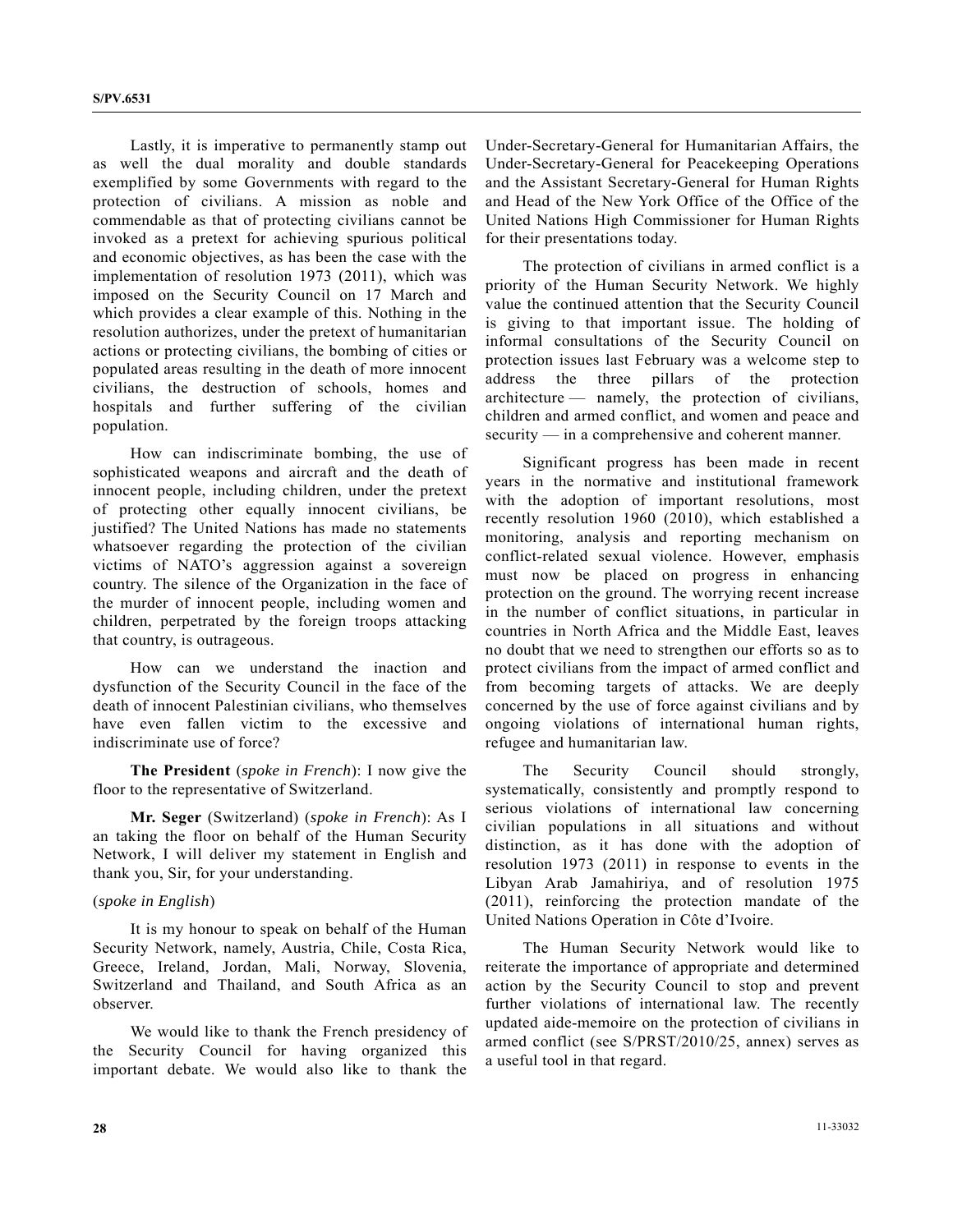We also believe that such initiatives as the socalled horizon-scanning briefings of the Secretariat, if held at regular intervals, can be a useful means to enhance the Council's capacity to prevent violations and should be continued. The systematic monitoring of situations of armed conflict, as well as the inclusion of detailed information relating to the protection of civilians in country-specific reports of the Secretary-General, is also important. We welcome the fact that the Secretariat is currently developing guidance in that regard.

 The Human Security Network advocates a people-centred, holistic approach to security. That includes a focus not only on the protection of civilians once a conflict situation occurs, but also on prevention in a broader sense. In our view, peace and security, development and human rights are indivisible and interdependent. Therefore, human security threats and vulnerabilities, such as the lack of development, poverty, inequality or human rights violations, have to be addressed in a comprehensive and integrated way. The active empowerment of the individual, especially of those that are most vulnerable, is an effective protection strategy.

 All parties to an armed conflict must respect obligations under international humanitarian, human rights and refugee law. Recent events have once again highlighted how humanitarian assistance is crucial in times of conflict. The Human Security Network condemns all attacks on humanitarian workers. All parties to conflict bear the responsibility of allowing and facilitating access for the delivery of such assistance.

 In addition to enhancing compliance with international law and strengthening national protection capacities, we recognize the major role of United Nations peacekeeping operations, the majority of which are mandated with protection-related tasks, in the protection of civilians, including in the area of prevention. Peacekeepers cannot stand by when civilians are attacked. The international community, in close coordination with troop-contributing countries, must ensure that peacekeeping operations are provided with the necessary resources and capabilities, as well as with operational guidance, to implement their protection tasks effectively. Force commanders have the responsibility to develop comprehensive and effective strategies for the protection of civilians, and to ensure that they are implemented vigorously.

 The Human Security Network welcomes the progress made over the past months by the Department of Peacekeeping Operations in the development of a set of important tools enabling peacekeeping operations to carry out protection mandates in a coordinated, coherent and proactive manner. The strategic framework for protection of civilians strategies will provide guidance to missions in this area and will help to further clarify the roles and responsibilities of all relevant actors. The resource and capability matrix will assist both in planning missions with protection mandates and in drafting protection strategies. Finally, the envisaged protection of civilians training modules will ensure that peacekeepers are adequately prepared for implementing protection activities on the ground.

 We also encourage the members of the Security Council to continue to make regular use of the informal Expert Group on the Protection of Civilians, which provides, inter alia, valuable input to the revision of the mandates of peacekeeping missions involving protection tasks.

 Respect for and implementation of international humanitarian and human rights law are inextricably linked with ensuring accountability and the fight against impunity. The importance of ending impunity for criminal violations of applicable international humanitarian and human rights law should be seen as part of a comprehensive approach to seeking sustainable peace, justice, truth and national reconciliation. We welcome in this respect resolution 1894 (2009), which draws attention to the full range of justice and reconciliation mechanisms to be considered, including national, international and mixed criminal courts and tribunals, and truth and reconciliation commissions, as well as national reparation programmes for victims and institutional reforms. In this regard, we support the important and complementary role of the International Criminal Court (ICC) and welcome the Security Council's recent consensual decision to refer the situation in the Libyan Arab Jamahiriya to the Prosecutor of the ICC.

 In situations where there are serious allegations of violations of international law and significant civilian casualties, Governments are obliged to conduct effective investigations and prosecutions. Where this is not done, independent international accountability mechanisms should be established. We welcome in this regard the proposals for enhancing accountability contained in the Secretary-General's most recent report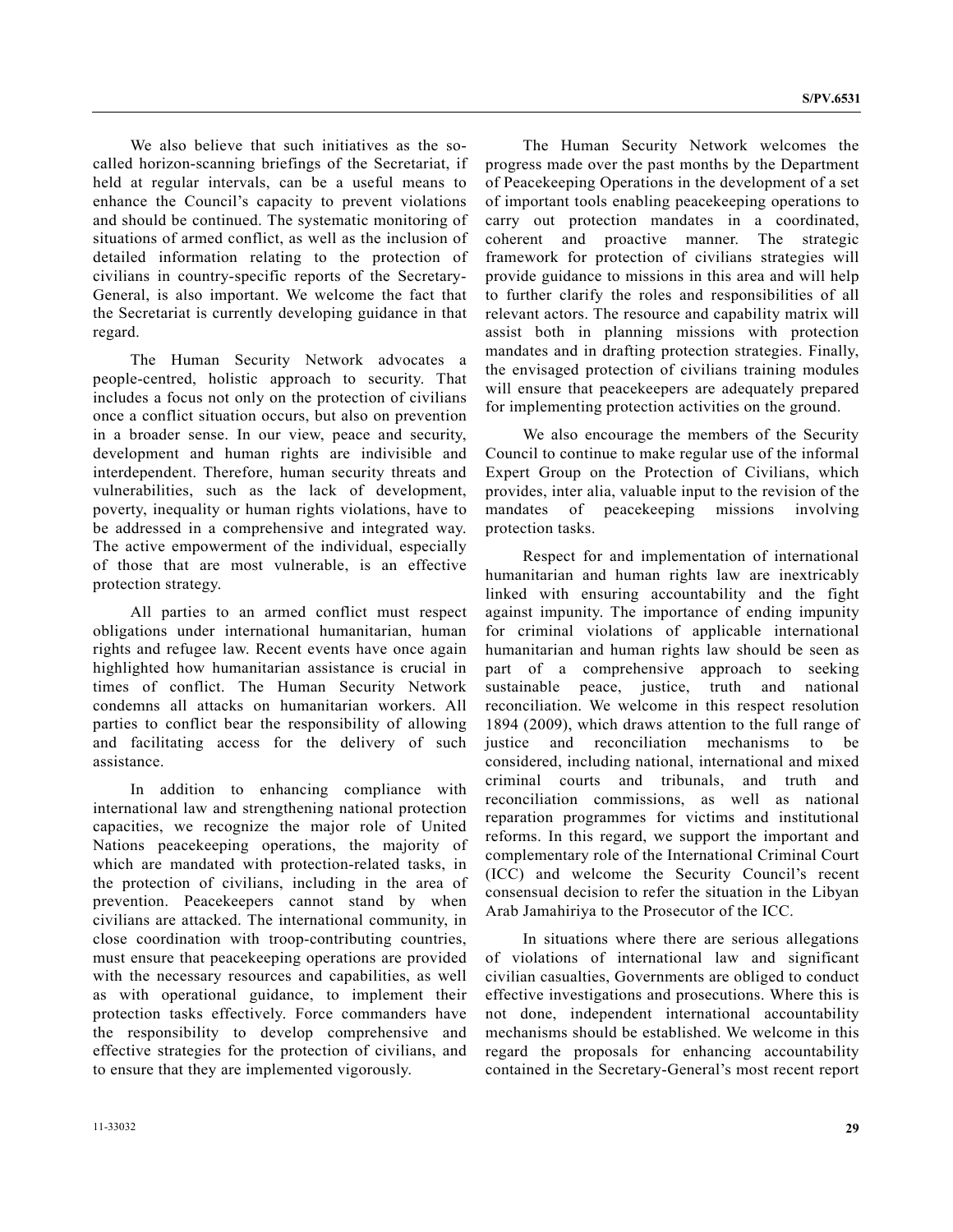on the protection of civilians (S/2010/579), such as the possibility of mandating commissions of inquiry to examine situations where concerns exist about serious violations of international humanitarian and human rights law.

### (*spoke in French*)

 I would now like to share a few observations in my national capacity.

 Switzerland welcomes the assertive manner in which the Council has worked to address situations of concern in recent months. In particular, I would like to underline the importance of timely and concerted action by the Council, using the whole range of tools that the international community can apply in the case of widespread violence against civilians. This includes, in particular, applying deterrent measures such as asset freezes, travel bans and early ICC referrals.

 The Council needs to ensure that its actions to protect civilians are coherent and non-selective in order to ensure its political sustainability in the long term. Switzerland therefore urges the Council to devote more attention to situations that are not formally on its agenda, as recommended in paragraphs 102 and 103 of the report of the Secretary-General on the protection of civilians of November 2010.

 The momentum created by recent decisions of the Council may be lost if situations that are just as important as those in Libya and Côte d'Ivoire are not addressed. Failure to do so may lead to the perception of the whole concept of the protection of civilians as purely utilitarian, further endangering civilians and those charged with protecting them on the ground.

 Among the various situations that would merit the Council's attention, Switzerland is very concerned about threats to civilians in Syria and firmly condemns the human rights violations that have been committed there. We are concerned by the behaviour of the security forces towards non-violent protesters and civilians who are not participating in protests.

 We must also ensure that the most visible situations do not cause us to lose sight of other, longterm protection tasks. Humanitarian access remains difficult in many instances, including in regions that are not usually at the centre of the Council's attention.

 Switzerland welcomes the fact that the United Nations in general and the Security Council in particular are addressing another aspect of the protection of civilians more systematically, namely, the duty to investigate allegations of violations of international humanitarian law or human rights and to hold their alleged perpetrators accountable. The recent referrals of situations to the ICC are striking examples of this positive trend. In this regard, Switzerland would also like to stress the importance of the report of the Panel of Experts on Accountability in Sri Lanka mandated by the Secretary-General.

**The President** (*spoke in French*): I now give the floor to the representative of Sri Lanka.

**Mr. Kohona** (Sri Lanka): Let me join the previous speakers in thanking France for convening this open debate under its presidency. I note the presentations made by the Under-Secretary-General for Humanitarian Affairs and Emergency Relief Coordinator, the Under-Secretary-General for Peacekeeping Operations and the Assistant Secretary-General for Human Rights.

 We followed carefully the issues highlighted at the most recent Security Council debate on this subject, held in November 2010 (see S/PV.6427). As a country that faced a brutal terrorist threat for over two and a half decades and whose civilians were a constant target of this threat until the very end, we see an overarching need to achieve more tangible change, especially in enhancing protection on the ground for the communities most affected by conflicts.

 We also emphasize that this protection task cannot be understood or addressed solely within traditional frameworks, as today's threats require us to be conscious of a multiplicity of different factors, ranging from changing political realities, socioeconomic factors, the basic rights of individuals, the proliferation of small arms, asymmetric warfare and the sophistication of terrorists to the complexities of disarmament. We must pay special attention to vulnerable categories, such as women and children, who are increasingly exploited by terrorist groups. A realistic and honest appraisal of protection issues will help us to identify gaps in the existing protection policy frameworks and guide our collective efforts at effectively addressing them in a pragmatic manner.

 During almost three decades of combating terrorism in our country, we took utmost care to draw a clear distinction between civilians and terrorists. Those who are intent on dismissing this effort will continue to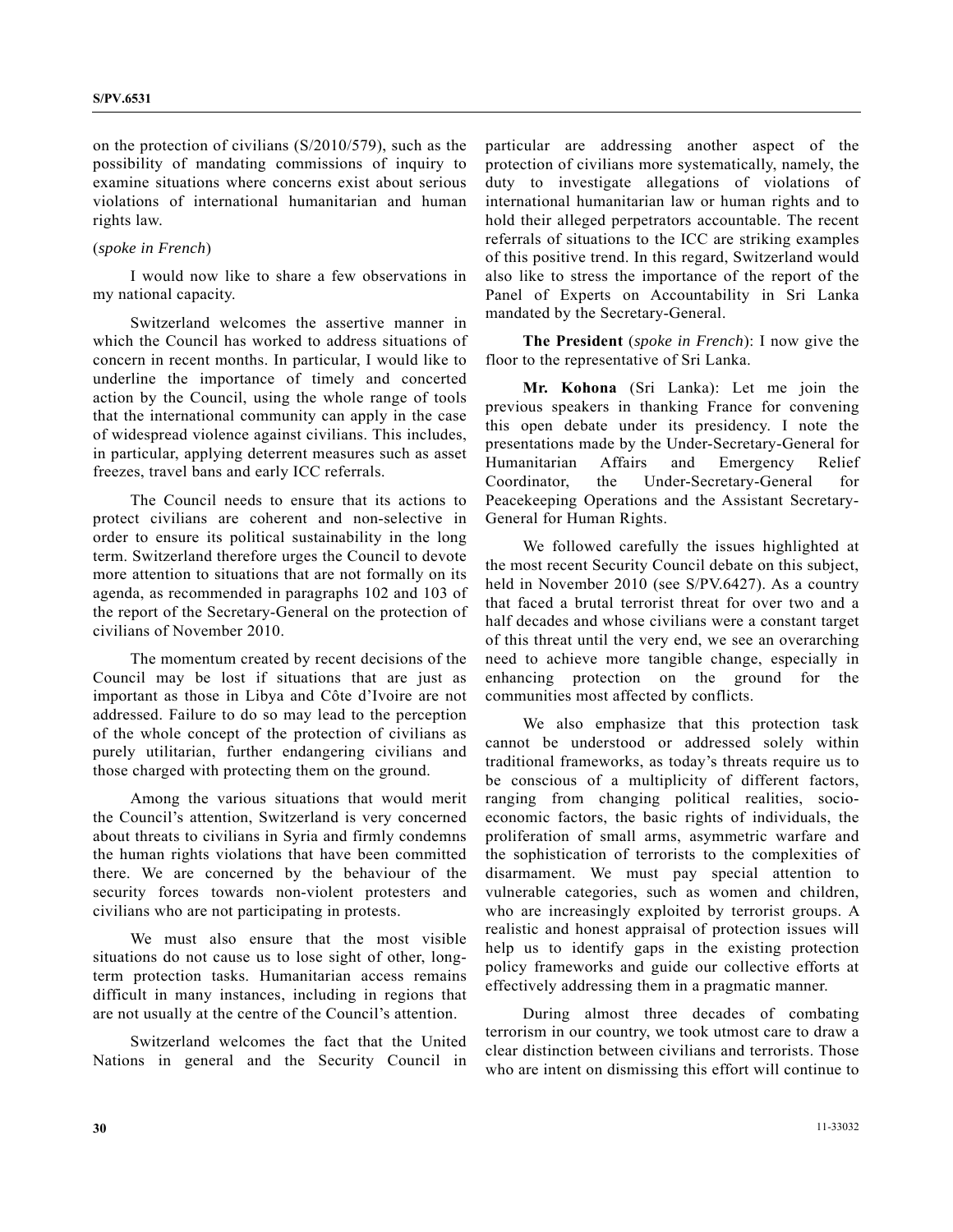do so, but successive Governments ensured a continuous supply of essential goods and services, such as food, free health services and education, to civilians in the north and the east of Sri Lanka over the 27 years of the conflict, despite the control that the terrorists had over them. While allegations of infractions of international standards emerged after the end of the conflict, those allegations were not heard until the end became abundantly clear to the terrorist group. Once the end of the terrorists became obvious, a well-oiled propaganda machine began to churn out reams of allegations to set the stage to continue the conflict by other means.

 During the conflict, Sri Lanka also engaged closely with the international community and related human rights and humanitarian mechanisms — United Nations agencies, the International Committee of the Red Cross and local and international non-governmental organizations — to facilitate provision for the needs of civilians in terroristcontrolled areas, despite the constraints imposed by logistical and security needs. This close cooperation has extended to the aftermath of the conflict by providing for the needs of the displaced population, their resettlement and reintegration, and the reconstruction of their homes.

 Many of today's conflicts take place within States and involve non-State armed groups. Sri Lanka's experience relates in particular to the challenges we faced in protecting civilians in the context of an internal conflict — a challenge to the State itself, involving a ruthless terrorist group, the Liberation Tigers of Tamil Eelam (LTTE). In Sri Lanka, that terrorist group made the Tamil civilian population a part of its military strategy. The terrorists' brutal strategy was to create a situation inviting civilian casualties by forcing civilians to be trained in weapons and to take up arms, recruiting children for combat duties, herding thousands of civilians to form human shields, holding them hostage and placing heavy guns in their midst, attracting retaliatory fire.

 Some of the children were under 12 years of age. UNICEF recorded over 5,700 cases of child recruitment. The LTTE withheld food supplies sent by the Government and diverted those supplies for use by its armed cadres. The civilians being used as a human shield by the terrorist group were our own people. This strategy of the LTTE posed extraordinary operational challenges to our security forces engaged in combating the group while ensuring the protection of civilians. The Government, for its part, adopted a zero-civilian casualty policy. Our troops endeavoured to distinguish between combatants and civilians, and the protection and liberation of civilians from the clutches of the terrorist group were their highest priority. Over 280,000 civilians were eventually freed.

 In this context, the challenges posed by terrorism in many parts of the world today may necessitate a re-examination of the rules of military engagement. Many of the rules of war are largely based on the presumption that the parties to a conflict are conventional armies of responsible States engaging other State parties. But terrorists disregard those laws and principles as they wage asymmetric warfare. They mingle with civilians and use them to achieve their goals.

 Whether it is one human being held as a human shield or many, the fact remains that terrorists employ inhumane strategies that existing international humanitarian law may not have adequately taken into consideration. Once again, we must seriously investigate the practical realities learned in the experiences of Member States instead of attempting the theoretical application of a one-size-fits-all humanitarian framework. One size does not fit all, and the complex Sri Lankan experience would seem to demonstrate that reality.

 There is a need to recognize the fundamental role of the State in civilian protection. In the first place, the role of Governments in civilian protection should be respected as it is their primary responsibility to protect their own citizens. The United Nations and humanitarian agencies must support and assist Governments, and in doing so be sensitive to ground realities, including by respecting the sovereignty of States.

 Unfortunately the politicization and selectivity that characterize the debate have affected its credibility. The willingness to accept wild and unsubstantiated allegations made in the media — even those disowned by senior United Nations officials — is extremely unfortunate. Such an inconsistent approach and an unambiguous tendency to target the small and the weak for the rigorous application of principle also affect post-conflict reconciliation in complex country situations. Difficult reconciliation processes that are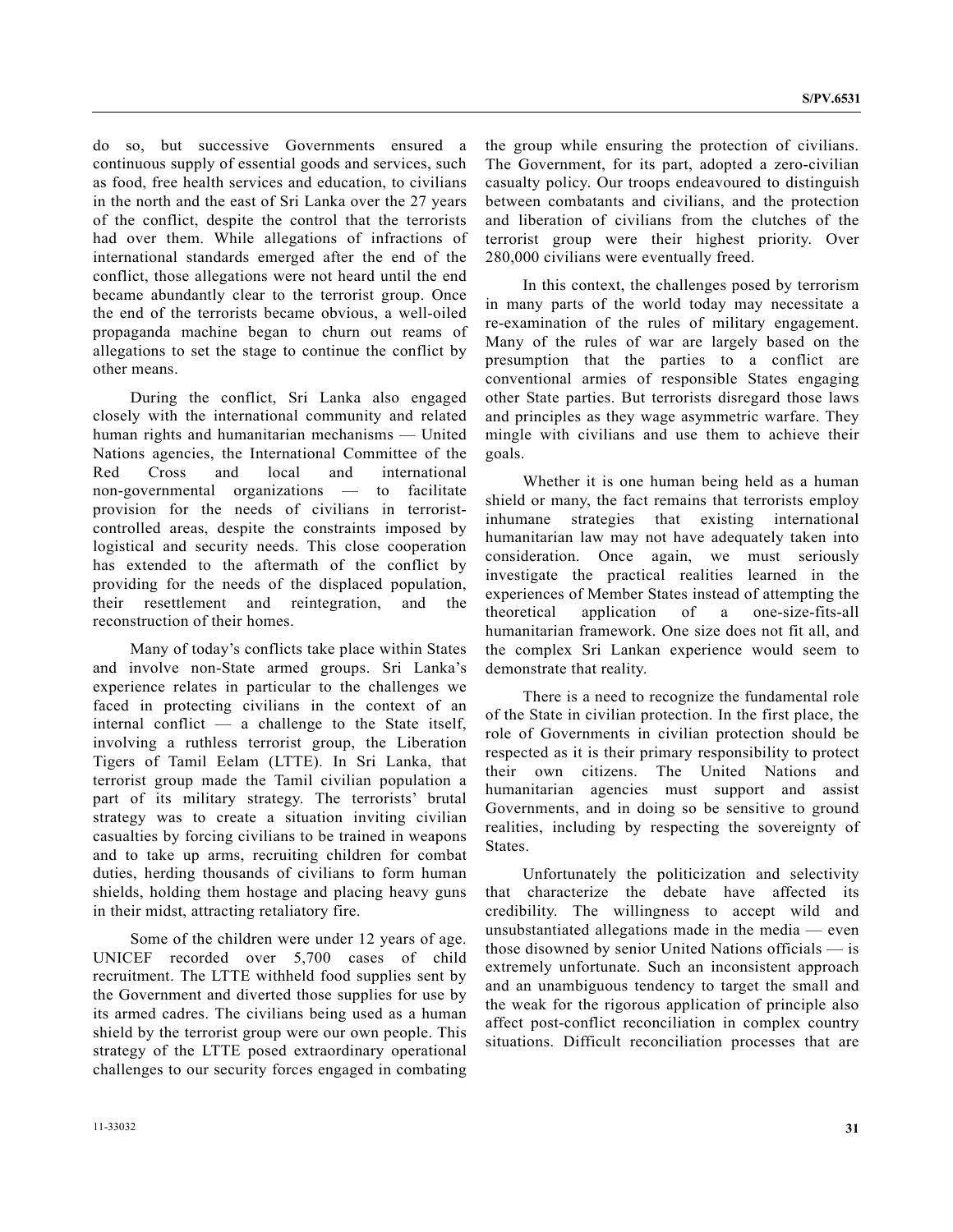successfully moving ahead are disrupted by insensitive external interventions.

 In keeping with the recognition that it is the first and foremost responsibility of States to address infractions of the law, and with a view to initiating a long-term healing process, the Government of Sri Lanka has established a Lessons Learnt and Reconciliation Commission to address reconciliation and confidence-building issues, including accountability.

 My delegation hopes that the Council's discussion on the protection of civilians will facilitate practical outcomes based on ground realities. It is for this reason that my delegation has sought to share our experience and to urge all of us to invest greater efforts in preventing conflicts and their recurrence and to respond practically and proportionately to situations affecting civilian populations. It is also our view that seeking to punish the past does not ensure a guilt-free future.

**The President** (*spoke in French*): I now call on the representative of Japan.

**Mr. Nishida** (Japan): I would like to thank you, Mr. President, for convening today's debate on the protection of civilians. I would also like to thank Under-Secretary-General Valerie Amos, Under-Secretary-General Alain Le Roy, and Assistant Secretary-General Ivan Šimonović for their briefings.

 First, allow me to emphasize that the primary responsibility to protect civilians, in accordance with humanitarian law and Security Council resolutions, fundamentally lies with the Government and the army of the country in which a conflict occurs. We are concerned that we still face constraints of access in many locations, as well as difficulties in the provision of humanitarian assistance to the vulnerable. We call for strict compliance by all parties with international humanitarian law. It is necessary for all of us to establish the rule of law — which includes strengthening judicial systems — and to continue the fight against impunity. We believe that, in order to prevent civilians being victimized and to strengthen the protection of civilians, it is necessary to effectively enhance systems of monitoring and reporting.

 In the cases of Libya and Côte d'Ivoire, Japan commends the effective and timely role that the Security Council has been playing in the protection of civilians, and we expect the Council to continue to take effective actions to that end. As for the case of Libya, Japan has repeatedly called on the Libyan authorities to immediately cease committing acts of violence against the people of Libya, in accordance with the relevant Security Council resolutions. Japan strongly condemns the violence being perpetrated by the Libyan authorities against their own people, which has continued unabated despite the demands of the international community that it cease. Those who commit violence against the Libyan people, including Muammar Al-Qadhafi, should be held accountable for their actions, including through the International Criminal Court.

 We support the Member States that are taking measures in accordance with resolution 1973 (2011) to protect civilians and civilian-populated areas under threat of attack in Libya. At the same time, Japan believes that all diplomatic efforts should be made to achieve an immediate ceasefire, and strongly supports all efforts in that regard, especially those of Mr. Al-Khatib, Special Envoy of the Secretary-General.

 On Côte d'Ivoire, Japan supports the action taken, in accordance with resolution 1975 (2011), by the United Nations Operation in Côte d'Ivoire and the French forces that support it to protect civilians, including to prevent the use of heavy weapons in the deteriorating security situation since the end of November. We invite President Ouattara to cooperate with the international investigation of human rights violations in his country, and also expect the perpetrators to be punished so that there is no possibility of impunity.

 A peacekeeping mandate for the protection of civilians must be clear and achievable. It is also important that the mission be provided with all the resources necessary for implementing its mandate. A comprehensive approach, along with the Council's resolutions, will ensure the successful protection of civilians through such measures as actions by the Sanctions Committee; strengthening of the rule of law through the Commission of Inquiry established by the Human Rights Council; and close cooperation with regional organizations, including the African Union and the Economic Community Of West African States.

 The ability of the Security Council to enforce accountability for the protection of civilians, especially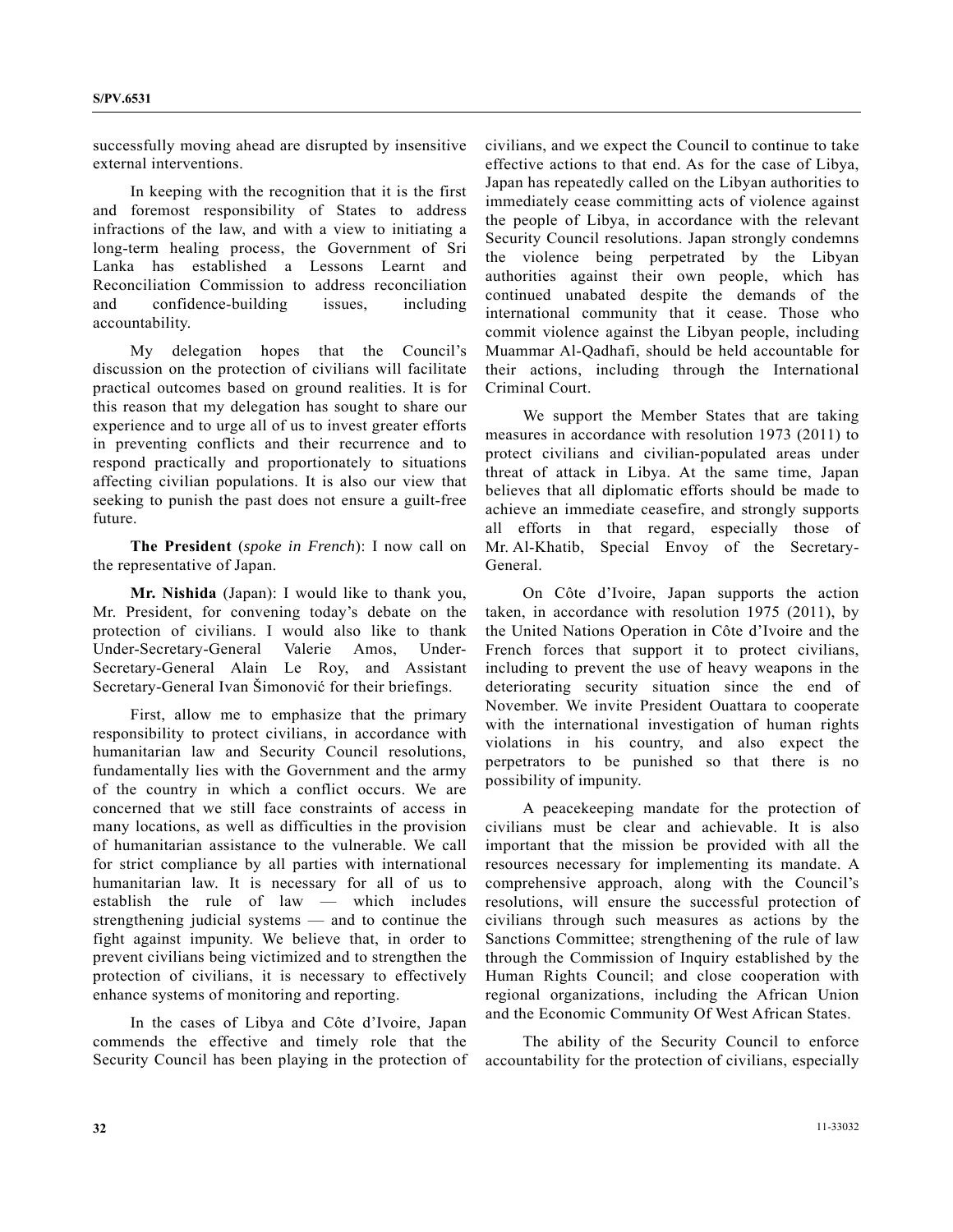women and children, must be further strengthened. In that regard, we expect that the monitoring, analysis and reporting arrangements on conflict-related sexual violence requested under resolution 1960 (2010) will be operational as soon as possible. We also expect the Council to take action to hold accountable any parties that attack schools.

**The President** (*spoke in French*): I now give the floor to the representative of Liechtenstein.

**Mr. Wenaweser** (Liechtenstein): The Council has taken important decisions on the topic of protection of civilians in armed conflict, in particular resolutions 1265 (1999) and 1894 (2009). As in other thematic areas, however, it has struggled with the application of the provisions and principles of its thematic decisions when dealing with actual country situations. Recent events and decisions of the Council have cast today's debate in a different light. We hope that this will help the Council focus its future policies, including its consideration of the input of the wider membership.

 The protection of civilians in armed conflict is first and foremost the responsibility of the parties to the conflict. State and non-State actors alike must at all times observe the rules governing armed conflict, in particular the Geneva Conventions. The Security Council must in turn use the broad range of means at its disposal to ensure respect for international humanitarian law, from insisting on respect for that law on the part of all parties to a conflict under all circumstances, to strengthening the protection mandates of peacekeeping missions and, last but not least, to using accountability mechanisms.

 Recent events, especially in Libya, have led to discussions about how to define the moment when an internal armed conflict begins. This question is relevant to determining whether international humanitarian law applies in such a situation, in addition to applicable human rights laws. But it has no bearing on whether action is needed. The indiscriminate and disproportionate use of force against civilians is always unacceptable and always unlawful. Depending on the exact circumstances, such acts can amount to war crimes or crimes against humanity, but they must never be met with silence on the part of the intergovernmental bodies of the United Nations. There is also a collective responsibility to ensure the protection of civilians outside situations of armed conflict, and the Council acted accordingly in adopting resolution 1973 (2011).

 In addressing the need to protect civilians in armed conflict or otherwise, the Council has to strike a balance between its customary case-by-case approach and the principles that should govern its action, including those contained in its own resolutions. Effectiveness must be a guiding principle of all action that the Council engages in, but effectiveness is also, among other things, a function of credibility. Such credibility is promoted if the action is perceived to be consistent and undertaken for the main purpose of achieving the stated goal.

 Against that background, we welcome the action the Council has taken to protect the civilian populations of Libya and Côte d'Ivoire. But we also believe that other situations, particularly those in Syria, Yemen and Bahrain, also require greater attention from the international community. Likewise, there is a renewed common responsibility in light of the report of the Secretary-General's Panel of Experts on Accountability in Sri Lanka. The Panel concluded that "the conduct of the war represented a grave assault on the entire regime of international law designed to protect individual dignity during both war and peace". Failure to protect a civilian population must not be compounded by indifference to efforts to create accountability.

 For the second time in the history of the International Criminal Court, the Council, in resolution 1970 (2011), decided to refer a situation to the Court for investigation of the most serious crimes under international law. We welcome the referral as an expression of the Council's commitment both to contributing effectively to the fight against impunity and to a strong working relationship between the United Nations system and the Court. The referral is of particular value because it was decided by consensus. We hope that this consensus will also prevail when the Council is called on to act to ensure the implementation of follow-up action to resolution 1970 (2011). In the absence of universal ratification of the Rome Statute of the Court, such Security Council referrals remain the only means of ensuring quick and decisive action to fight impunity in a given situation. Creating ad hoc and separate accountability mechanisms such as tribunals would not only be very slow, but would also increase costs dramatically.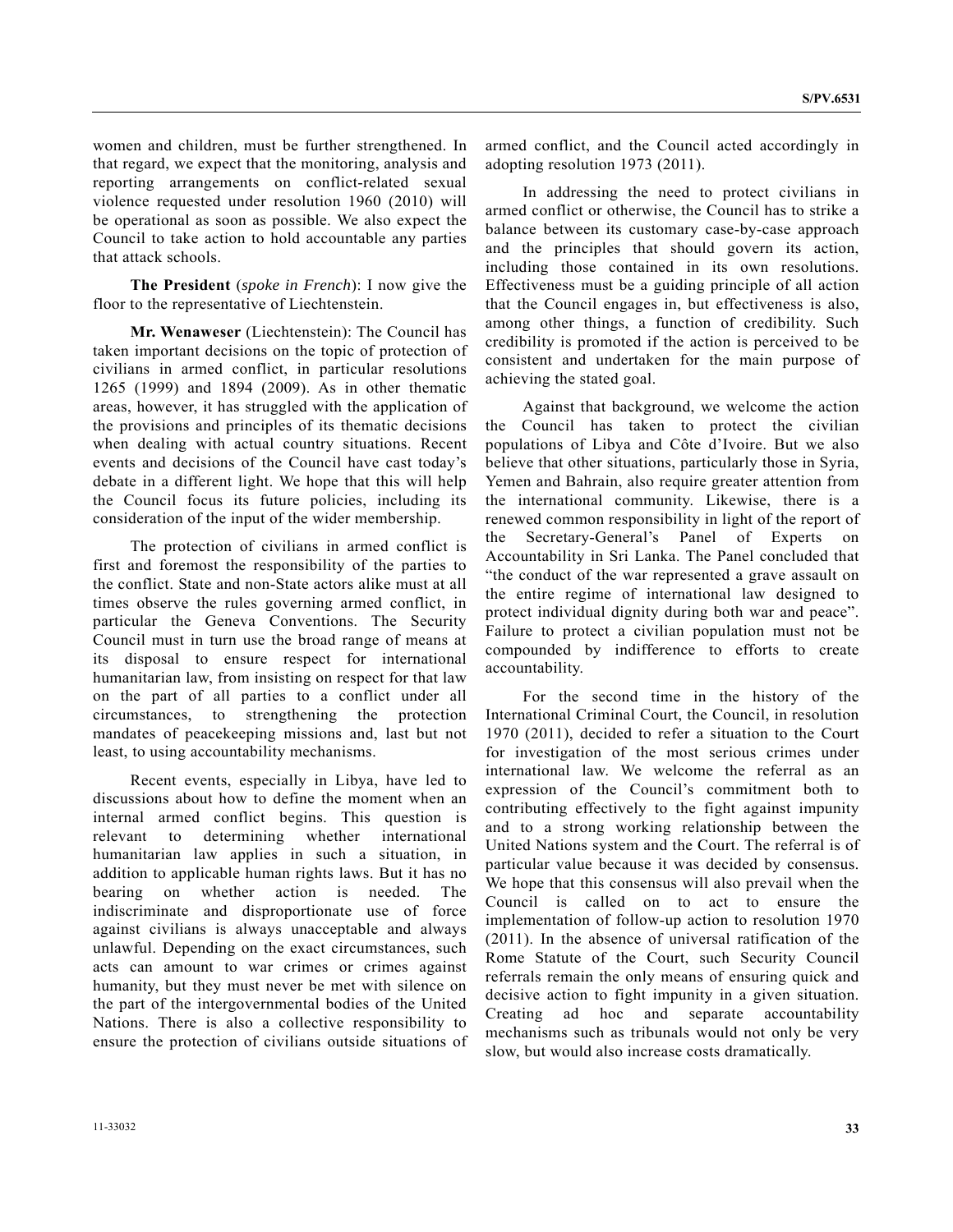When it referred the situation in Libya to the Court, the Council underlined that it wished to avoid any financial responsibility for its decision, while at the same time it created an additional burden for the States parties to the Rome Statute. We note in this regard that the Security Council is not competent to make decisions on budgetary matters, and that the General Assembly may at any time enter into an arrangement with the Court for reimbursement of costs, as foreseen in the Relationship Agreement with the Court.

 The action of the Council, or the lack thereof, on the topic of the protection of civilians has been one of the defining moments in its history. We hope that the Council will live up to the current challenges, different as they are, in order to agree on ways to ensure the protection of civilians.

**The President** (*spoke in French*): I now give the floor to the representative of Nicaragua.

**Mrs. Rubiales de Chamorro** (Nicaragua) (*spoke in Spanish*): First, I would like to thank you for having convened this debate under your presidency, Mr. President.

 Since the last debate on this subject (S/PV.6427), many events have underscored the depth and solidity of the reasoning that has guided Nicaragua in the debates on the protection of civilians, both in the Council and in the General Assembly. What we are witnessing in  $Libya$  — the exploitation for political purposes of a noble subject by a small group of countries — has drained any credibility from the allegedly altruistic intentions behind the promotion of the protection of civilians.

 Once again we have witnessed the shameful manipulation of the slogan "protection of civilians" for dishonourable political purposes, seeking unequivocally and blatantly to impose regime change, attacking the sovereignty of a State Member of the United Nations and violating the Organization's Charter. Once again, the logic of interventionism and hegemony has prevailed through a disastrous decision with incalculable potential consequences for tens of millions of individuals worldwide.

 If the founding Charter of the United Nations does not include any kind of reference to a supposed right of humanitarian interference, that is not because attempts were not made at the time of its drafting to do so, but rather because it was obvious that this principle was attempt to interfere for purely political purposes in the internal affairs of States. That, inter alia, is why respect for the sovereignty of States, for non-interference and for non-intervention in the internal affairs of States was placed above any other consideration. Therefore, there is no legal justification for poorly defined concepts such as the protection of civilians to prevail over the sovereignty of States.

 The Security Council must explain to us, particularly in the light of resolution 1973 (2011), how civilians are to be protected from shelling. We ought to be told — because we have the right to know — how many civilians have perished in the name of this alleged protection of civilians. We need to be told who is going to protect the civilians from their supposed protectors. Someone needs to explain to us how, in applying the protection of civilians, the assassination of a head of State of a sovereign country is planned. We must be told how the bombing death of innocent children contributes to the protection of civilians.

 Here, I would like to quote Bishop Giovanni Martinelli, a witness of the atrocities committed by NATO's aircraft and the Apostolic Vicar in Tripoli:

 "Bombings, however targeted they may be, cause civilian casualties. Bombs are immoral. I ask myself then, is it moral to assassinate a head of State? What right to we have to do so?"

 I would also like to recall what was said by Commander Daniel Ortega, President of Nicaragua, who stated a few days ago:

 "NATO's military intervention in Libya, condemned by heads of State, including by Pope Benedict XVI, by leaders, individuals and movements worldwide, is causing an everincreasing number of civilian deaths. I reiterate Nicaragua's call for an immediate ceasefire. We once again call for a return to dialogue and negotiations, which should be the hallmark of international relations and of relations between the inhabitants of a country when any form of dispute divides its citizens."

 In conclusion, I wish to underscore that the inexcusable double standard of actions dishonours and fatally undermines the credibility of the Council and tarnishes the Organization as a whole. Where is the Council's resolve when it comes to the heroic and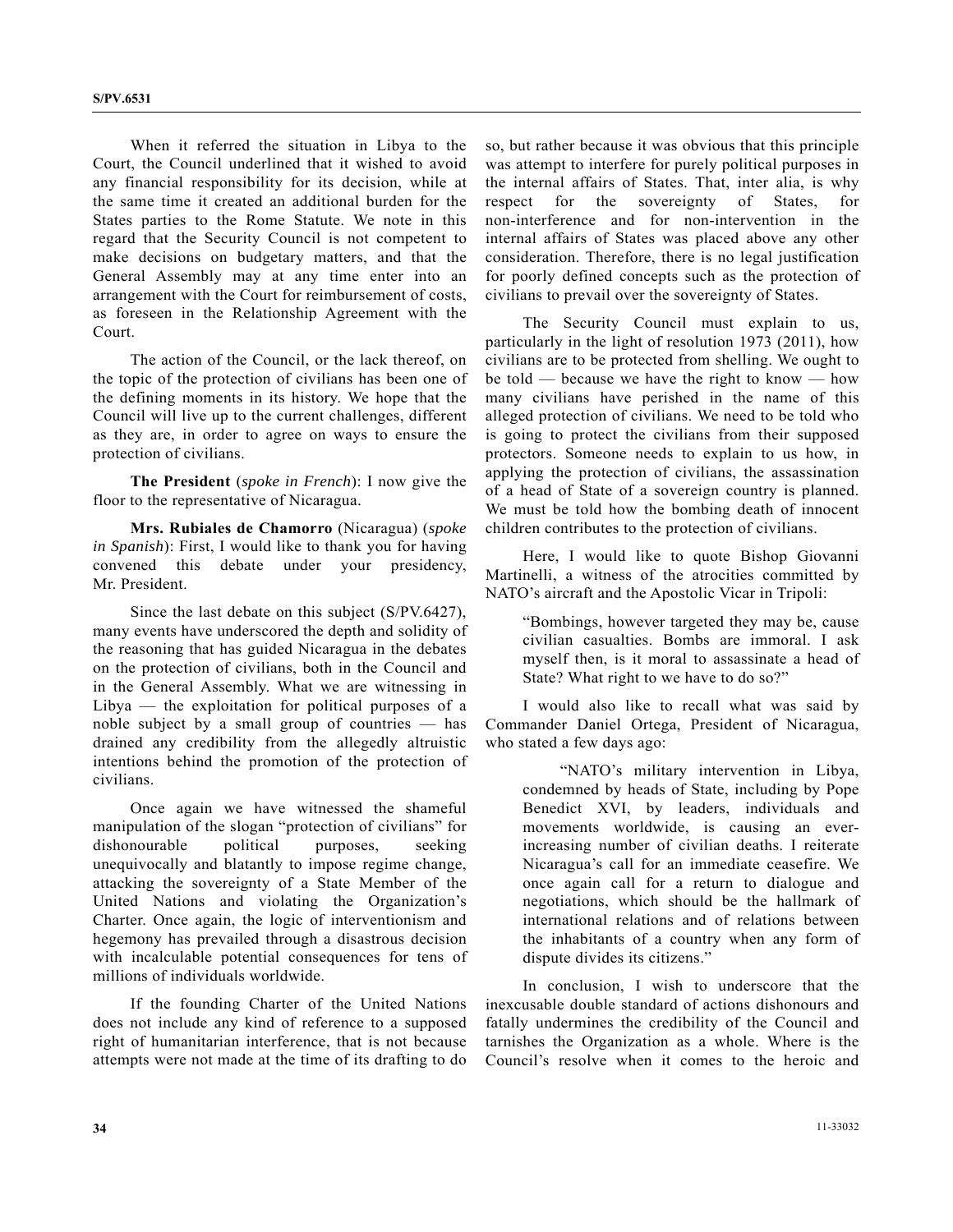martyred Palestinian people? It is precisely this double standard that fuels, inter alia, the expansionist and occupation policies that allow Israel to continue to act with full impunity against the heroic Palestinian people and the Arab nation.

**The President** (*spoke in French*): I now give the floor to the representative of the United Arab Emirates.

**Mr. Al-Jarman** (United Arab Emirates) (*spoke in Arabic*): We welcome the holding of today's open meeting, which we consider a valuable opportunity to review the achievements of the international community so far in the area of the protection of civilians in armed conflict, particularly at this time when many regions are facing new forms of violence and turmoil following rapid upheaval among their peoples and in their political systems.

 The United Arab Emirates reiterates its strong condemnation of the serious and tragic crimes committed against peaceful civilians, especially women, children and humanitarian and media workers, in areas of armed conflict. It wishes to emphasize that fair trials and proportional punishment for perpetrators and a system of legal accountability with no impunity all constitute a critical step in developing strategies and efforts to protect people.

 We therefore call for the adoption and implementation of clear, comprehensive and achievable multilateral international and regional strategies that support the political, security, legal and humanitarian programmes being carried out by the United Nations in collaboration with other international and regional organizations with a view to protecting civilians in armed conflict and in crisis areas, in accordance with resolution 1674 (2006).

 We also reaffirm that implementation of international and regional multilateral protective measures and plans must be based on principles of neutrality, justice and objectivity, particularly in the provision and coordination of adequate relief, humanitarian assistance and protection of humanitarian corridors, in order to ensure that assistance reaches affected people in a timely manner and alleviates their suffering. At the same time, we stress the need to separate these strategic plans and programmes from the conflict resolution process, in accordance with the rules of international law.

 The United Arab Emirates has played a distinctive and transparent role in supporting efforts aimed at protecting civilians in conflict areas. It was among the first States to participate in international humanitarian operations and has made valuable contributions, including by providing various types of humanitarian relief and medical assistance to affected people, regardless of their affiliations or beliefs, in many conflict areas in the world. The latest of these tireless efforts is the United Arab Emirates' intensive and ongoing effort to alleviate the humanitarian crisis in Libya within the framework of resolution 1973 (2011).

 In this regard, while we support the United Nations efforts to address the critical humanitarian situation of the Libyan people — including protection of civilians, accelerating the delivery of humanitarian supplies and ensuring the safety of humanitarian workers — the United Arab Emirates affirms its support for the Libyan people's legitimate aspirations to determine their future through an inclusive political process that will bring a lasting peace to their country.

 We also affirm our commitment to the sovereignty, independence, territorial integrity and national unity of Libya. We will continue to cooperate with other international actors in their efforts to ensure the protection of civilians in Libya and their access to humanitarian assistance in accordance with Council resolutions 1970 (2011) and 1973 (2011).

 In this context, we also call for all necessary measures to be taken to protect Palestinian civilians from the collective punishment and daily acts of excessive violence committed by Israel, the occupying Power, against them on their own territory. These measures must include the exertion of the necessary pressure on Israel to remove its inhumane and illegal blockade on the Gaza Strip in order to ensure that adequate humanitarian supplies, including basic construction materials, are delivered to the people of the Gaza Strip to enable them to rebuild and rehabilitate their institutions destroyed by the Israeli machine since 2006.

 We call for strengthening the exchange of information, monitoring and reporting on crimes against humanity in armed conflict. We also favour the strengthening of the system to ensure that those responsible for such crimes do not enjoy impunity, so as to ensure that such crimes are not repeated. We also